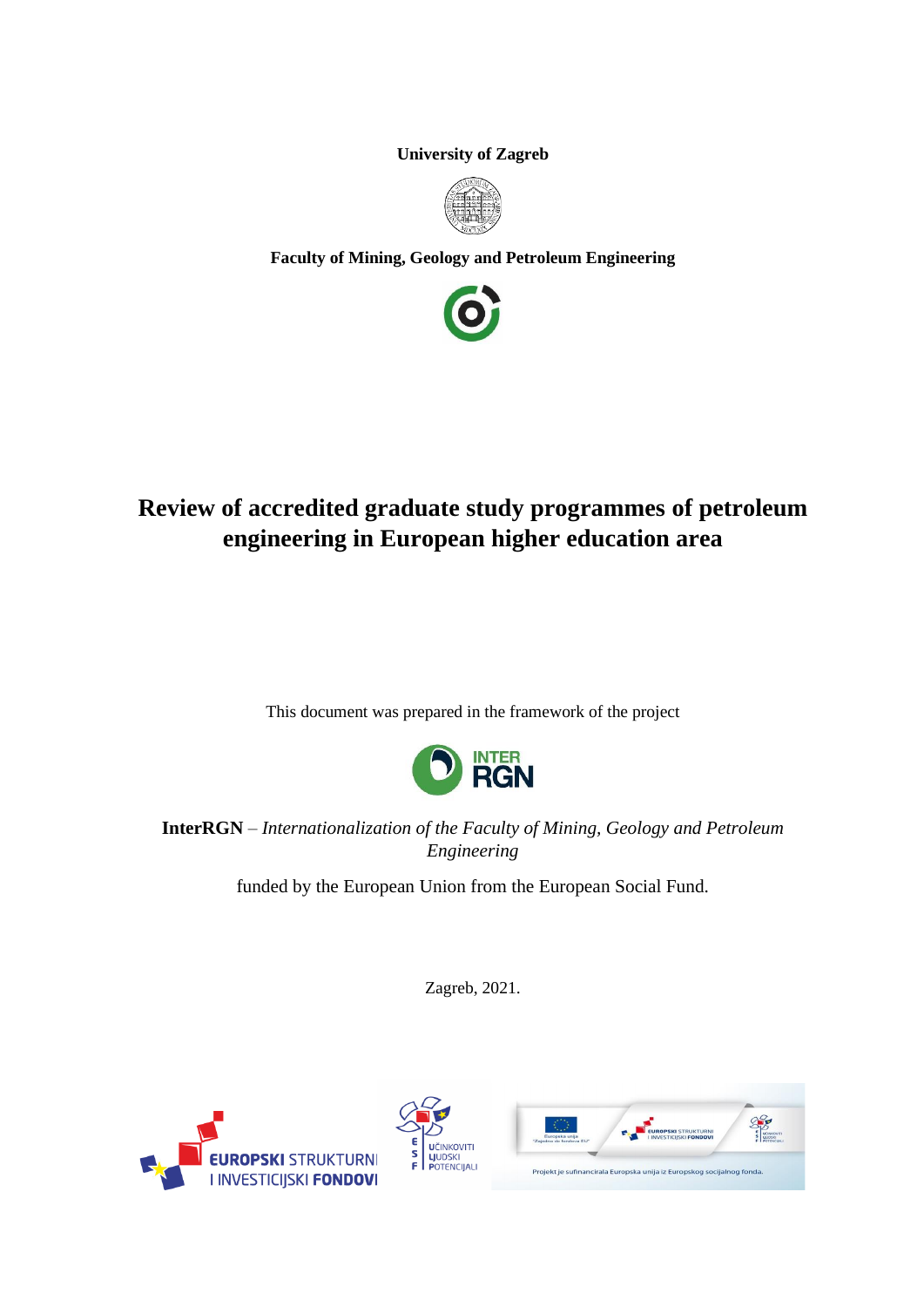

| <b>Project Holder:</b>    | <b>University of Zagreb</b><br><b>Faculty of Mining, Geology and Petroleum Engineering</b><br>Pierottijeva 6, 10 000 Zagreb<br>Hrvatska                                                                                                                                                                                                                     |
|---------------------------|-------------------------------------------------------------------------------------------------------------------------------------------------------------------------------------------------------------------------------------------------------------------------------------------------------------------------------------------------------------|
| <b>Project Leader:</b>    | Borivoje Pašić, Asst. Prof., PhD, RGNF                                                                                                                                                                                                                                                                                                                      |
| <b>Working Committee:</b> | Katarina Simon, Prof., PhD, RGNF<br>Gordan Bedeković, Prof., PhD, RGNF<br>Jasna Orešković, Assoc. Prof., PhD, RGNF<br>Stanko Ružičić, Assoc. Prof., PhD, RGNF<br>Marko Cvetković, Asst. Prof., PhD, RGNF<br>Gordana Bilić, Asst. Prof., PhD, RGNF<br>Anja Vrbaški, Asst. Prof., PhD, RGNF<br>Ljuba Prša, accountant<br>Antonija Zrno, project administrator |

**Project Partner:**

**Institute for the Development of Education (IRO)** Zrinjevac 9, 10 000 Zagreb Hrvatska





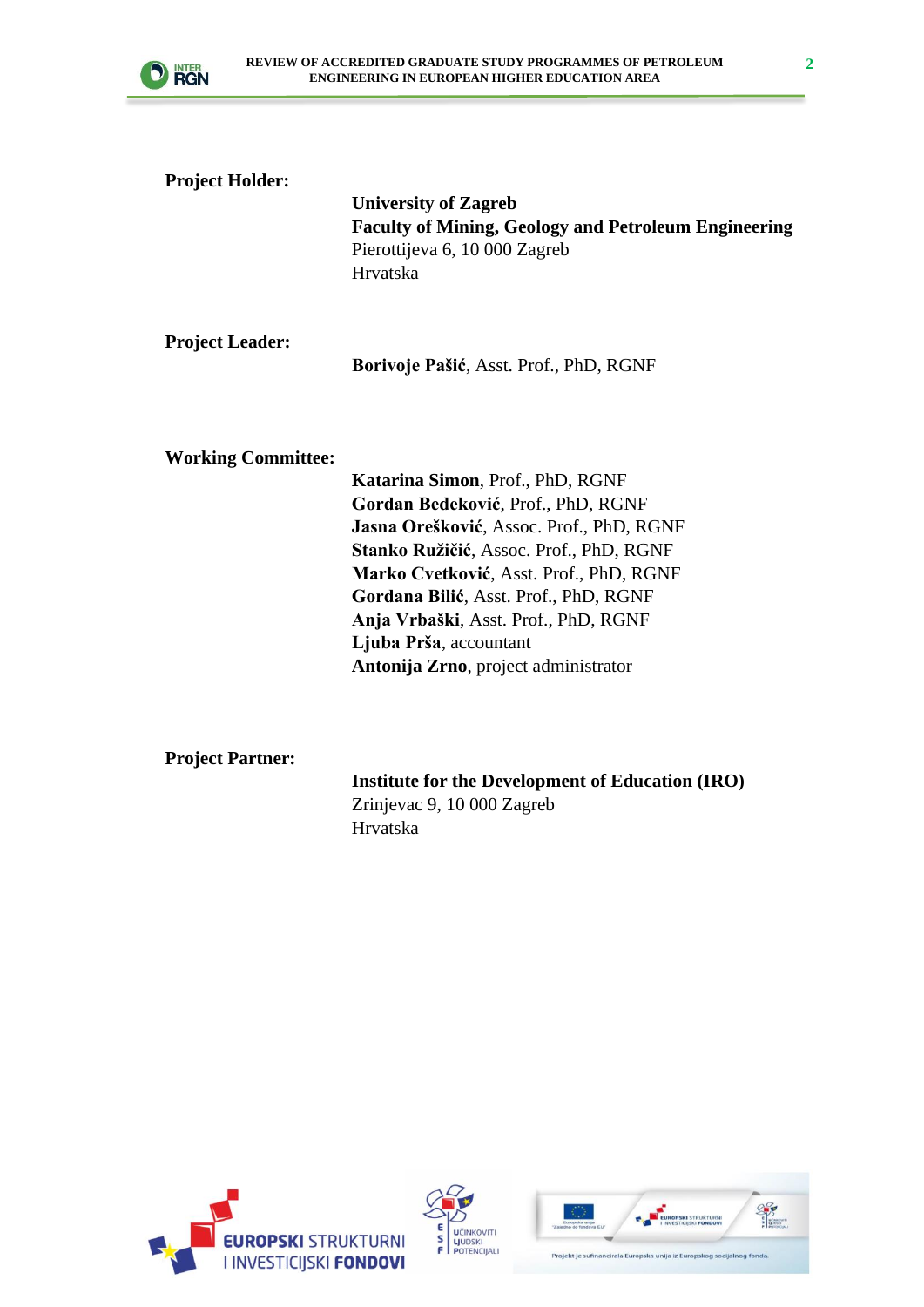

**Content:**

- **1. INTRODUCTION**
- **2. UNIVERSITY OF LEOBEN**
- **3. UNIVERSYTY OF MISKOLC**
- **4. TECHNICAL UNIVERSITY OF CLAUSTHAL**
- **5. UNIVERSITY OF STAVANGER**
- **6. NORWEGIAN UNIVERSITY OF SCIENCE AND TECHNOLOGY**
- **7. DELFT UNIVERSITY OF TECHNOLOGY – TU DELFT**
- **8. POLYTECHNIC UNIVERSITY OF TURIN**
- **9. UNIVERSITY OF ABERDEEN**
- **10. GRADUATE PETROLEUM ENGINEERING PROGRAMME COMPARISON IN EUROPEAN HIGHER EDUCATION**





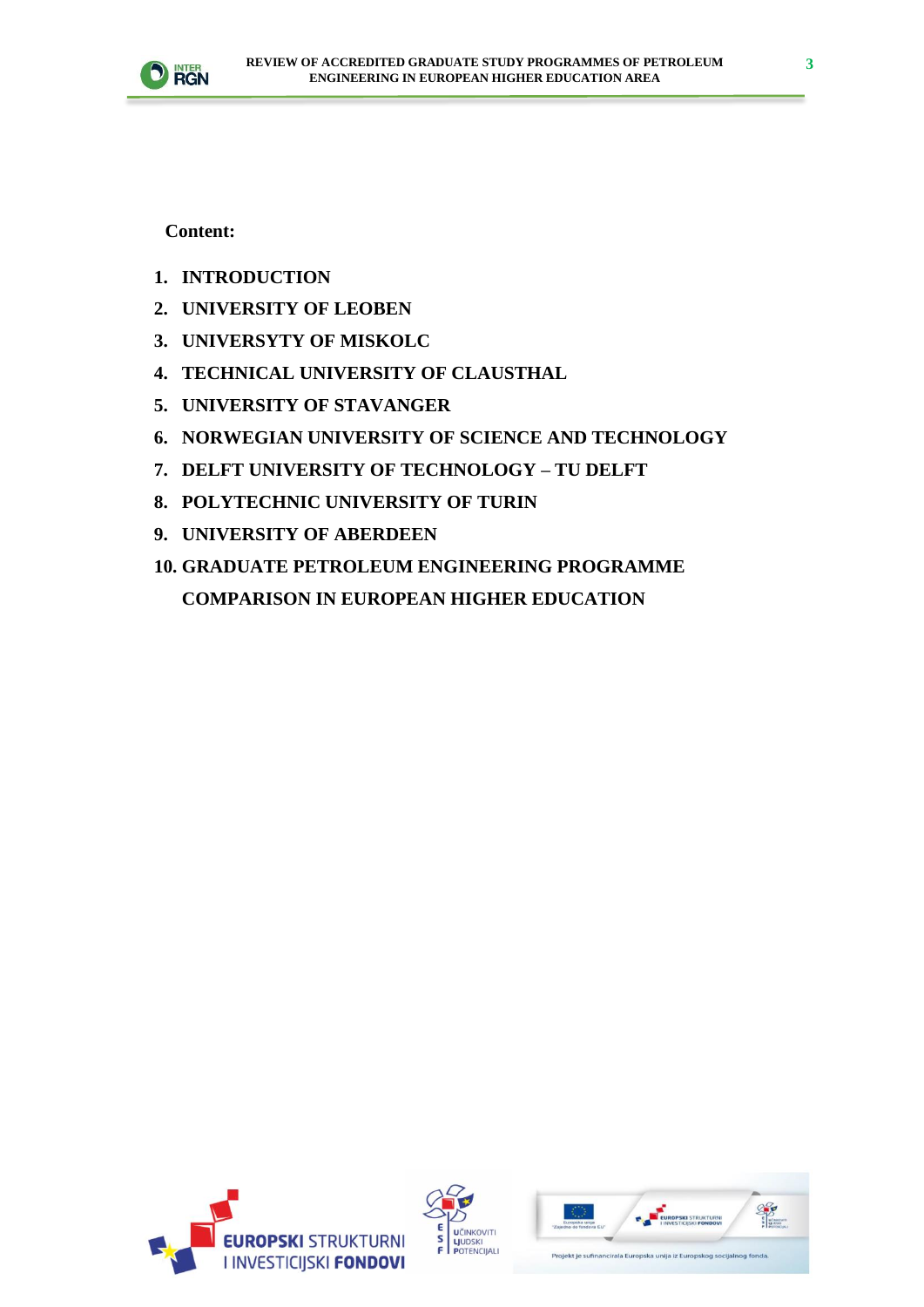

#### **1. INTRODUCTION**

The Faculty of Mining, Geology and Petroleum Engineering of the University of Zagreb is the only higher educational institution in the Republic of Croatia which organizes and conducts studies in the area of Petroleum Engineering at undergraduate, graduate and postgraduate level. The current curriculum consists of a three year (6 semesters; 180 ECTS) Undergraduate Study Program in Petroleum Engineering, followed by a two-year educational cycle (4 semesters; 120 ECTS) and finally a postgraduate study (6 semesters) as a part of doctoral programme *Applied Geosciences, Mining and Petroleum Engineering.*  Currently all programmes at all mentioned study levels are carried out in Croatian.

Because of increased student mobility at all study levels the Faculty has decided to develop a new Graduate Petroleum Engineering Programme conducted entierly in English. The development of the programme is part of the Internalization of Faculty of Mining, Geology and Petroleum Engineering-InterRGN project which is completely financed by the European structural and investment funds. It is expected that applicants for the post graduate study programme which will be conducted in English will be Croatian citizens, citizens of neighbouring countries that do not have adequate or similar graduate studies in their respective countries or simply wish to study abroad. Similarly, we expect candidates to apply from other countries of the European Union, Europe and the rest of the world. Considering the wide range of possible applicants, the following section will give an overview of similarly accredited petroleum engineering graduate study programmes in the European higher education area. Programs that will be reviewed are programmes that are conducted exclusively in English.





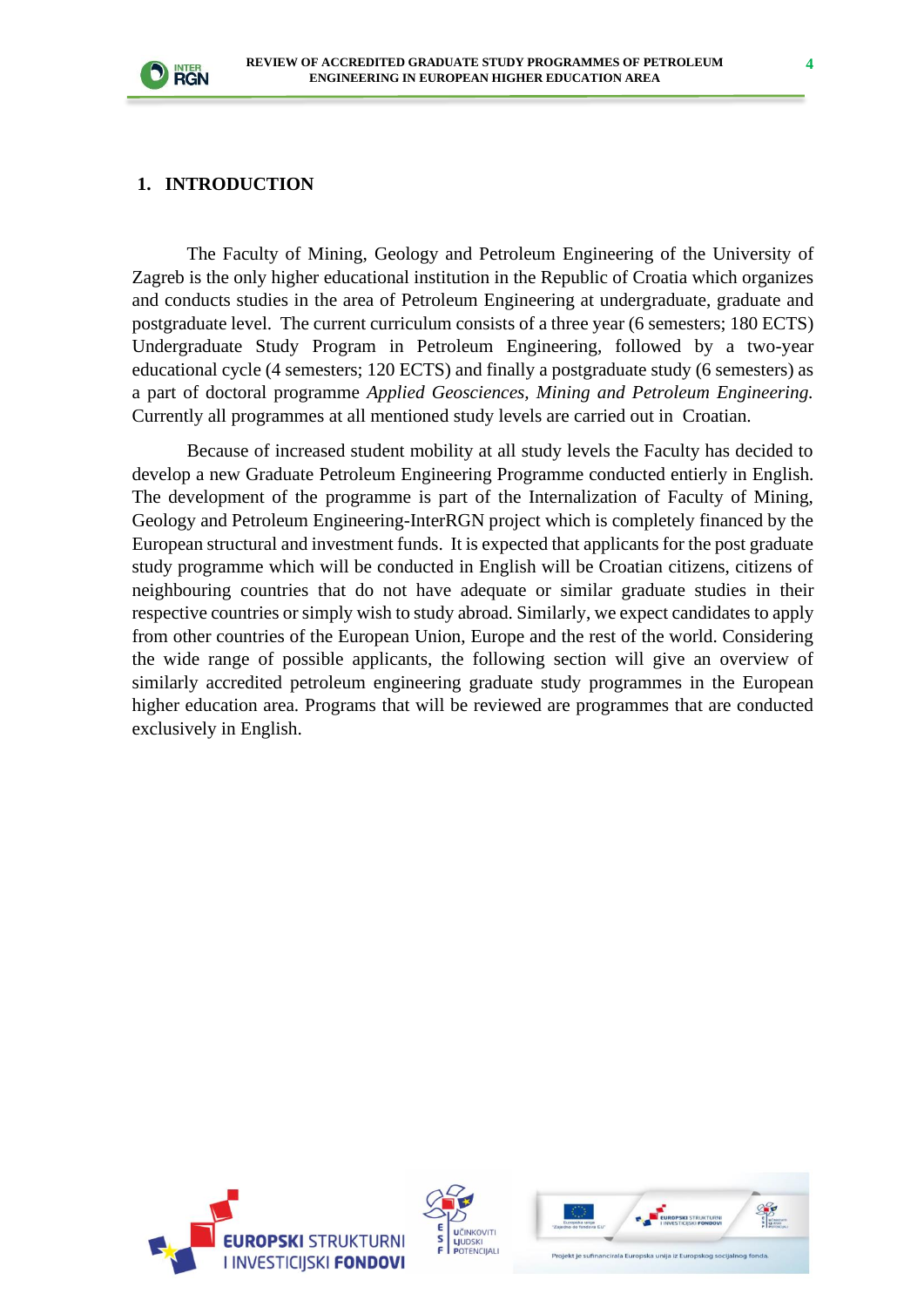

#### **2. UNIVERSITY OF LEOBEN**

The University of Leoben has a longstanding tradition in education and producing high level experts in the field of petroleum engineering. Similarly, to the already existing study programme at RGNF Zagreb the study programme of Petroleum Engineering at Leoben University is organised in three stages starting with an undergraduate study that spans through 7 semesters which is closely followed by 4 semester graduate study and lastly the postgraduate doctorate programme which takes place over the course of 6 semesters. The focus of the afore mentioned programmes is placed on well drilling, oil and gas production, reservoir engineering, the exploitation of geothermal energy and business administration in petroleum engineering. These themes cover all fields within the scope of petroleum engineering. The University of Leoben also offers this degree as an international graduate degree (masters) in Petroleum Engineering that is conducted in English which is administered in cooperation with the Gubkin Russian State University of Oil and Gas. Since the introduction of the International Programmes at the Leoben University has terminated the graduate degree in German.

The most of professors that teach the study programmes in the field of Petroleum Engineering are members of the Department of Petroleum Engineering which was created in 2015 by merging the Chair of Drilling and Completion Engineering, the Chair of Petroleum and Geothermal Energy Recovery and the Chair of Reservoir Engineering [\(https://dpe.ac.at/history/\)](https://dpe.ac.at/history/). All afore mentioned Chairs have maintained their chair status under the new blanket department. The new Department therefore employs 50 persons, 8 of which make up the administration staff and the technical staff. Of the 610 students that are currently enrolled in the Petroleum Engineering Study Programme at various levels (422 at bachelor level, 170 at masters level and 18 postgraduate level), 33% is made up of international students, 16% are females and the ratio of students to professors is approximately 10:1. Most of the courses almost 75% of them have 25 or more students enrolled [\(https://dpe.ac.at/facts-and-figures/\)](https://dpe.ac.at/facts-and-figures/).

#### *International Study Program in Petroleum Engineering (MSc)*

The preconditions for enrolment in the International Graduate Study Program in Petroleum Engineering are [\(https://dpe.ac.at/apply/msc-petroleum-engineering/\)](https://dpe.ac.at/apply/msc-petroleum-engineering/):

- $\checkmark$  bachelor's degree in the field of engineering;
- $\checkmark$  80 days of work experience or internship experience
- $\checkmark$  in depth knowledge of the English language which is proven with one of the following internationally recognised English language certifications
	- o minimum score of 6,0 on the IELTS test (engl. *International English Language Testing System*);
	- o minimum score of 80 point on the TOEFL (Eng. *Test of English as Foreign Language*) iBT test or otherwise a minimal score of 550 points on the TOEFL PBT test





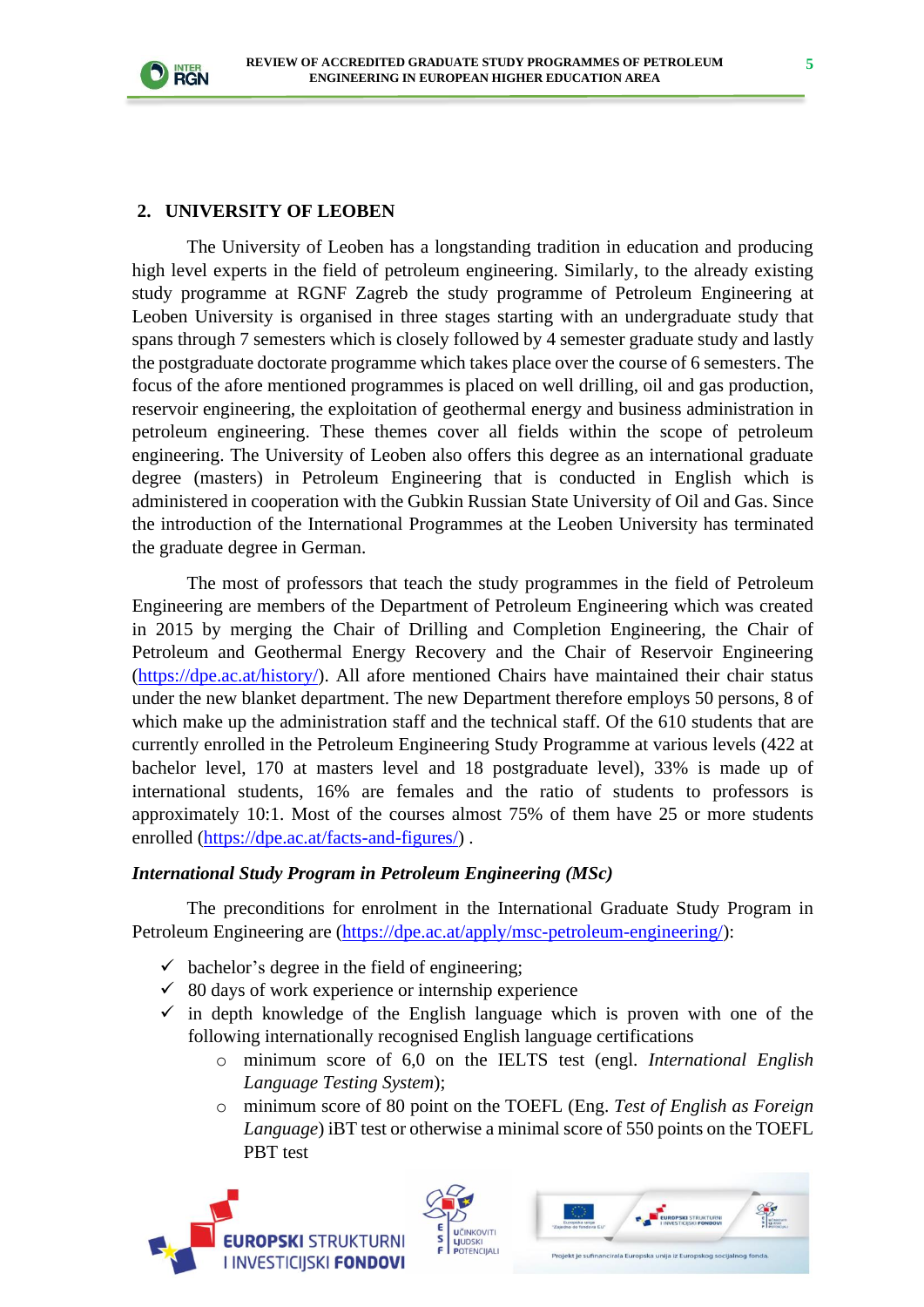

 $\checkmark$  The university where students who are enrolling gained their undergraduate degrees must be classified H+ according to the ANabin scale.

Applicants that are not nationals of any countries within the EU must comply with and meet additional preconditions including the recognition or verification of documents issued by the state or university, such as the recognition of an equivalent of a high school diploma, etc. These documents must be translated in English or German and must be verified by a certified court interpreter and certified by an authorized person.

The expenses of enrolment in the University of Leoben have been standardised for all study programmes and they amount to 363,36  $\epsilon$  per semester for all Austrian and EU citizens and 726,72  $\epsilon$  for international and non-EU citizens respectively. Even though the payment rules apply to all students there are of course numerous exceptions, for instance all full-time EU students that complete their studies in the given period with ability for a one year extension are exempt from payment.

The study programme of Petroleum Engineering at the Leoben University is conceptualised thought modules which allow for narrower and more focused specialisation of student in one of four areas (Drilling, Exploitation of Geothermal Energy, Petroleum Production and Reservoir Engineering). Table 1 shows a list of courses by semester and modules for the International graduate study of Petroleum Engineering.

Students that choose to enroll in the International graduate programme of Petroleum Engineering that is conducted at Leoben University have the option of choosing one of four available modules (Drilling, Exploitation of Geothermal Reservoirs, Petroleum Production and Reservoir Engineering). A list of all courses for the afore mentioned programme as well as their schedules by semester and modules can be found in table 1.

**Table 1.** List of courses by semester and modules for the International graduate study programme of Petroleum Engineering at Leoben University [\(https://dpe.ac.at/msc](https://dpe.ac.at/msc-petroleum-engineering/courses/)[petroleum-engineering/courses/\)](https://dpe.ac.at/msc-petroleum-engineering/courses/)

| SEM.                | <b>COURSE</b>                               | <b>MANDATORY/</b><br><b>ELECTIVE</b> | <b>WEEK</b><br><b>SCHEDULE</b> | <b>ECTS</b>    | <b>NOTE</b>                        |
|---------------------|---------------------------------------------|--------------------------------------|--------------------------------|----------------|------------------------------------|
|                     | <b>Advanced Borehole Geophysics</b>         | mandatory                            | $3(L+P)$                       | 3,5            | 급.<br>$\overline{\mathrm{s}}$      |
|                     | Advanced Petroleum Economics Seminar        | mandatory                            | 3(S)                           | 4              | students                           |
|                     | <b>Computational Continuum Mechanics</b>    | mandatory                            | $2(L+P)$                       | 2.5            | choose later<br>for all            |
| I (winter) semester | Crisis Management in the Petroleum Industry | mandatory                            | 2(L)                           | $\overline{c}$ | are mandatory<br>which module they |
|                     | Formation Impairment and Stimulation        | mandatory                            | 2(L)                           | $\overline{c}$ | the course                         |
|                     | Geomodelling                                | mandatory                            | $2(L+P)$                       | 3              | subjects<br>$\sigma$               |
|                     | Health, Safety and Environment              | mandatory                            | 2(L)                           | $\overline{c}$ | $\infty$<br>regardles<br>These     |
|                     | Petroleum Exploration                       | mandatory                            | $2(L+P)$                       | 2,5            |                                    |





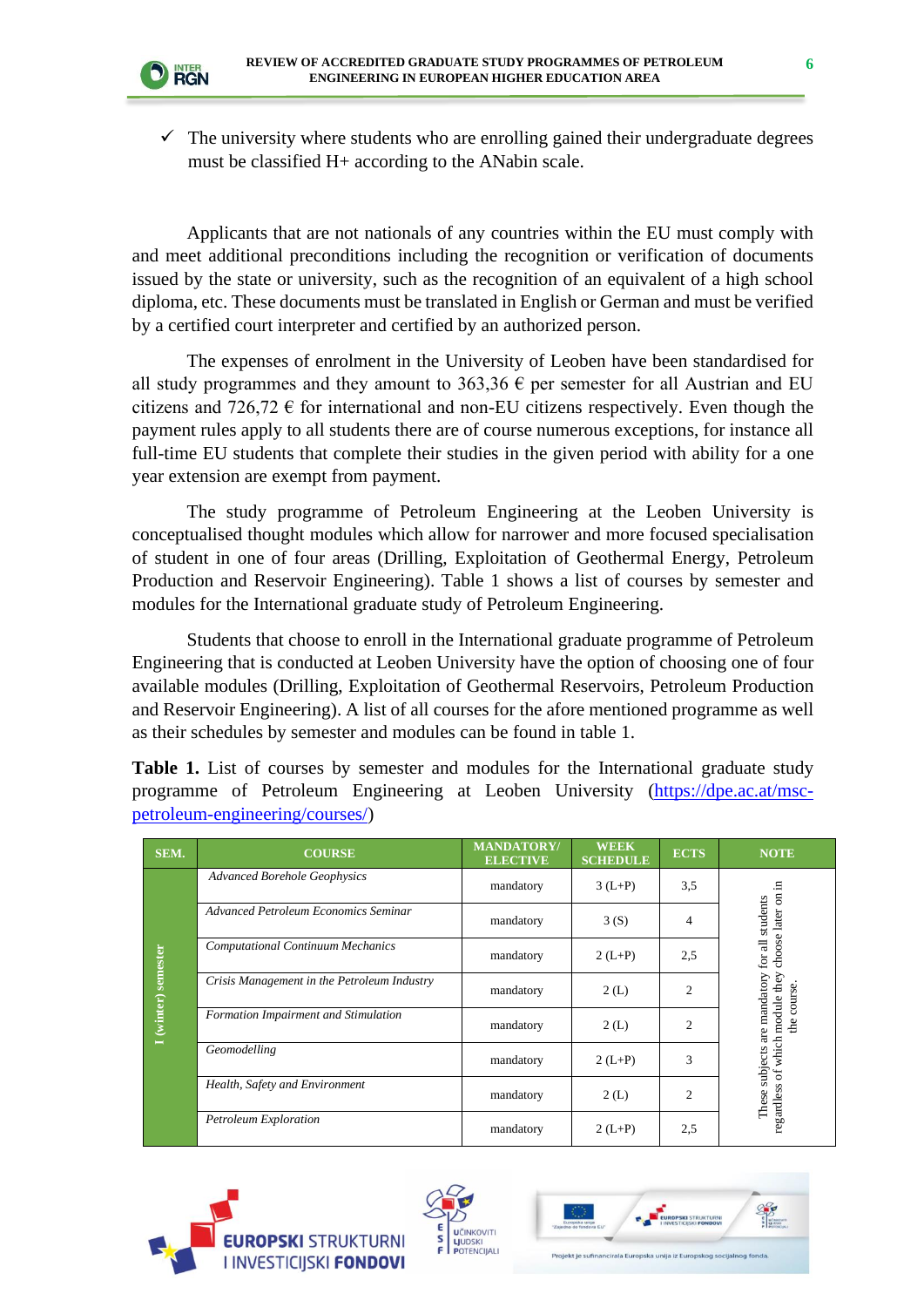

**II (summer) semester**

II (summer) semester

#### **REVIEW OF ACCREDITED GRADUATE STUDY PROGRAMMES OF PETROLEUM ENGINEERING IN EUROPEAN HIGHER EDUCATION AREA**

| Project Management for Industrial Management                                           | mandatory                                       | 2(S)     | 3              |                                                                                                                          |
|----------------------------------------------------------------------------------------|-------------------------------------------------|----------|----------------|--------------------------------------------------------------------------------------------------------------------------|
| <b>Well Placement</b>                                                                  | mandatory                                       | $2(L+P)$ | 2,5            |                                                                                                                          |
| Wellbore and Reservoir Geomechanics                                                    | mandatory                                       | $2(L+P)$ | 3              |                                                                                                                          |
| Introduction to Field Development Project                                              | mandatory                                       | 1(S)     | $\overline{c}$ |                                                                                                                          |
| Literature Review Project DE/PROD/RES/AGS                                              | mandatory                                       | 2(S)     | 3              | mandatory for all students<br>module they choose later<br>regardless of which<br>These subjects are<br>on in the course. |
| Practical Aspects of Field Development                                                 | mandatory                                       | 2 (T)    | 1              |                                                                                                                          |
|                                                                                        | <b>Module:</b> Drilling Engineering             |          |                |                                                                                                                          |
| <b>Advanced Well Construction</b>                                                      | elective                                        | $4(L+P)$ | 6              |                                                                                                                          |
| Metallurgy<br>and Corrosion for<br>Petroleum<br>Engineers                              | elective                                        | 2(L)     | 3              | Within the chosen module students<br>must enroll in all elective courses                                                 |
| Offshore Technology                                                                    | elective                                        | $3(L+P)$ | 4              | within that module                                                                                                       |
| Well Construction Equipment                                                            | elective                                        | $2(L+P)$ | 3              |                                                                                                                          |
| Well Control                                                                           | elective                                        | $2(L+P)$ | 3              |                                                                                                                          |
| <b>Well Testing Operations</b>                                                         | elective                                        | $2(L+P)$ | $\overline{c}$ |                                                                                                                          |
|                                                                                        | <b>Module:</b> Geothermal Engineering           |          |                |                                                                                                                          |
| <b>Advanced Well Construction</b>                                                      | elective                                        | $4(L+P)$ | 6              |                                                                                                                          |
| Applied Geothermal Geophysics and Seismicity                                           | elective                                        | $4(L+P)$ | 4              | elective courses within that<br>Within the chosen module<br>students must enroll in all                                  |
| and Corrosion for Petroleum<br>Metallurgy<br>Engineers                                 | elective                                        | 2(L)     | 3              | module.                                                                                                                  |
| Principles of Shallow and Deep Geothermal<br><b>Energy Recovery and Thermodynamics</b> | elective                                        | $2(L+P)$ | 3              |                                                                                                                          |
| Reservoir Simulation Methods for Geothermal<br>Engineers                               | elective                                        | $2(L+P)$ | 3              |                                                                                                                          |
| Surface Facilities for Geothermal Energy                                               | elective                                        | $2(L+P)$ | $\mathfrak{2}$ |                                                                                                                          |
|                                                                                        | <b>Module:</b> Petroleum Production Engineering |          |                |                                                                                                                          |
| Artificial Lift Systems                                                                | elective                                        | 2(L)     | 3              | 둬                                                                                                                        |
| Artificial Lift Systems Practical                                                      | elective                                        | 3 (P)    | 3              |                                                                                                                          |
| Enhanced Oil Recovery                                                                  | elective                                        | $2(L+P)$ | 3              |                                                                                                                          |
| Metallurgy<br>and<br>Corrosion for Petroleum<br><b>Engineers</b>                       | elective                                        | 2(L)     | 3              | Within the chosen module students must enroll in<br>elective courses within that module.                                 |
| Pipeline Engineering                                                                   | elective                                        | 2(L)     | 2,5            |                                                                                                                          |
| Reservoir Characterization and Modelling                                               | elective                                        | $4(L+P)$ | 5              |                                                                                                                          |
| <b>Well Construction Equipment</b>                                                     | elective                                        | $2(L+P)$ | 3              |                                                                                                                          |
| <b>Well Testing Operations</b>                                                         | elective                                        | $2(L+P)$ | $\overline{c}$ |                                                                                                                          |
|                                                                                        | <b>Module:</b> Reservoir Engineering            |          |                |                                                                                                                          |
| Enhanced Oil Recovery                                                                  | elective                                        | $2(L+P)$ | 3              |                                                                                                                          |
| Reservoir Characterization and Modelling                                               | elective                                        | $4(L+P)$ | 5              | students must<br>enroll in all<br>Within the<br>module<br>elective<br>courses<br>chosen                                  |





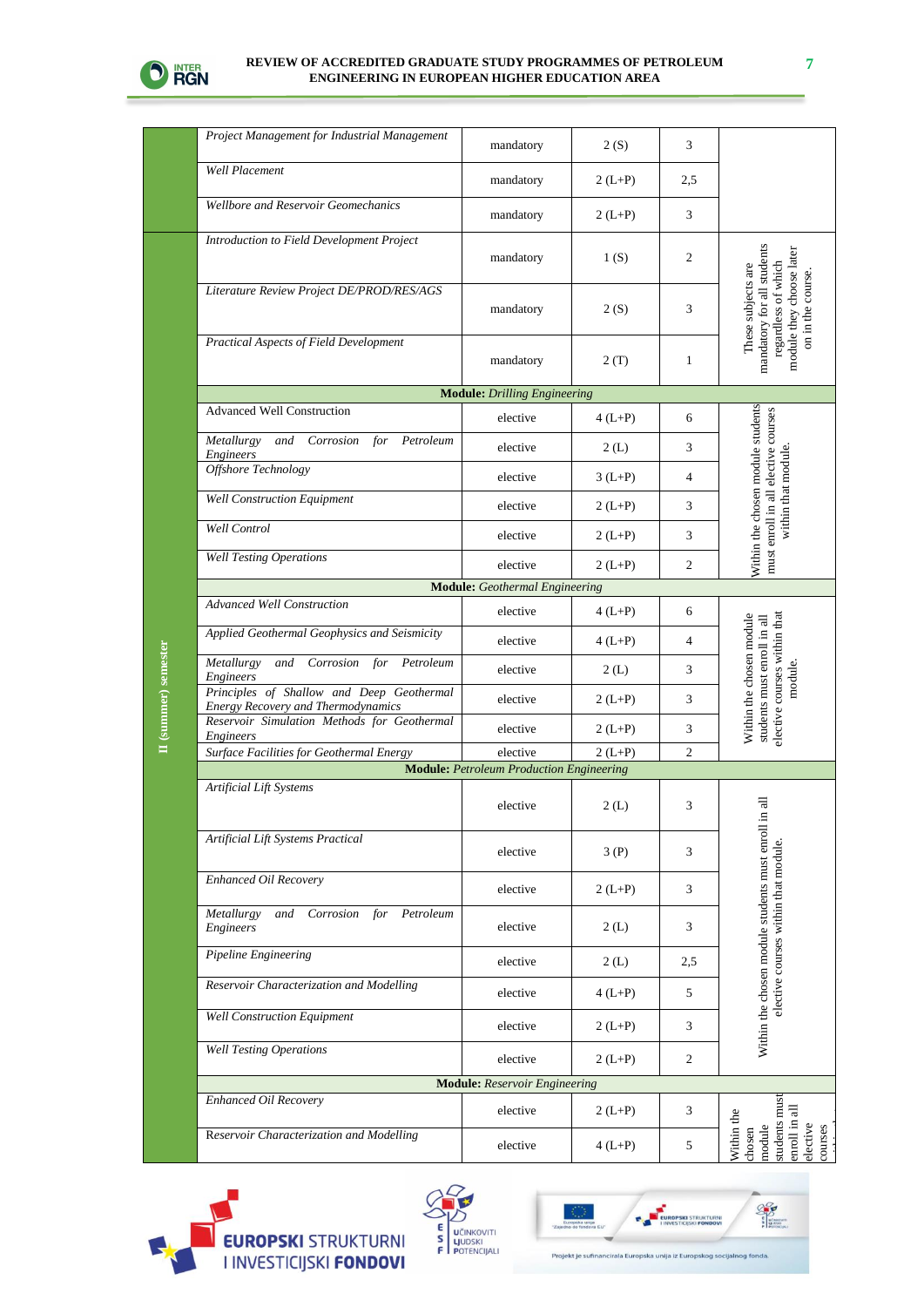

**III (winter) semester**

III (winter) semester

#### **REVIEW OF ACCREDITED GRADUATE STUDY PROGRAMMES OF PETROLEUM ENGINEERING IN EUROPEAN HIGHER EDUCATION AREA**

| Reservoir Engineering 2: Advanced Concepts for<br><b>Conventional Resources</b> | elective                                        | $2(L+P)$ | 3              |                                                                                                  |
|---------------------------------------------------------------------------------|-------------------------------------------------|----------|----------------|--------------------------------------------------------------------------------------------------|
| <b>Reservoir Simulation Methods I</b>                                           | elective                                        | $4(L+P)$ | 5              |                                                                                                  |
| Water Flooding                                                                  | elective                                        | $2(L+P)$ | 3              |                                                                                                  |
| Field Development Project                                                       | mandatory                                       | 1(S)     | 3              | which module<br>This course is<br>mandatory for<br>regardless of<br>all students<br>they choose. |
|                                                                                 | <b>Module:</b> Drilling Engineering             |          |                |                                                                                                  |
| Advanced Well Monitoring and Analysis                                           | elective                                        | $3(L+P)$ | 3              |                                                                                                  |
| Drilling Process Evaluation and Planning                                        | elective                                        | $2(L+P)$ | 3              |                                                                                                  |
| Measurement Control, Monitoring and Analysis                                    | elective                                        | $3(L+P)$ | 4              |                                                                                                  |
| <b>Well Construction Fluids Lab</b>                                             | elective                                        | $3(L+P)$ | 3              |                                                                                                  |
| <b>Well Construction Mechanical Lab</b>                                         | elective                                        | $2(L+P)$ | 3              |                                                                                                  |
| <b>Well Construction Problems and Solutions</b>                                 | elective                                        | 2(L)     | 4              | Within the chosen module students must enroll<br>in all elective courses within that module.     |
| Well Integrity                                                                  | elective                                        | $2(L+P)$ | 3              |                                                                                                  |
|                                                                                 | <b>Module:</b> Geothermal Engineering           |          |                |                                                                                                  |
| Advanced Geothermal Drilling and Completion                                     | elective                                        | $2(L+P)$ | 3              |                                                                                                  |
| Decision-Making and Risk Analysis                                               | elective                                        | $3(L+P)$ | $\overline{4}$ |                                                                                                  |
| <b>Energy Transport and Network</b>                                             | elective                                        | $2(L+P)$ | 3              |                                                                                                  |
| Geothermal Reservoir Modeling                                                   | elective                                        | $4(L+P)$ | 5              | module.                                                                                          |
| Subsurface Production System Design, Flow<br>Assurance and Artificial Lift      | elective                                        | $4(L+P)$ | 5              | Within the chosen module students must<br>enroll in all elective courses within that             |
| Well Integrity                                                                  | elective                                        | $2(L+P)$ | 3              |                                                                                                  |
|                                                                                 | <b>Module:</b> Petroleum Production Engineering |          |                |                                                                                                  |
| Advanced Oil, Gas and Geothermal Energy<br>Recovery                             | elective                                        | 2(L)     | 2              |                                                                                                  |
| Energy Efficiency in Petroleum Production                                       | elective                                        | $3(L+P)$ | 3,5            |                                                                                                  |
| Natural Gas Technology                                                          | elective                                        | 2(L)     | 3              |                                                                                                  |
| Nodal Analysis                                                                  | elective                                        | $2(L+P)$ | 3              | module.                                                                                          |
| On- and Offshore Production Facilities                                          | elective                                        | 3(L)     | 4              | Within the chosen module students must<br>enroll in all elective courses within that             |
| Production Data Analysis and Modelling                                          | elective                                        | $4(L+P)$ | 4              |                                                                                                  |
|                                                                                 | <b>Module:</b> ReservoirEngineering             |          |                |                                                                                                  |
| Enhanced Oil Recovery in Fractured Reservoirs                                   | elective                                        | $2(L+P)$ | 3              | Within the<br>enroll in<br>students<br>module<br>chosen<br>must<br>$\equiv$                      |
| Nodal Analysis                                                                  | elective                                        | $2(L+P)$ | 3              |                                                                                                  |







**8**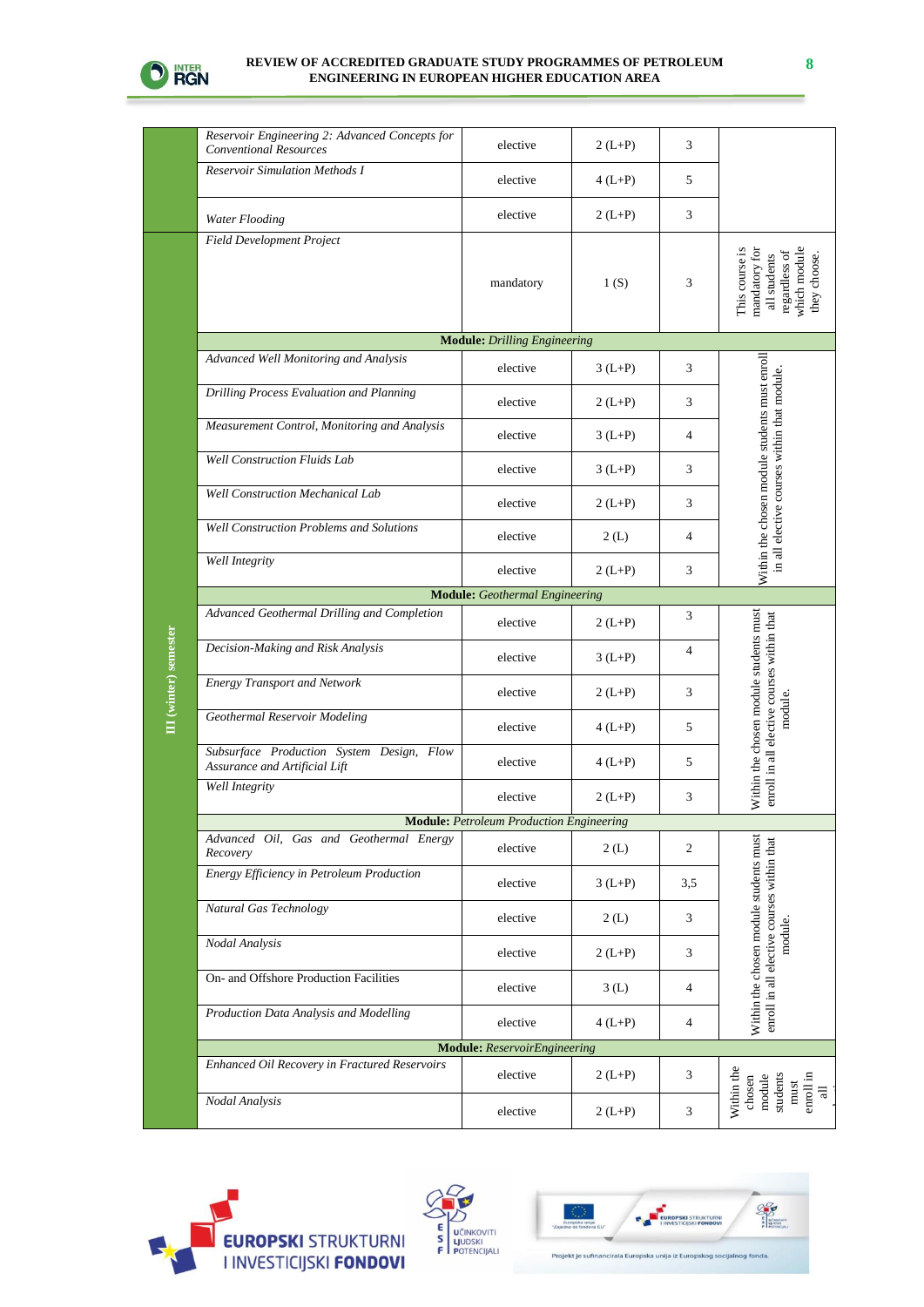

|                         | Reservoir Engineering 2: Storage, Sequestration<br>and Geothermal Energy | elective  | $2(L+P)$ | 3         |  |
|-------------------------|--------------------------------------------------------------------------|-----------|----------|-----------|--|
|                         | Engineering<br>Reservoir<br>2:<br>Unconventional<br>Resources            | elective  | $2(L+P)$ | 3         |  |
|                         | Reservoir Management                                                     | elective  | $4(L+P)$ | 5         |  |
|                         | Reservoir Simulation Methods II: Advanced<br>Concepts                    | elective  | $4(L+P)$ | 5         |  |
|                         | Special Core Analysis                                                    | elective  | $2(L+P)$ | 3         |  |
| IV (summer)<br>semester | Master's Thesis                                                          | mandatory |          | $34 - 37$ |  |

**Legend: L** (Lecture), **P** (Practice), **S** (Seminars)

Through analysis of data showing in Table 1 the conclusion is drawn that the first (winter) semester which is mandatory for all students consists of 24 hours of varying forms of study a week (30 ECTS). The second (summer) semester consists of 5 hours of mandatory classes a week for all students while the remaining classes are elective and vary from 14 to 19 hours a week (21 to 24,5 ECTS) depending on the module and with the condition that any student who chooses a specific module must undertake all electives within the pertaining module. In the third (winter) semester students have one mandatory class a week (3 ECTS) whereas the rest of the classes are elective which vary from 16 to 18 hours a week (19 to 25 ECTS) dependent on the chosen module and with the condition that any student who chooses a specific module must undertake all electives within the pertaining module. The final semester is imagined for the completion of the master thesis, necessary research and the final exam. Weekly responsibilities and workload for students vary depending on the chosen module in each semester. When all hours of weekly classes and ECTS points are added having in mind that students have chosen their own modules it can be concluded that through the duration of their studies students have from 51,6 to 53,8% of elective hours of class though they makeup close to 53% of the required ECTS points (the mentioned figures do not include the final exam and thesis).

The master thesis is to be written in the field or module that the student had chosen for their study. In accordance with the chosen theme, a mentor is assigned to all students who helps guide and assist the student in writing a principal proposal for the master thesis. The time given for the completion of the master thesis which is to be anywhere between 60 and 80 pages is a minimum 5 months. The master thesis must be defended at least a week before the final master's exam. The process of defending one's thesis is includes a 20-minute presentation and a 40-minute Q&A. The master's exam has a duration of 50 minutes and it consists of a short presentation of the thesis (max. three slides), an oral exam in the chosen field or study covered by the chosen module (35 minutes) and an oral exam in the module that is covered by the other two departments (20 minutes).





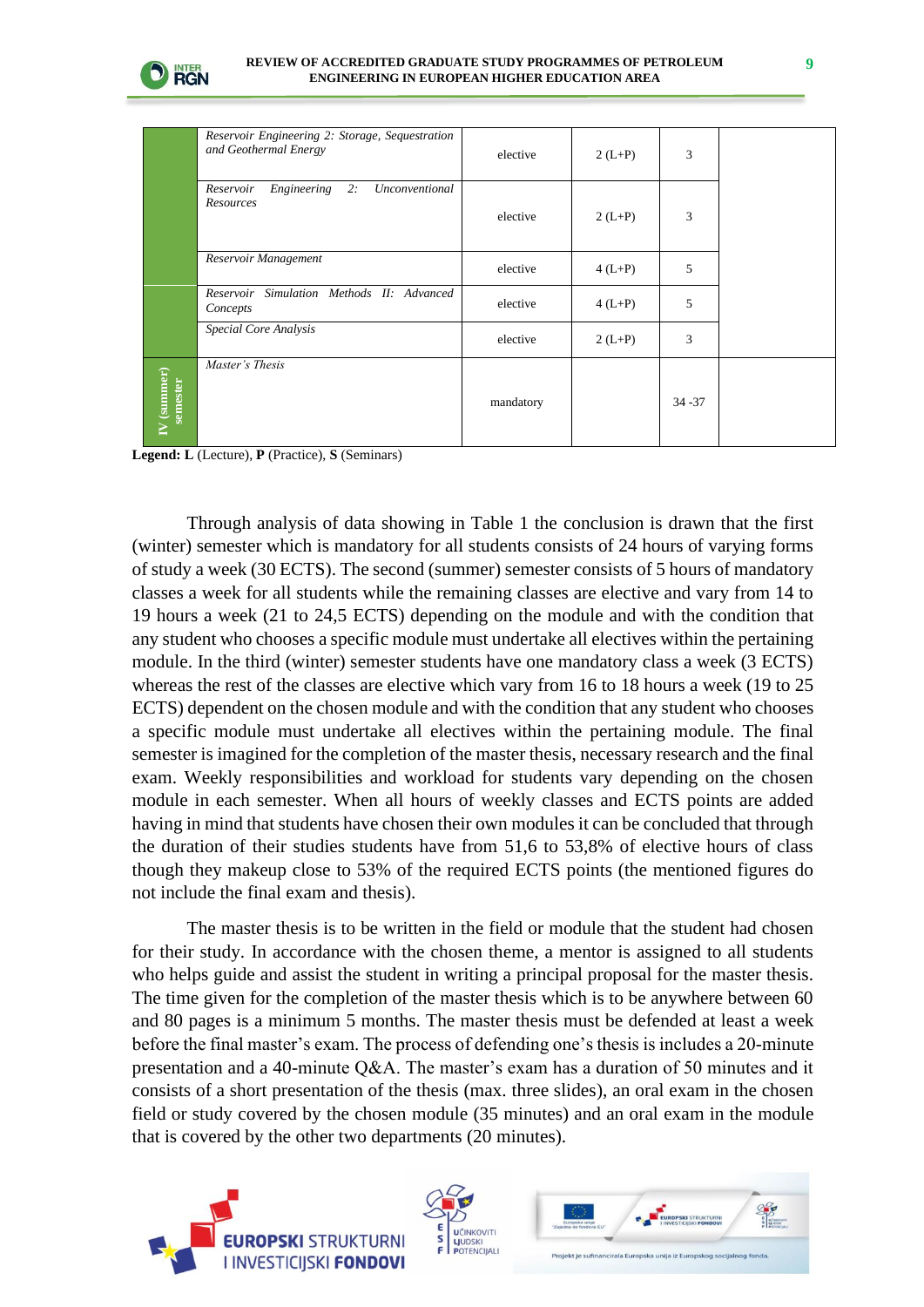

### *Joint International Master Program in Petroleum Engineering "Advance Well Construction and Operation Technologies"*

The Joint International Graduate Study Program in Petroleum Engineering was designed under the Agreement on Scientific and Technical Cooperation between Gazprom PJSC, OMV, the University of Leoben and the Gubkin Russian State University of Oil and Gas. The afore mentioned companies are sponsors of the study programme and annually they offer seven scholarships that cover all costs of studying. The aim of this joint international graduate programme is to solve an array of problems that oil and gas companies frequently encounter. For these reasons experts from the mentioned companies play a pivotal role as mentors and guides in the practical portion of the study as well as mentors in the perpetration and execution of master thesis. With the completion of said study students gain a double degree.

The preconditioned requirements for the Joint international graduate study of Petroleum Engineering in English are [\(https://dpe.ac.at/apply/msc-double-degree-joint-int](https://dpe.ac.at/apply/msc-double-degree-joint-int-master-program-in-pe/)[master-program-in-pe/\)](https://dpe.ac.at/apply/msc-double-degree-joint-int-master-program-in-pe/):

- $\checkmark$  high school diploma
- $\checkmark$  bachelor's degree in the field of petroleum engineering
- $\checkmark$  knowledge of the English language which must be proven with one of the following internationally recognized test
	- o minimum result of 6,0 on the IELTS test (Eng. *International English Language Testing System*);
	- o minimum of 80 points on the TOEFL (Eng. *Test of English as Foreign Language*) iBT test or a minimum of 550 on the TOEFL PBT test;
- $\checkmark$  A skype interview with the international committee.
- $\checkmark$  The university where students who are enrolling gained their undergraduate degrees must be classified H+ according to the Anabin scale (applies only to non-EU students).
- $\checkmark$  Proof of work or internship experience (applies only to non-EU students).

Applicants that are not nationals of any countries within the EU must comply with and meet additional preconditions including the recognition or verification of documents issued by the state or university, such as the recognition of an equivalent of a high school diploma, etc. These documents must be translated in English or German and must be verified by a certified court interpreter and certified by an authorized person. Table 1 provides an overview of courses by semester that are performed within this joint study.





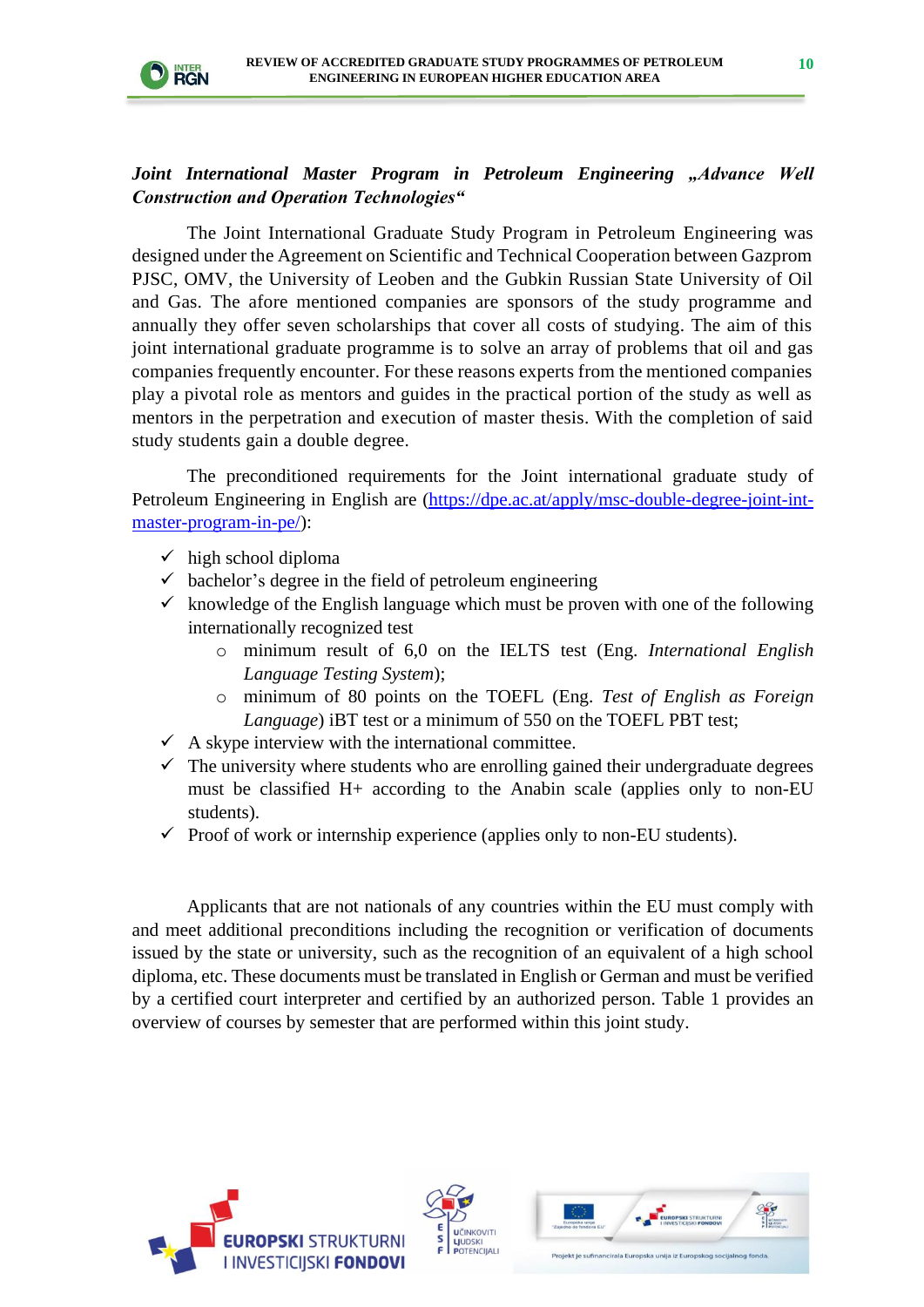

**Table 2**. List of courses by semester and modules for the Joint International Graduate Study Programme of Petroleum Engineering at Leoben University and Gubkin Russian State University for Oil and Gas conducted in English [\(https://dpe.ac.at/joint-double-degree-msc](https://dpe.ac.at/joint-double-degree-msc-pe/courses/)[pe/courses/\)](https://dpe.ac.at/joint-double-degree-msc-pe/courses/)

| <b>SEM</b>              | <b>COURSE</b>                                                                                                                    | <b>MANDATO</b><br><b>RY/ELECT</b><br><b>IVE</b> | <b>WEEK</b><br><b>SCHEDULE</b> | <b>ECTS</b>    | <b>NOTE</b>                                                                                           |
|-------------------------|----------------------------------------------------------------------------------------------------------------------------------|-------------------------------------------------|--------------------------------|----------------|-------------------------------------------------------------------------------------------------------|
|                         | <b>Advanced Borehole Geophysics</b>                                                                                              | mandatory                                       | $3(L+P)$                       | 3,5            |                                                                                                       |
|                         | Advanced Petroleum Economics Seminar                                                                                             | mandatory                                       | 3(S)                           | $\overline{4}$ |                                                                                                       |
| I (winter) semester     | <b>Computational Continuum Mechanics</b>                                                                                         | mandatory                                       | $2(L+P)$                       | 2,5            |                                                                                                       |
|                         | Flow of Fluids in Wells and Pipes                                                                                                | mandatory                                       | $2(L+P)$                       | $\overline{c}$ | Total number of students that are enrolled in the<br>joint study programme attend the class in Leoben |
|                         | Material Engineering in the Oil and Gas Industry                                                                                 | mandatory                                       | $4(L+P)$                       | $\overline{4}$ | University                                                                                            |
|                         | Mathematical Foundations for Data Measurement                                                                                    | mandatory                                       | $2(L+P)$                       | 3              |                                                                                                       |
|                         | The O&G Industry Machine and Equipment Design<br>& Simulation                                                                    | mandatory                                       | $3(L+P)$                       | 3,5            |                                                                                                       |
|                         | <b>Well Integrity</b>                                                                                                            | mandatory                                       | $2(L+P)$                       | 3              |                                                                                                       |
|                         | <b>Well Placement</b>                                                                                                            | mandatory                                       | $2(L+P)$                       | 2,5            |                                                                                                       |
| II (summer) semester    | Unfortunately, it is not possible to find information on subjects performed at the Gubkin University in<br>II (summer semester). |                                                 |                                |                |                                                                                                       |
|                         | Advanced Directional Drilling and Geo-steering                                                                                   |                                                 |                                |                |                                                                                                       |
|                         |                                                                                                                                  | mandatory                                       | $3(L+P)$                       | 5              |                                                                                                       |
|                         | Advanced Well Monitoring and Analysis                                                                                            | mandatory                                       | $3(L+P)$                       | 3              |                                                                                                       |
|                         | Drilling Process Evaluation and Planning                                                                                         | mandatory                                       | $2(L+P)$                       | 3              |                                                                                                       |
|                         | Health, Safety and Environment                                                                                                   | mandatory                                       | 2(L)                           | $\overline{2}$ |                                                                                                       |
| III (winter) semester   | Measurement Control, Monitoring and Analysis                                                                                     | mandatory                                       | $3(L+P)$                       | $\overline{4}$ |                                                                                                       |
|                         | <b>Well Construction Fluids Lab</b>                                                                                              | mandatory                                       | $2(L+P)$                       | 3              |                                                                                                       |
|                         | <b>Well Construction Mechanical Lab)</b>                                                                                         | mandatory                                       | $2(L+P)$                       | 3              |                                                                                                       |
|                         | Well Reconstruction, Restoration,<br>Plug and<br>Abandonment                                                                     | mandatory                                       | $2(L+P)$                       | $\overline{c}$ |                                                                                                       |
|                         | Wellbore and Reservoir Geomechanics                                                                                              | mandatory                                       | $2(L+P)$                       | 3              |                                                                                                       |
| IV (summer)<br>semester | Master's Thesis                                                                                                                  | mandatory                                       |                                |                |                                                                                                       |

**Legend: L** (Lecture), **P** (Practice), **S** (Seminars)





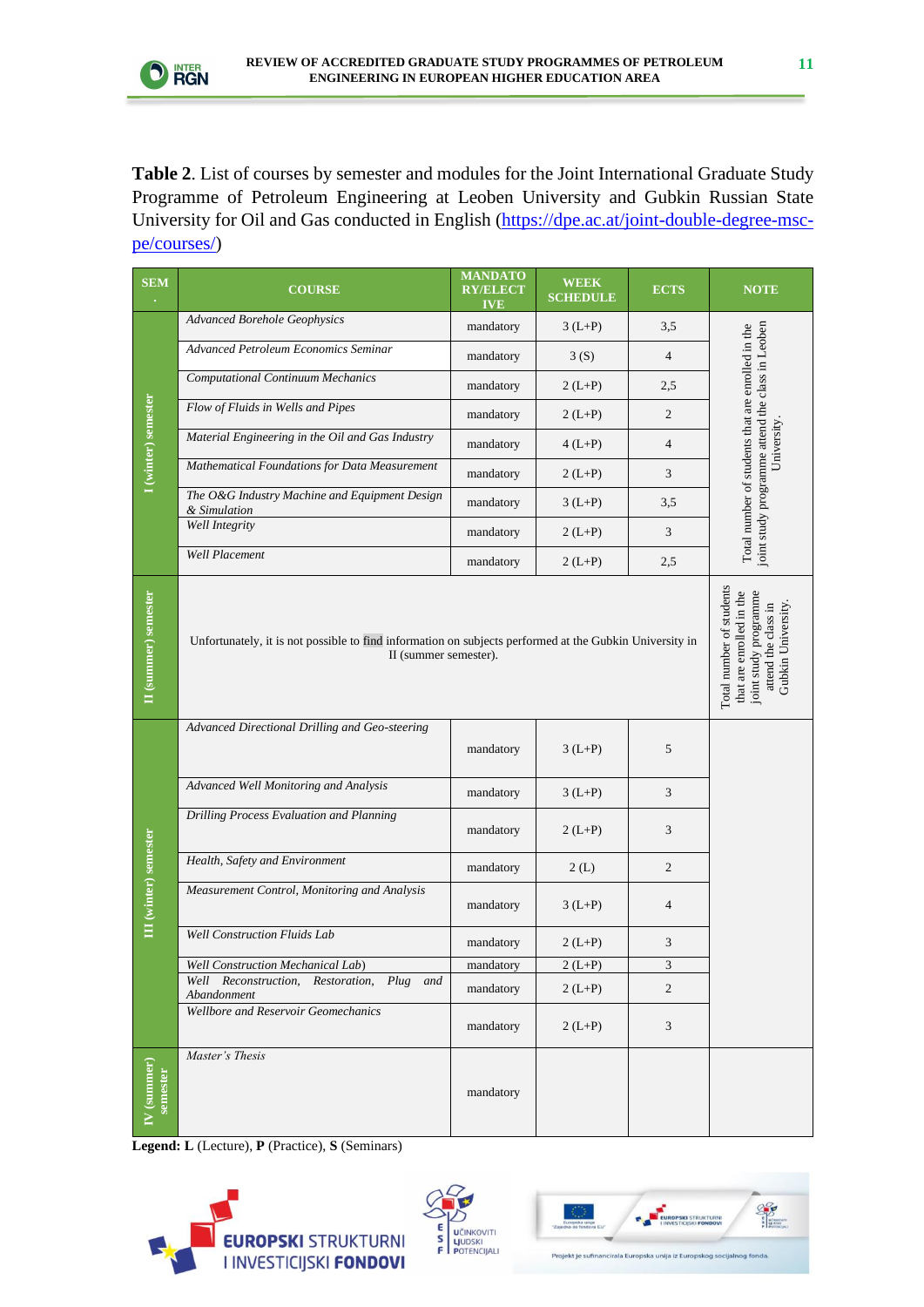

As can be seen in data provided in table 2, the Joint International study Programme does not allow the option of elective courses, but instead the programme consists of predefined and chosen mandatory courses which is in agreement with the initial intention in the formation of this study programme. This intention being that each student directed to a specific area of Petroleum Engineering. The weekly workload for students comes in the form of 23 hours of class a week in semester one (winter) and 21 hours a week in semester three (winter) and the number of ECTS points for all courses in both semesters adds up to 28 points (unfortunately data for the semester that is held at Gubkin University is not available).

Similar to the International graduate study of Petroleum Engineering at the same university, the Joint international graduate study of Petroleum Engineering ends with a master thesis, the defence of the master thesis and a final exam. Considering that the joint study is more related to the area of manufacturing and well completion, students must find their mentor in the Chair of Drilling and Well Completion. The expected time frame for research and completion of the master thesis is 5 months and should consist of 60 to 80 pages not including appendages that are an integral part of the thesis. Defence of the thesis similarly consists of a 20-minute presentation and a 10 to 20-minute Q&A from the panel. The master exam consists of a presentation of the thesis in duration of no more than 5 minutes and an oral exam from 2 out of 4 given fields: Data Acquisition and Analysis, Solid and Fluid Mechanics, Economics and Management and Drilling and completion.





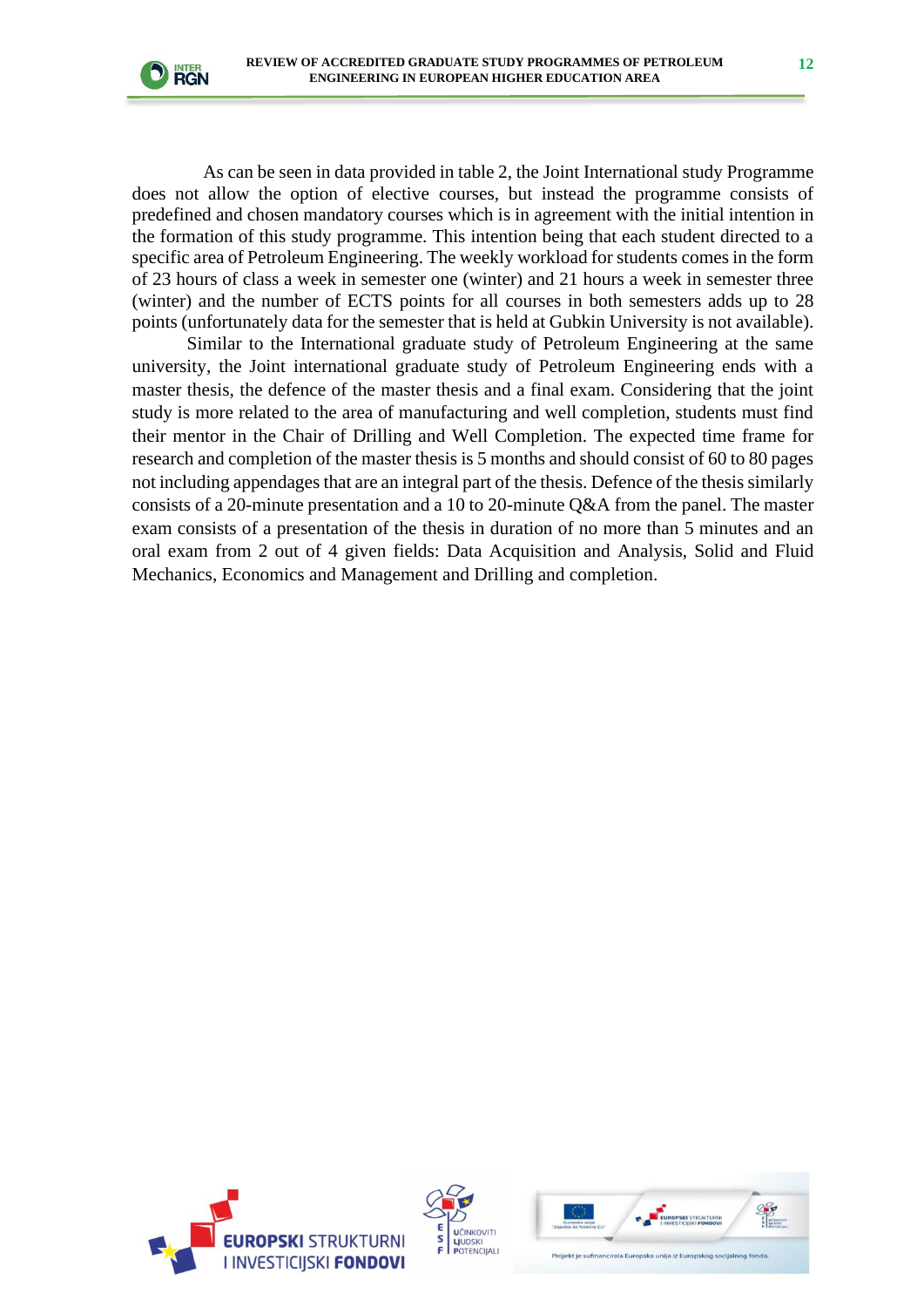

#### **3. UNIVERSYTY OF MISKOLC**

*Faculty of Earth Science and Engineering* at the University of Miskolc (Hungary) offers a few graduate study programmes in English. Among these is two-years graduate programmme in Petroleum Engineering. Under *the Institute of Petroleum and Natural Gas* as a part of *the Faculty of Earth Science and Engineering* two departments were established in 1993 - *Department of Petroleum Engineering* and *Department of Natural Gas Engineering*. University of Miskolc has a long history of research and education in Petroleum Engineering. The Petroleum Engineering Department of the University of Miskolc is the only institution in Hungary offering Petroleum Engineering programs. It has been training capable Petroleum Engineering graduates since 1951. First integrated graduate Petroleum Engineering study in English was established in 1987.

Tuition fee for MSc in Petroleum Engineering is  $3500 \text{ }\epsilon$  per semester (reduced fee may be applied depending on academic achievement from the third semester), regardless of whether the enrollees are citizens of EU or international outside of EU. It is important to mention, that there is a large number of available scholarships for future students.

The preconditions for enrolment in the Graduate Study in Petroleum Engineering in English at the University of Miskolc are [\(http://mfk.uni-miskolc.hu/wp/en/wp](http://mfk.uni-miskolc.hu/wp/en/wp-content/uploads/2015/05/Application-Criteria_PE1.pdf)[content/uploads/2015/05/Application-Criteria\\_PE1.pdf](http://mfk.uni-miskolc.hu/wp/en/wp-content/uploads/2015/05/Application-Criteria_PE1.pdf) ):

- $\checkmark$  BSc in petroleum engineering degree, CGPA 60% or higher,
- $\checkmark$  English language proficiency: C1 (advanced) level is preferred, but minimum B2 on the CEFR scale,
- $\checkmark$  IELTS (academic version) 5.5 minimum score or identical language exam.
- $\checkmark$  BSc degree holders, if the language of instruction was English are exempt from language test requirement.

In addition to afore mentioned requirements, students must submit additional documents as: curriculum vitae (Resume) in English, copy of passport or ID card with personal data, copy of BSc (or identical) diploma and motivation letter. Additionally, every applicant has a Skype-based video conference with program leader to evaluate the professional and language skills as well as motivation of the applicant for chosen study. In the Table 3 overview of the Petroleum Engineering Graduate Program in English at the University of Miskolc is shown.





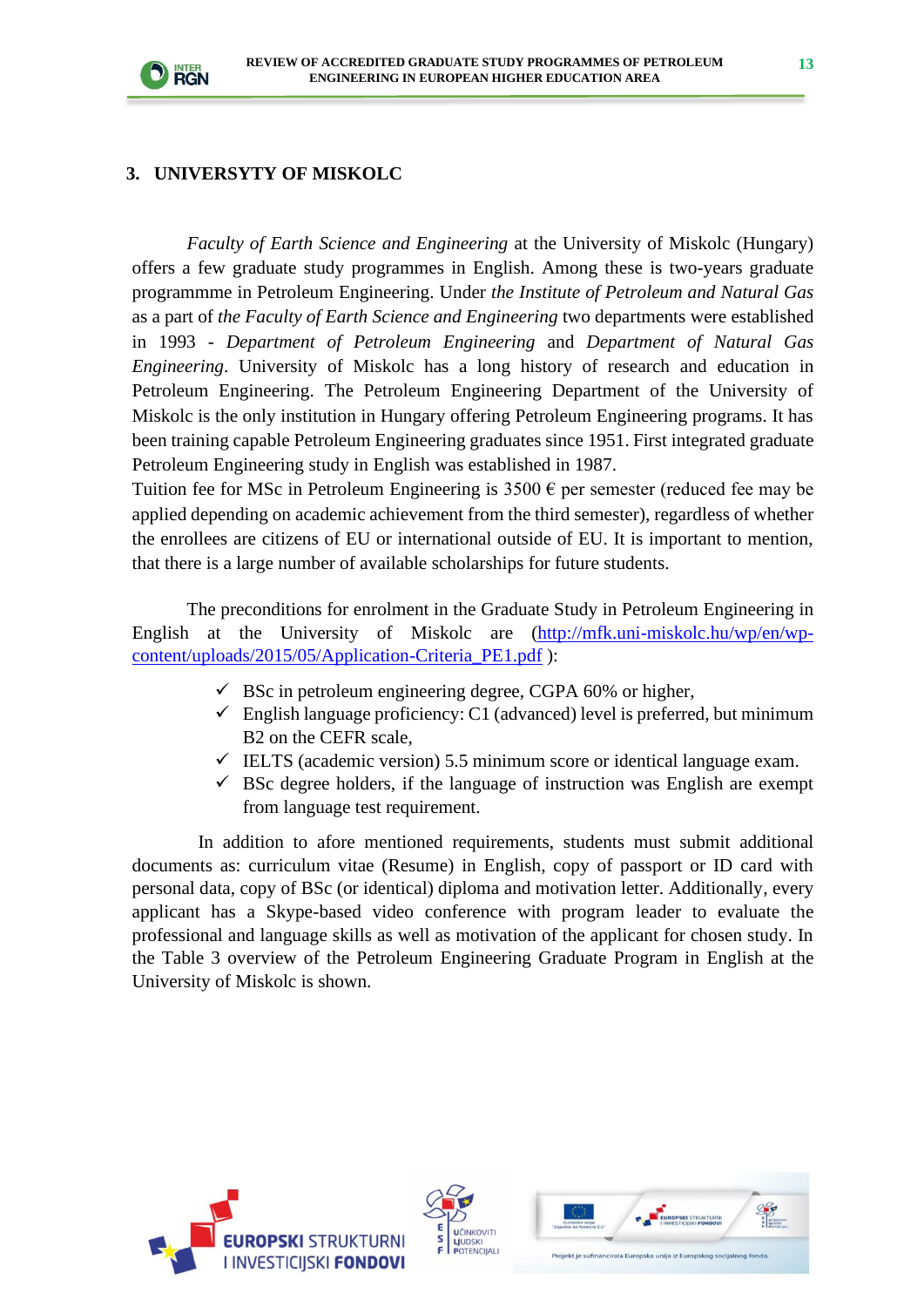

**Table 3.** List of courses by semester for Graduate Study Programme of Petroleum Engineering at University of Miskolc conducted in English [\(http://mfk.uni](http://mfk.uni-miskolc.hu/wp/en/wp-content/uploads/2017/02/Curriculum-of-the-program-course-list.pdf)[miskolc.hu/wp/en/wp-content/uploads/2017/02/Curriculum-of-the-program-course-list.pdf](http://mfk.uni-miskolc.hu/wp/en/wp-content/uploads/2017/02/Curriculum-of-the-program-course-list.pdf) )

| SE<br>M.                | <b>COURSE</b>                              | <b>MANDATORY</b><br>/ELECTIVE | <b>SATNICA</b> | <b>ECTS</b>    | <b>NOTE</b>                                                                  |
|-------------------------|--------------------------------------------|-------------------------------|----------------|----------------|------------------------------------------------------------------------------|
|                         | Numerical methods and optimization         | mandatory                     | $2(L+P)$       | $\overline{c}$ |                                                                              |
|                         | <b>Applied Geology</b>                     | mandatory                     | $3(L+P)$       | 3P             |                                                                              |
|                         | <b>Computer Applications I</b>             | mandatory                     | 3(L)           | 3              |                                                                              |
|                         | <b>Applied Geophysics</b>                  | mandatory                     | $3(L+P)$       | 3              |                                                                              |
|                         | Oilfield Chemistry                         | mandatory                     | $3(L+P)$       | $\mathfrak{Z}$ |                                                                              |
|                         | Geothermal Energy                          | mandatory                     | 2(L)           | 3              |                                                                              |
| I (winter) semester     | <b>Petroleum Economics</b>                 | mandatory                     | 2(L)           | $\overline{c}$ |                                                                              |
|                         | <b>HSE</b> in Petroleum Engineering        | mandatory                     | 2(L)           | 3              |                                                                              |
|                         | Mandatory elective I.                      | elective                      | 2(L)           | $\mathfrak{2}$ | The term mandatory<br>electives unfortunately<br>in not defined<br>anywhere. |
|                         | Mandatory elective II.                     | elective                      | 2(L)           | $\overline{c}$ | The term mandatory<br>electives unfortunately<br>in not defined<br>anywhere. |
|                         | Free Electives: Geothermal Well Drilling   | elective                      | 2(L)           | $\overline{c}$ |                                                                              |
|                         | <b>Computer Applications II.</b>           | mandatory                     | 3(P)           | 3              |                                                                              |
|                         | Graduate Research Seminar                  | mandatory                     | 1(P)           | $\overline{c}$ |                                                                              |
|                         | Drilling engineering I.                    | mandatory                     | $4(L+P)$       | 6              |                                                                              |
|                         | Well Control Lab                           | mandatory                     | 3(P)           | 3              |                                                                              |
|                         | <b>Production Engineering Fundamentals</b> | mandatory                     | $4(L+P)$       | 6              |                                                                              |
| II (summer) semester    | Artificial Lifting I                       | mandatory                     | 3(L)           | 3              |                                                                              |
|                         | Reservoir Engineering Fundamentals         | mandatory                     | $4(L+P)$       | 6              |                                                                              |
|                         | <b>Fluid Mechanics</b>                     | mandatory                     | 3(L)           | $\mathfrak{Z}$ |                                                                              |
|                         | Drilling engineering II.                   | mandatory                     | $4(L+P)$       | 5              |                                                                              |
|                         | <b>Artificial Lifting II</b>               | mandatory                     | $4(L+P)$       | 6              |                                                                              |
| III (winter) semester   | Flow in Porous Media                       | mandatory                     | 3(P)           | $\sqrt{3}$     |                                                                              |
|                         | <b>Material Balance</b>                    | mandatory                     | $3(L+P)$       | $\mathfrak{Z}$ |                                                                              |
|                         | Transport of Hydrocarbons                  | mandatory                     | 2(L)           | $\sqrt{2}$     |                                                                              |
|                         | Thesis work I                              | mandatory                     | 13(P)          | 13             |                                                                              |
|                         | <b>Well Completion Design</b>              | mandatory                     | $3(L+P)$       | $\mathfrak{Z}$ |                                                                              |
| IV (summer)<br>semester | <b>NODAL</b> Analysis Applications         | mandatory                     | 2(P)           | $\sqrt{2}$     |                                                                              |
|                         | <b>EOR</b> Methods                         | mandatory                     | $3(L+P)$       | $\mathfrak{Z}$ |                                                                              |
|                         | Reservoir Management Simulation Lab        | mandatory                     | 3(P)           | $\mathfrak{Z}$ |                                                                              |





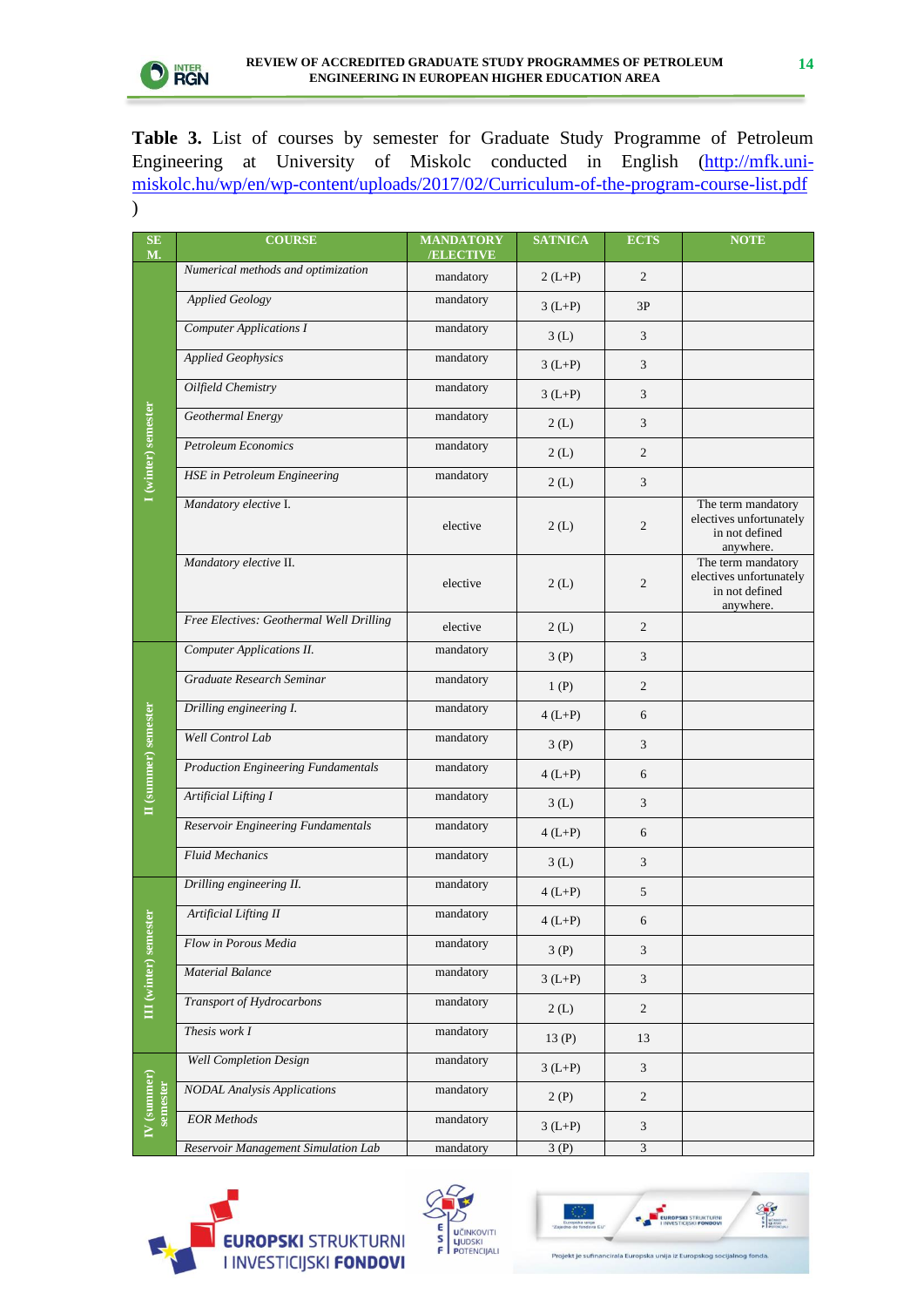

| Thesis work II | mandatory | 17(P)<br>$\mathbf{r}$ | $\overline{\phantom{0}}$<br>. . |  |
|----------------|-----------|-----------------------|---------------------------------|--|

**Note:** More information about courses content, goals and outcomes as well as exams passing can be found in documents at the website [\(http://mfk.uni-miskolc.hu/wp/en/wp-content/uploads/2017/02/Syllabuses-of-the](http://mfk.uni-miskolc.hu/wp/en/wp-content/uploads/2017/02/Syllabuses-of-the-program.pdf)[program.pdf](http://mfk.uni-miskolc.hu/wp/en/wp-content/uploads/2017/02/Syllabuses-of-the-program.pdf) )

**Legend: L (**Lecture**) P** (Practice), **S** (Seminars)

According to the data shown in Table 3, it can be seen that the Graduate Study Programme of Petroleum Engineering in English, carried out by the University of Miskolc, lasts for the duration of 2 years, i.e., 4 semesters. Upon completion, the enrollee acquires a total of 120 ECTS points. The weekly student workload for different forms of lessons, differentiates according to semester and varies from 25 to 29 hours. Selective courses in this study programme are minimal and the courses amount to 2 obligatory and 1 selective course in the first semester. During study, the student is obligated to finish traineeship with a minimum duration of 4 weeks. After the student has successfully carried out his obligations with accordance to the study programme, i.e., passing all courses both selective and mandatory, finishing his/her traineeship and writing the thesis, he is able to defend his thesis and take the graduate exam. The graduate exam is conducted orally and covers the fields of Drilling Engineering and Well Completion, Reservoir Mechanics and Petroleum Production Technology. From the previously mentioned areas, the student is graded on a scale (from 1 to 5) and the minimum grade for successfully passing the exam is 2 for each field of study. The total grade is calculated as the average value of the thesis defence grade as well as the average grade from the 3 thematic sections.





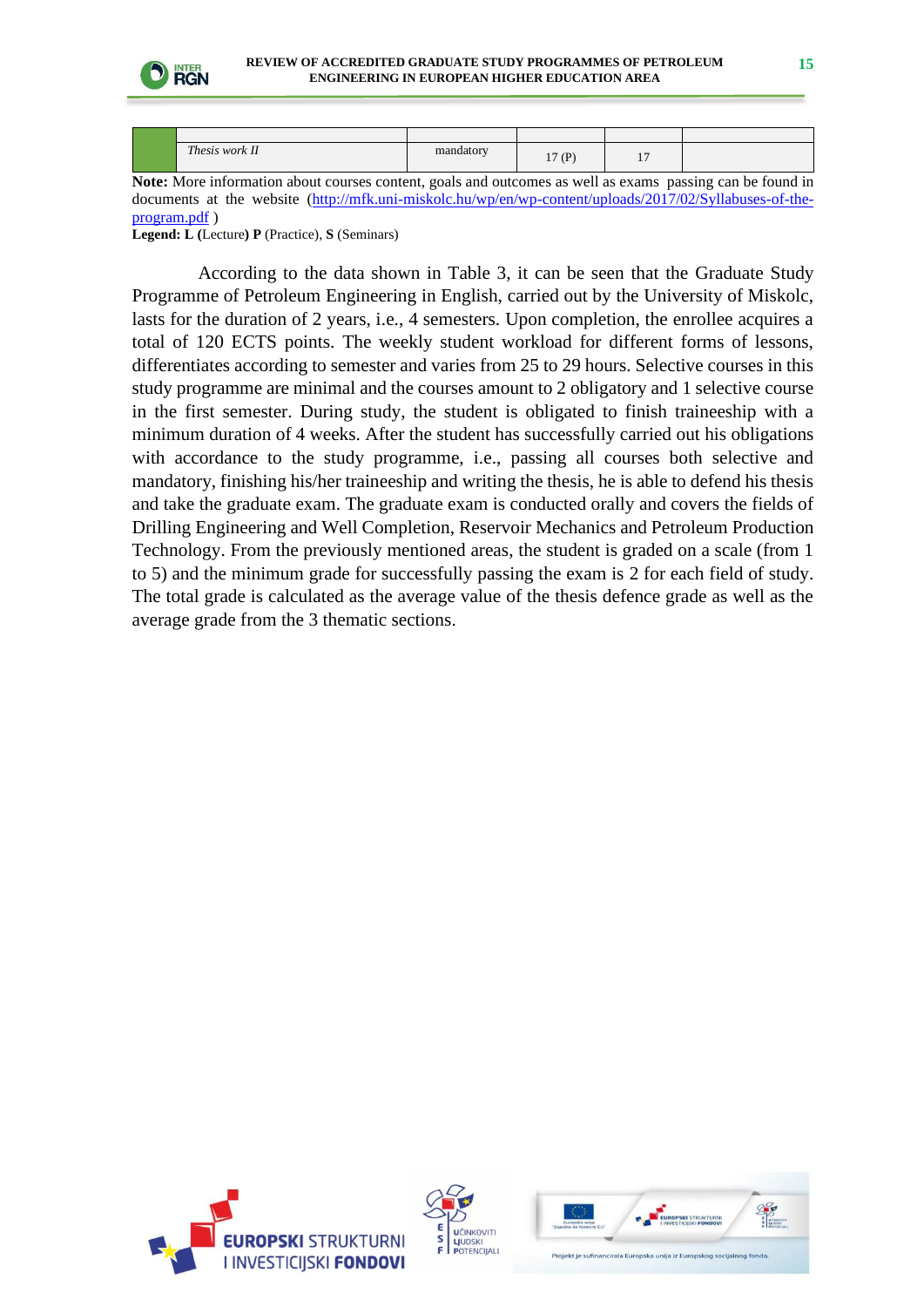

#### **4. TECHNICAL UNIVERSITY OF CLAUSTHAL**

Technical University of Clausthal has a long tradition in the area of mining and petroleum engineering education. Teaching area was about oil and mining industry since 1920. Institute of Petroleum Engineering at the Technical University of Clausthal was established in 1943 due to increasingly growing significance of fossil fuels in the world and the need to establish educational organizations specialized for research and education in the field of hydrocarbon exploration and production. Institute of Petroleum Engineering changed the name to today's *Institute of Subsurface Energy Systems* in order to widespread the scientific and professional focus on the energy transition as well as geothermal systems related projects, subsurface energy storage etc. Scientific research, teaching and professional work of the Institute are carried out in few departments with 47 permanent employees and 19 external lecturers. The institute is the only one in Germany that offers a Master of Science Program in Petroleum Engineering, which are entirely conducted in English. The duration of the Master's programme is 2 years (4 semesters) with the possibility of specialization in three directions: *Reservoir Management, Drilling & Production Technology and Deep Geothermal Systems*. The requirement for successfully finishing the study is a minimum of 120 ECTS points obtained, from which 28 are obtained by successfully writing and defending the master's thesis.

The preconditions for enrolment in the Graduate Study in Petroleum Engineering in English at the University of Clausthal are [\(https://www.ite.tu](https://www.ite.tu-clausthal.de/en/studies/studies)[clausthal.de/en/studies/studies\)](https://www.ite.tu-clausthal.de/en/studies/studies):

- $\checkmark$  bachelor's degree with a specialization in petroleum engineering from a recognised (specialist) university or an equivalent qualification (In the absence of equivalence, authorisation is course to conditions);
- profficiency in English proved through:
	- o at least 79 points at TOEFL iBT,
	- o minimum of 1050 points at TOEIC,
	- o minimum of 6.5 points at an IELTS.

In addition to afore mentioned documents, the application documents must also include: Curriculum vitae (Curriculum), cover letter, certified copy of the school leaving certificate, if necessary, with a translation into German or English, in the case of a foreign bachelor's degree, proof that bachelor's degree programme is accredited etc. During the enrollment foreign students will pay between 55 and 75  $\epsilon$  if foreign certificates for the application process have to be viewed and translated. Excluded from the fees are students from another German university, students who have a European nationality, participate in the Erasmus+ and cooperation programmes or students supported by a German scholarship.





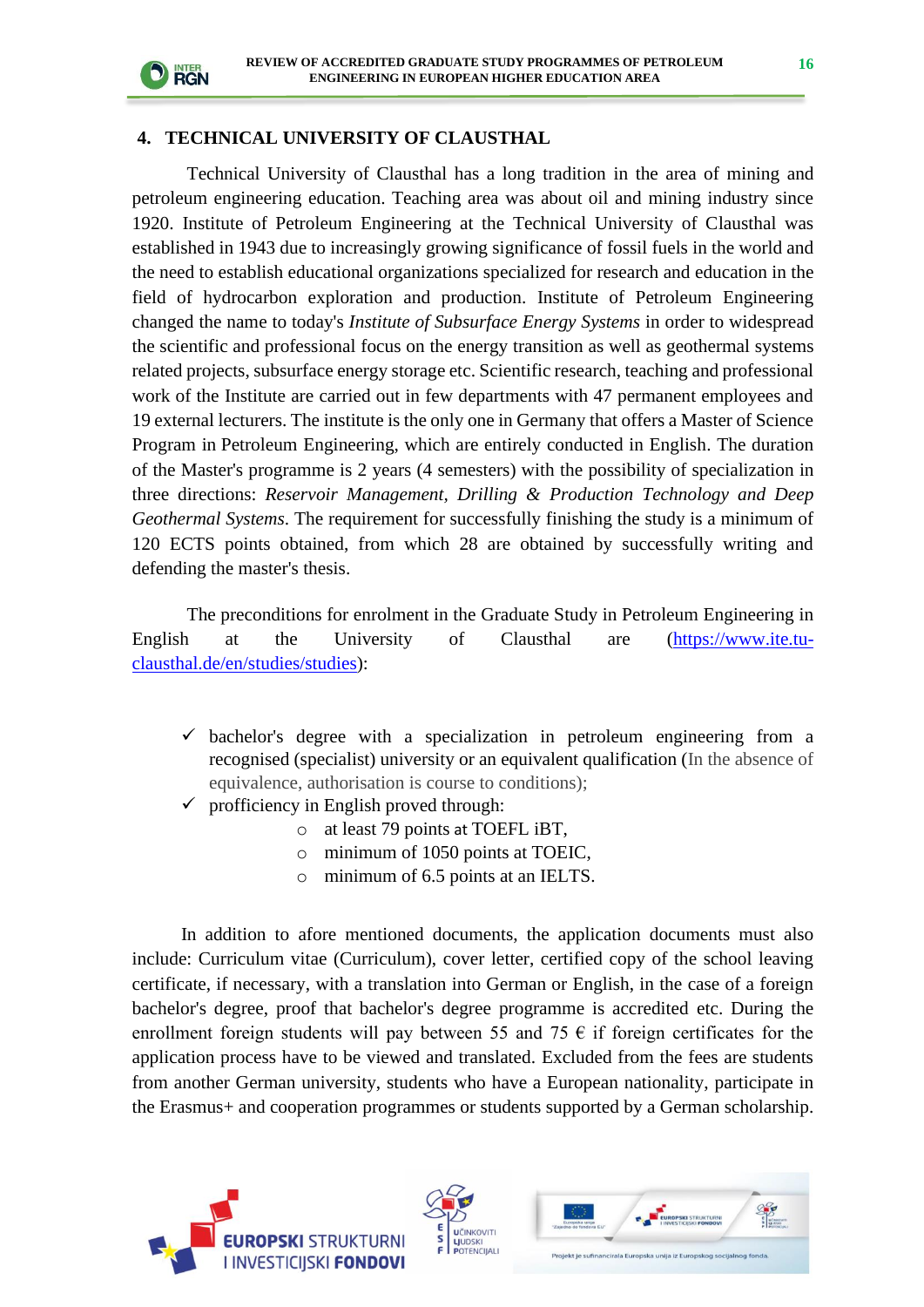All full-time students are exempt from tuition fees, the only expenditure being enrollment fees for various administrative costs and costs of student association membership totalling 190€. The institute, as an organizational unit within the Technical University of Clausthal, does not offer student stipends at their study programmes, but all students are able to apply for any of the scholarship programmes through the DAAD.

The study programme is organized on the principle of mandatory, mandatoryselective and selective modulees and submodulees. When compared to the university of Leoben, these bundles of courses are relating to a specific course. With the combination of modulees, the students are steered toward one of the three aforementioned areas. Table 4 shows the list of the courses per semester, modulees and submodulees at the Graduate study programme of petroleum engineering at the Technical University of Clausthal conducted in English.

**Table 4**. List of courses by semester at the Graduate Study Programme in Petroleum Engineering at the Technical University of Clausthal conducted in English [\(https://www.tu](https://www.tu-clausthal.de/fileadmin/TU_Clausthal/dokumente/Studiengaenge/Ausfuehrungsbestimmungen/AFB_Petroleum_Engineering_MSc_21.07.2015_3._%C3%84nderung_25.06.2019_ENGLISH.pdf)[clausthal.de/fileadmin/TU\\_Clausthal/dokumente/Studiengaenge/Ausfuehrungsbestimmung](https://www.tu-clausthal.de/fileadmin/TU_Clausthal/dokumente/Studiengaenge/Ausfuehrungsbestimmungen/AFB_Petroleum_Engineering_MSc_21.07.2015_3._%C3%84nderung_25.06.2019_ENGLISH.pdf) [en/AFB\\_Petroleum\\_Engineering\\_MSc\\_21.07.2015\\_3.\\_%C3%84nderung\\_25.06.2019\\_EN](https://www.tu-clausthal.de/fileadmin/TU_Clausthal/dokumente/Studiengaenge/Ausfuehrungsbestimmungen/AFB_Petroleum_Engineering_MSc_21.07.2015_3._%C3%84nderung_25.06.2019_ENGLISH.pdf) [GLISH.pdf](https://www.tu-clausthal.de/fileadmin/TU_Clausthal/dokumente/Studiengaenge/Ausfuehrungsbestimmungen/AFB_Petroleum_Engineering_MSc_21.07.2015_3._%C3%84nderung_25.06.2019_ENGLISH.pdf) )

| <b>SE</b><br>M.     | <b>COURSE</b>                                                            | <b>MODULE</b>                                                              | <b>MANDAT</b><br><b>ORY/ELE</b>       | <b>WEEK</b><br><b>SCHEDUL</b> | <b>ECTS</b>                     | <b>NOTE</b>                                                                                                |  |
|---------------------|--------------------------------------------------------------------------|----------------------------------------------------------------------------|---------------------------------------|-------------------------------|---------------------------------|------------------------------------------------------------------------------------------------------------|--|
|                     |                                                                          |                                                                            | <b>CTIVE</b>                          | E                             |                                 |                                                                                                            |  |
|                     | <b>Technical Writing</b>                                                 | Mandatory module 1 -<br><b>Communication Skills</b>                        | mandatory                             | 2(2P)                         | $\overline{c}$                  | for<br>Mandatory<br>all<br>students.                                                                       |  |
|                     | Thermodynamics & Phase<br><b>Behaviour</b><br>$\sigma f$<br>Hydrocarbons | Mandatory module 2 -<br>Advanced<br>Reservoir<br><b>Mechanics</b>          | mandatory                             | $3(2L+1P)$                    | 5                               | Mandatory<br>for<br>all<br>students.                                                                       |  |
|                     | Rock Mechanics II                                                        | Mandatory module 2 -<br>Advanced<br>Reservoir<br>Mechanics                 | mandatory                             | $3(2L+1P)$                    | 5                               | for<br>Mandatory<br>all<br>students.                                                                       |  |
|                     | <b>Advanced Production</b>                                               | Mandatory module 3-<br>Advanced Production<br>and<br><b>Well Planning</b>  | mandatory                             | $3(2L+1P)$                    | 5                               | for<br>all<br>Mandatory<br>students.                                                                       |  |
|                     | <b>Well Planing</b>                                                      | Mandatory module 3 -<br>Advanced Production<br>and<br><b>Well Planning</b> | mandatory                             | $3(2L+1P)$                    | 5                               | for<br>Mandatory<br>all<br>students.                                                                       |  |
|                     | <b>Direction: Reservoir Management</b>                                   |                                                                            |                                       |                               |                                 |                                                                                                            |  |
| I (winter) semester | Geological Modeling                                                      | Mandatory module 5-<br>Reservoir<br>Modeling<br>and<br><b>Simulation</b>   | mandatory                             | $3(2P+1V)$                    | 5                               | Mandatory course for<br>all students that have<br>chosen the direction<br>Reservoir<br>Management.         |  |
|                     | Elective course                                                          | Elective<br>15<br>module<br>Advanced<br>Rock<br>Characterization           | elective                              | $3 (2L+1P)$                   | 5                               | The student is able to<br>choose one of the<br>courses that is offered<br>within<br>elective<br>module 15. |  |
|                     |                                                                          |                                                                            | <b>Direction: Drilling/Production</b> |                               |                                 |                                                                                                            |  |
|                     | Advanced<br>Drilling<br>Technology                                       | Mandatory module 7 -<br>Advanced<br>Drilling<br>Technology                 | mandatory                             | $3(2L+1P)$                    | 5                               | Mandatory course for<br>all students that have<br>chosen the direction<br>Drilling/Production.             |  |
|                     | Elective course                                                          | Elective<br>19<br>module<br>Drilling/production                            | elective                              | Workload<br>depends on        | <b>ECTS</b><br>points<br>depend | The student has a<br>choice of one or two<br>courses from elective                                         |  |





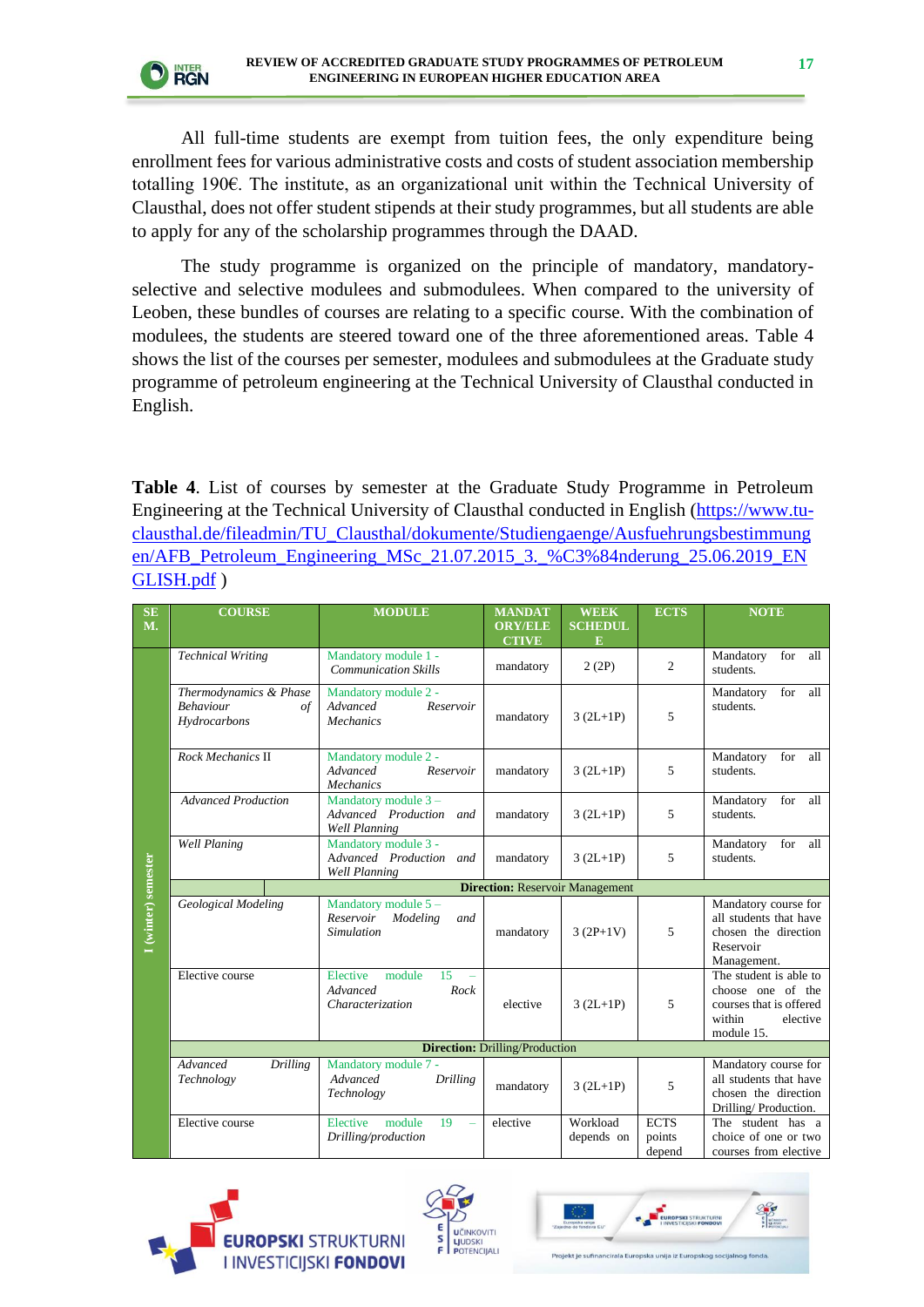

|                      |                                        |                                                                                                       |           | course(s)<br>enrolled.                           | on<br>courses<br>enrolled.                                | 19<br>which<br>module<br>amounts to 5 or more<br>ECTS.<br>Whilst<br>choosing the elective<br>courses the student<br>must be aware that<br>choose<br>they<br>can<br>courses that add to a<br>maximum amount of<br>15 ECTS points in<br>module 19 during the<br>course of their study.                                                                 |  |  |  |
|----------------------|----------------------------------------|-------------------------------------------------------------------------------------------------------|-----------|--------------------------------------------------|-----------------------------------------------------------|------------------------------------------------------------------------------------------------------------------------------------------------------------------------------------------------------------------------------------------------------------------------------------------------------------------------------------------------------|--|--|--|
|                      |                                        | <b>Direction:</b> Deep Geothermal Systems                                                             |           |                                                  |                                                           |                                                                                                                                                                                                                                                                                                                                                      |  |  |  |
|                      | Advanced<br>Drilling<br>Technology     | Mandatory module $7 -$ Nove<br>tehnologije izrade bušotina<br>(engl. Advanced Drilling<br>Technology) | mandatory | $3 (2L+1P)$                                      | 5                                                         | This is a mandatory<br>course for all students<br>that have chosen the<br>direction<br>Drilling/Production.                                                                                                                                                                                                                                          |  |  |  |
|                      | Elective course                        | Elective module 20 - Duboki<br>geotermalni sustavi<br>(engl.<br>Deep<br>Geothermal<br>Systems)        | elective  | Workload<br>depends on<br>course(s)<br>enrolled. | <b>ECTS</b><br>points<br>depend<br>on course<br>enrolled. | The student has a<br>choice of one or two<br>courses from elective<br>module 20 which<br>amounts to 5 or more<br>ECTS.<br>Whilst<br>choosing the elective<br>courses the student<br>must be aware that<br>they<br>can<br>choose<br>courses that add to a<br>maximum amount of<br>15 ECTS points in<br>module 20 during the<br>course of their study. |  |  |  |
|                      | <b>Interpersonal Skills</b>            | Mandatory module 1 -                                                                                  | mandatory | 2(2P)                                            | 3                                                         | Mandatory<br>for all                                                                                                                                                                                                                                                                                                                                 |  |  |  |
|                      |                                        | <b>Communication Skills</b>                                                                           |           |                                                  |                                                           | students.                                                                                                                                                                                                                                                                                                                                            |  |  |  |
|                      | <b>Direction: Reservoir Management</b> |                                                                                                       |           |                                                  |                                                           |                                                                                                                                                                                                                                                                                                                                                      |  |  |  |
|                      | <b>Energy Law</b>                      | Mandatory module 10a -<br>Economics and Law                                                           | mandatory | 1(1P)                                            | $\overline{c}$                                            | Mandatory course for<br>all students that have<br>chosen the direction<br>Reservoir<br>Management.                                                                                                                                                                                                                                                   |  |  |  |
|                      | Applied Well Test Analysis             | Mandatory module 4 -<br>Data<br>Acquisition<br>and<br>Evaluation                                      | mandatory | $3 (2L+1P)$                                      | 5                                                         | Mandatory course for<br>all students that have<br>chosen the direction<br>Reservoir<br>Management.                                                                                                                                                                                                                                                   |  |  |  |
|                      | Well Logging II                        | Mandatory module 4 -<br>Data<br>Acquisition<br>and<br>Evaluation                                      | mandatory | $3 (2L+1P)$                                      | 5                                                         | Mandatory course for<br>all students that have<br>chosen the direction<br>Reservoir<br>Management.                                                                                                                                                                                                                                                   |  |  |  |
| II (summer) semester | Numerical<br>Reservoir<br>Simulation   | Mandatory module $5-$<br>Reservoir<br>Modeling<br>and<br><b>Simulation</b>                            | mandatory | $3 (2L+1P)$                                      | 5                                                         | Mandatory course for<br>all students that have<br>chosen the direction<br>Reservoir<br>Management.                                                                                                                                                                                                                                                   |  |  |  |
|                      | Advanced<br>Reservoir<br>Topics        | Mandatory module 12 -<br>Seminar<br>Seminar                                                           | mandatory | 2(2S)                                            | $\overline{4}$                                            | Mandatory course for<br>all students that have<br>chosen the direction<br>Reservoir<br>Management.                                                                                                                                                                                                                                                   |  |  |  |
|                      | Elective course                        | Elective module $16 -$<br>Advanced<br>Reservoir<br>Engineering)                                       | elective  | Workload<br>depends on<br>course(s)<br>enrolled. | $\overline{4}$                                            | The student is able to<br>choose one of the<br>courses that is offered<br>within<br>elective<br>module 16.                                                                                                                                                                                                                                           |  |  |  |
|                      | Elective course                        | Elective module 17 -<br>Production<br>Enhanced<br>Engineering                                         | elective  | Workload<br>depends on<br>course(s)<br>enrolled. | $\overline{4}$                                            | The student is able to<br>choose one of the<br>courses that is offered<br>within<br>elective<br>module 17.                                                                                                                                                                                                                                           |  |  |  |





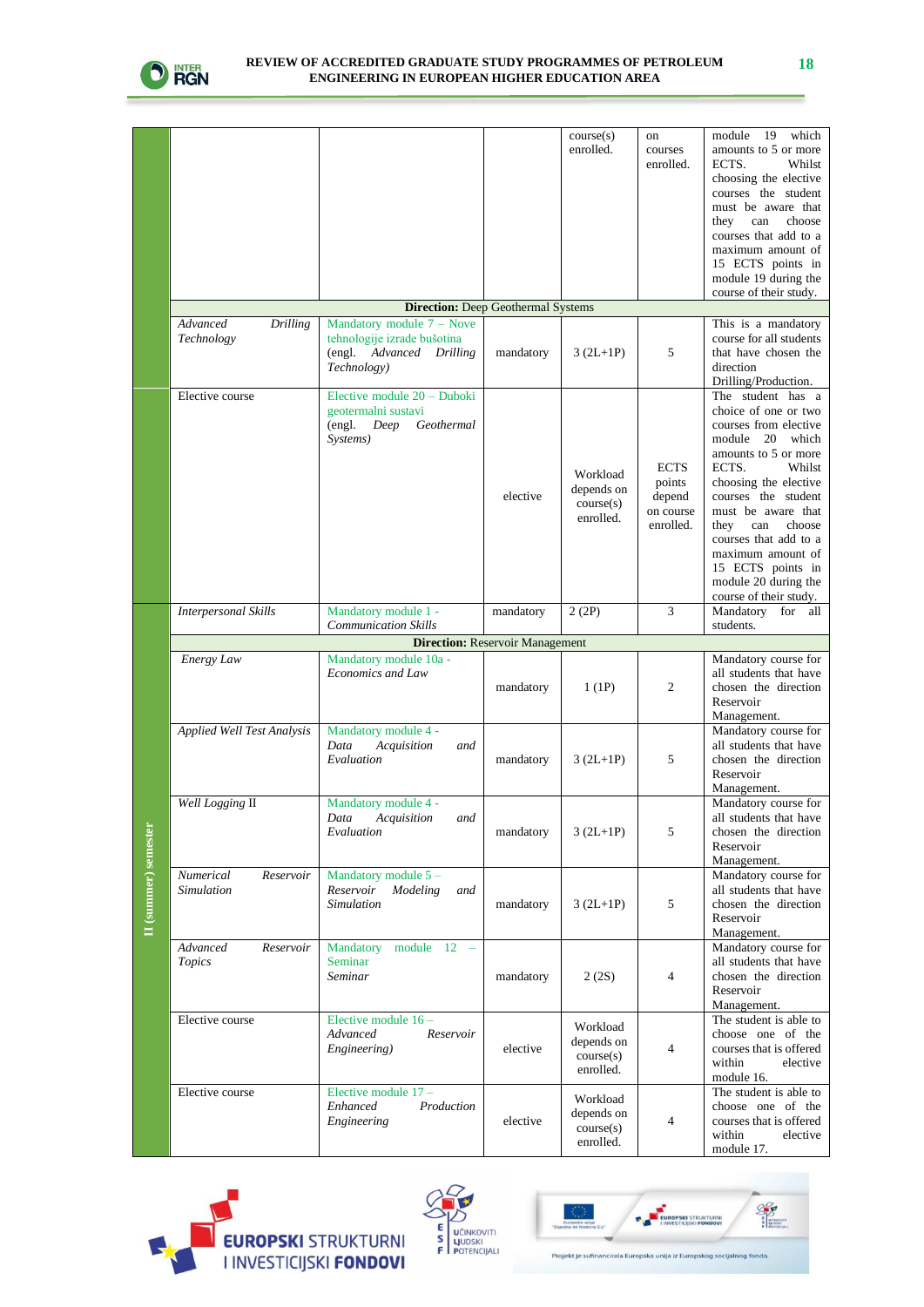

| <b>Direction: Drilling/Production</b>                               |                                                                          |           |                                                  |                                                           |                                                                                                                                                                                                                                                                                                                                                         |  |
|---------------------------------------------------------------------|--------------------------------------------------------------------------|-----------|--------------------------------------------------|-----------------------------------------------------------|---------------------------------------------------------------------------------------------------------------------------------------------------------------------------------------------------------------------------------------------------------------------------------------------------------------------------------------------------------|--|
| Energy Law                                                          | Mandatory module 10b -<br>Management, Economics and<br>Law               | mandatory | 1(L)                                             | $\overline{c}$                                            | Mandatory course for<br>all students that have<br>chosen the direction<br>Drilling/Production.                                                                                                                                                                                                                                                          |  |
| Well Logging II                                                     | Mandatory module 8 -<br>drilling<br>Directional<br>and<br>Logging        | mandatory | $3 (2L+1P)$                                      | 5                                                         | Mandatory course for<br>all students that have<br>chosen the direction<br>Drilling/Production.                                                                                                                                                                                                                                                          |  |
| Chapters<br>Selective<br>in<br>Advanced Drilling and<br>Production  | Mandatory<br>module 12 -<br>Seminar                                      | mandatory | 2(2S)                                            | $\overline{4}$                                            | Mandatory course for<br>all students that have<br>chosen the direction<br>Drilling/Production.                                                                                                                                                                                                                                                          |  |
| <b>Directional Drilling</b>                                         | Mandatory module 8 -<br>Directional<br>Drilling<br>and<br>Logging        | mandatory | 2(QL)                                            | $\overline{4}$                                            | Mandatory course for<br>all students that have<br>chosen the direction<br>Drilling/Production.                                                                                                                                                                                                                                                          |  |
| <b>Enhanced Production</b>                                          | Mandatory module 9 -<br>Production                                       | mandatory | 2(QL)                                            | $\overline{4}$                                            | Mandatory course for<br>all students that have<br>chosen the direction<br>Drilling/Production.                                                                                                                                                                                                                                                          |  |
| Completion and Workover                                             | Mandatory module 7 -<br>Advanced<br>Drilling<br>and<br>Completion        | mandatory | $3 (2L+1P)$                                      | 5                                                         | Mandatory course for<br>all students that have<br>chosen the direction<br>Drilling/Production.                                                                                                                                                                                                                                                          |  |
| Advanced<br>Hydrocarbon<br>Conditioning<br>&<br>Processing          | Mandatory module 9 -<br>Production                                       | mandatory | 2 (2L)                                           | 3                                                         | Mandatory course for<br>all students that have<br>chosen the direction<br>Drilling/Production.                                                                                                                                                                                                                                                          |  |
| Elective course                                                     | Elective module 19-<br>Drilling/Production                               | elective  | Workload<br>depends on<br>course(s)<br>enrolled. | <b>ECTS</b><br>points<br>depend<br>on course<br>enrolled. | The student has a<br>choice of one or two<br>courses from elective<br>module 19<br>which<br>amounts to 4 or more<br>ECTS.<br>Whilst<br>choosing the elective<br>courses the student<br>must be aware that<br>choose<br>they<br>can<br>courses that add to a<br>maximum amount of<br>15 ECTS points in<br>module 19 during the<br>course of their study. |  |
|                                                                     | <b>Direction:</b> Deep Geothermal Systems                                |           |                                                  |                                                           |                                                                                                                                                                                                                                                                                                                                                         |  |
| Energy Law                                                          | Mandatory module 10a -<br>Economics and Law                              | mandatory | 1 (1L)                                           | 2                                                         | Mandatory course for<br>all students that have<br>chosen the direction<br>Geothermal<br>Deep<br>Systems.                                                                                                                                                                                                                                                |  |
| Well Logging II                                                     | Mandatory module 4 -<br>Data<br>Acquisition<br>and<br>Evaluation         | mandatory | $3 (2L+1P)$                                      | 5                                                         | Mandatory course for<br>all students that have<br>chosen the direction<br>Geothermal<br>Deep<br>Systems.                                                                                                                                                                                                                                                |  |
| Selected<br>chapters<br>in<br>Advanced<br>Geothermal<br>Engineering | Mandatory module $12 -$<br>Seminar                                       | mandatory | 2(2S)                                            | $\overline{4}$                                            | Mandatory course for<br>all students that have<br>chosen the direction<br>Deep<br>Geothermal<br>Systems.                                                                                                                                                                                                                                                |  |
| <b>Applied Well Test Anlysis</b>                                    | Mandatory module 4 -<br>Acquisition<br>and<br>Data<br>Evaluation         | mandatory | $3 (2L+1P)$                                      | 5                                                         | Mandatory course for<br>all students that have<br>chosen the direction<br>Deep<br>Geothermal<br>Systems.                                                                                                                                                                                                                                                |  |
| Completion and Workover                                             | Mandatory module 7 -<br>Advanced<br><b>Drilling</b><br>and<br>Completion | mandatory | $3 (2L+1P)$                                      | 5                                                         | Mandatory course for<br>all students that have<br>chosen the direction<br>Geothermal<br>Deep<br>Systems.                                                                                                                                                                                                                                                |  |





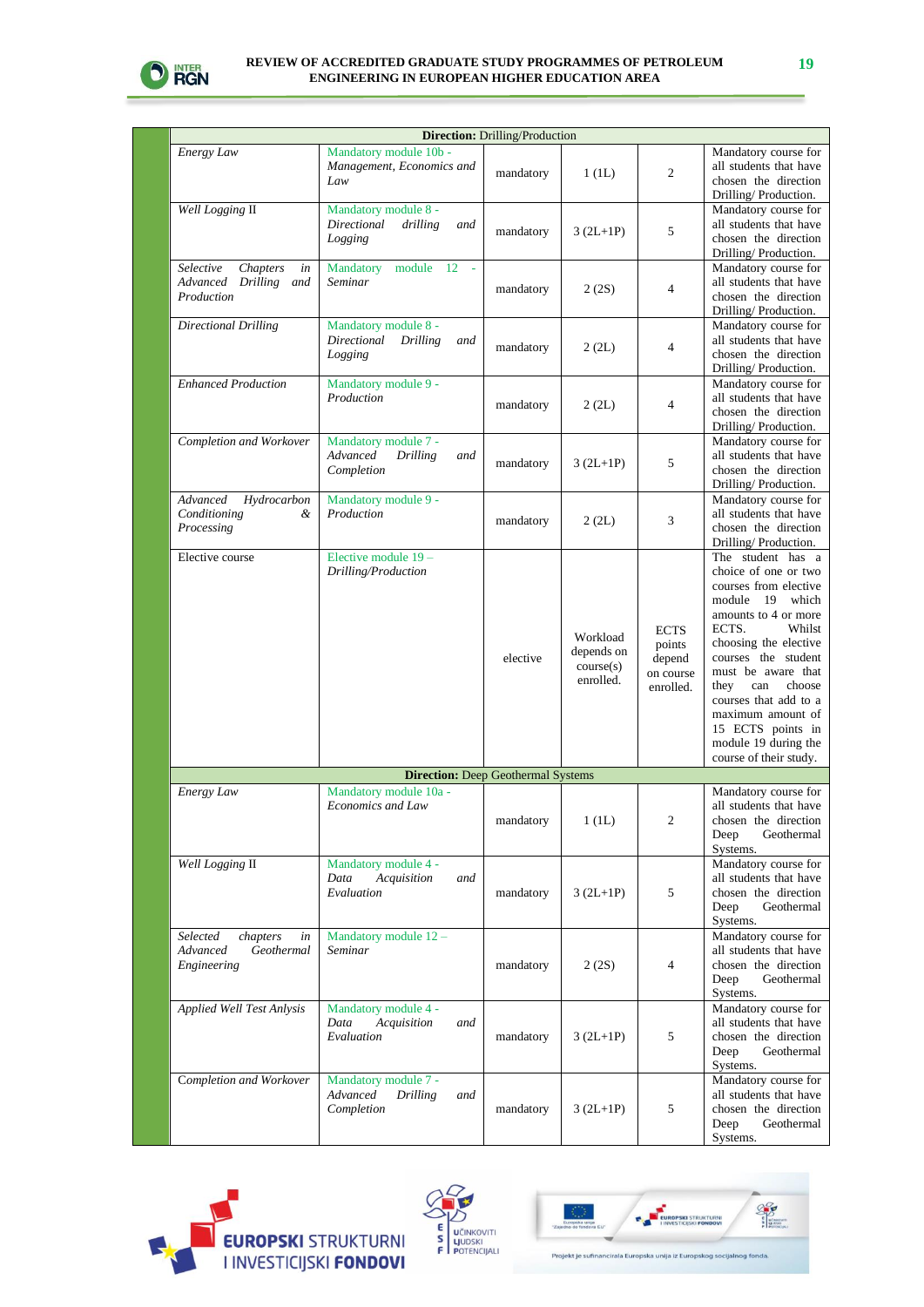

|                       | Geothermal<br>Enhanced<br>Systems                         | Mandatory module 14 -<br>Geothermal Systems                | mandatory                              | 2 (2L)                                           | $\overline{4}$                                                | Mandatory course for<br>all students that have<br>chosen the direction<br>Geothermal<br>Deep<br>Systems.                                                                                                                                                                                                                                             |  |  |
|-----------------------|-----------------------------------------------------------|------------------------------------------------------------|----------------------------------------|--------------------------------------------------|---------------------------------------------------------------|------------------------------------------------------------------------------------------------------------------------------------------------------------------------------------------------------------------------------------------------------------------------------------------------------------------------------------------------------|--|--|
|                       | Elective course                                           | Elective module $20 -$<br>Deep Geothermal Systems          | elective                               | Workload<br>depends on<br>course(s)<br>enrolled. | <b>ECTS</b><br>points<br>depend<br>on course<br>enrolled.     | The student has a<br>choice of one or two<br>courses from elective<br>module 19 which<br>amounts to 5 or more<br>ECTS.<br>Whilst<br>choosing the elective<br>courses the student<br>must be aware that<br>choose<br>they<br>can<br>courses that add to a<br>maximum amount of<br>15 ECTS points in<br>module 19 during the<br>course of their study. |  |  |
|                       | Integrated<br>Project<br>Management<br>and<br>Development | Project Management                                         | mandatory                              | 4(4L)                                            | 6                                                             | Mandatory for all<br>students.                                                                                                                                                                                                                                                                                                                       |  |  |
|                       | <b>Group Project</b>                                      | Mandatory module 13 -<br>Group Project                     | mandatory                              | 6 (6<br>Praktikum)                               | 12                                                            | Mandatory<br>for<br>all<br>students.                                                                                                                                                                                                                                                                                                                 |  |  |
|                       |                                                           |                                                            | <b>Direction: Reservoir Management</b> |                                                  |                                                               |                                                                                                                                                                                                                                                                                                                                                      |  |  |
|                       | Enhanced Oil Recovery                                     | Mandatory module 6-<br>Enhanced Oil Recovery               | mandatory                              | $3 (2L+1P)$                                      | 5                                                             | Mandatory course for<br>all students that have<br>chosen the direction<br>Reservoir<br>Management.                                                                                                                                                                                                                                                   |  |  |
|                       | Planning & Budgeting                                      | Mandatory module 10a -<br>Economics and Law                | mandatory                              | 2 (2L)                                           | 3                                                             | Mandatory course for<br>all students that have<br>chosen the direction<br>Reservoir<br>Management.                                                                                                                                                                                                                                                   |  |  |
|                       | Elective course                                           | Elective module 18 -<br>Management and Law                 | elective                               | Workload<br>depends on<br>course<br>enrolled.    | <b>ECTS</b><br>points<br>depend<br>on course<br>enrolled.     | The student is able to<br>choose one of the<br>courses that is offered<br>within<br>elective<br>module 18.                                                                                                                                                                                                                                           |  |  |
|                       | <b>Direction: Drilling/Production</b>                     |                                                            |                                        |                                                  |                                                               |                                                                                                                                                                                                                                                                                                                                                      |  |  |
| III (winter) semester | Planning & Budgeting                                      | Mandatory module 10b -<br>Management, Economics and<br>Law | mandatory                              | 2 (2L)                                           | 3                                                             | Mandatory course for<br>all students that have<br>chosen the direction<br>Drilling/Production.                                                                                                                                                                                                                                                       |  |  |
|                       | Health,<br>Safety<br>and<br>Environmental<br>Management   | Mandatory module 10b -<br>Management, Economics and<br>Law | mandatory                              | 1(L)                                             | $\mathfrak{2}$                                                | Mandatory course for<br>all students that have<br>chosen the direction<br>Drilling/Production.                                                                                                                                                                                                                                                       |  |  |
|                       | Elective course                                           | Elective module 19 -<br>Drilling/Production                | elective                               | Workload<br>depends on<br>course<br>enrolled.    | <b>ECTS</b><br>points<br>depend<br>on<br>courses<br>enrolled. | The student has a<br>choice of one or two<br>courses from elective<br>module 19 which<br>amounts to 3 or more<br>Whilst<br>ECTS.<br>choosing the elective<br>courses the student<br>must be aware that<br>can<br>choose<br>they<br>courses that add to a<br>maximum amount of<br>15 ECTS points in<br>module 19 during the<br>course of their study. |  |  |
|                       |                                                           | <b>Direction:</b> Deep Geothermal Systems                  |                                        |                                                  |                                                               |                                                                                                                                                                                                                                                                                                                                                      |  |  |
|                       | Planning & Budgeting                                      | Mandatory module 10a -<br>Economics and Law                | mandatory                              | 2 (2L)                                           | 3                                                             | Mandatory course for<br>all students that have<br>chosen the direction<br>Deep<br>Geothermal<br>Systems.                                                                                                                                                                                                                                             |  |  |





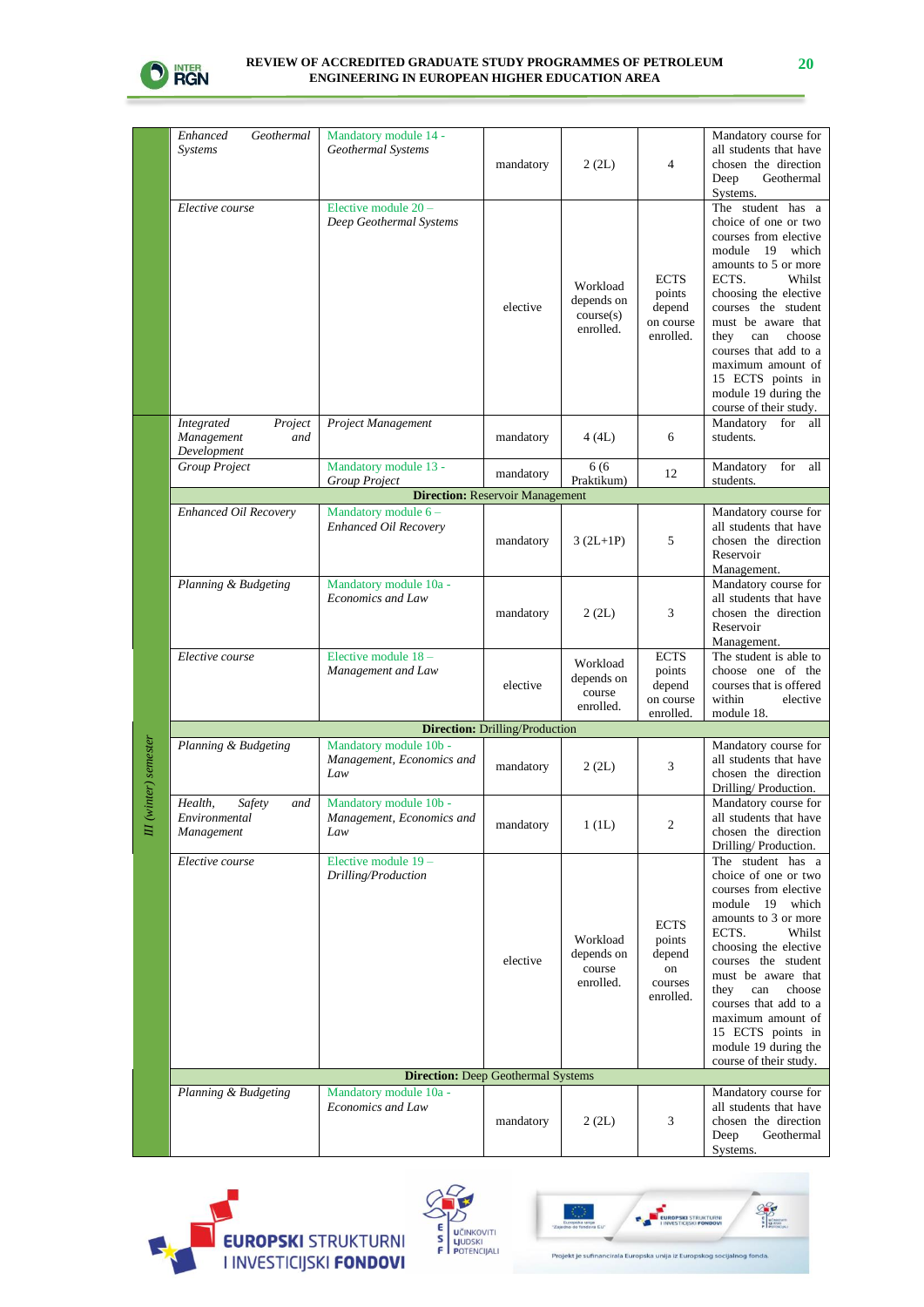

|                      | Geothermal<br>Energy<br><b>Production Systems</b> | Mandatory module 14 -<br>Geothermal Systems     | mandatory | 2 (2L)                                           | 4                                                             | Mandatory course for<br>all students that have<br>chosen the direction<br>Deep<br>Geothermal<br>Systems.                                                                                                                                                                                                                                             |
|----------------------|---------------------------------------------------|-------------------------------------------------|-----------|--------------------------------------------------|---------------------------------------------------------------|------------------------------------------------------------------------------------------------------------------------------------------------------------------------------------------------------------------------------------------------------------------------------------------------------------------------------------------------------|
|                      | Elective course                                   | Elective module 20 -<br>Deep Geothermal Systems | elective  | Workload<br>depends on<br>course(s)<br>enrolled. | <b>ECTS</b><br>points<br>depend<br>on<br>courses<br>enrolled. | The student has a<br>choice of one or two<br>courses from elective<br>module 20 which<br>amounts to 3 or more<br>ECTS.<br>Whilst<br>choosing the elective<br>courses the student<br>must be aware that<br>choose<br>they<br>can<br>courses that add to a<br>maximum amount of<br>15 ECTS points in<br>module 20 during the<br>course of their study. |
| (summer)<br>semester | <b>Master Thesis</b>                              |                                                 | mandatory |                                                  | 28                                                            |                                                                                                                                                                                                                                                                                                                                                      |

**Legend: L** (Lecture), **P** (Practice), **S** (Seminars)

Table 4a shows the list of submodules and courses in elective modules from 15 to 20.

**Table 4a.** List of submodules and courses in elective modules from 15 to 20 [\(https://www.tu](https://www.tu-clausthal.de/fileadmin/TU_Clausthal/dokumente/Studiengaenge/Ausfuehrungsbestimmungen/AFB_Petroleum_Engineering_MSc_21.07.2015_3._%C3%84nderung_25.06.2019_ENGLISH.pdf)[clausthal.de/fileadmin/TU\\_Clausthal/dokumente/Studiengaenge/Ausfuehrungsbestimmung](https://www.tu-clausthal.de/fileadmin/TU_Clausthal/dokumente/Studiengaenge/Ausfuehrungsbestimmungen/AFB_Petroleum_Engineering_MSc_21.07.2015_3._%C3%84nderung_25.06.2019_ENGLISH.pdf) [en/AFB\\_Petroleum\\_Engineering\\_MSc\\_21.07.2015\\_3.\\_%C3%84nderung\\_25.06.2019\\_EN](https://www.tu-clausthal.de/fileadmin/TU_Clausthal/dokumente/Studiengaenge/Ausfuehrungsbestimmungen/AFB_Petroleum_Engineering_MSc_21.07.2015_3._%C3%84nderung_25.06.2019_ENGLISH.pdf) [GLISH.pdf](https://www.tu-clausthal.de/fileadmin/TU_Clausthal/dokumente/Studiengaenge/Ausfuehrungsbestimmungen/AFB_Petroleum_Engineering_MSc_21.07.2015_3._%C3%84nderung_25.06.2019_ENGLISH.pdf))

| <b>SUBMODULE</b>                                                                       | <b>ELECTIVE PREDMET</b><br><b>UNUTAR SUBMODULEA</b>         | <b>WEEK SCHEDULE</b> | <b>ECTS</b>    |  |  |  |  |
|----------------------------------------------------------------------------------------|-------------------------------------------------------------|----------------------|----------------|--|--|--|--|
| Elective module 15-Advanced Rock Characterisation                                      |                                                             |                      |                |  |  |  |  |
| <b>Elective submodule 15.1</b><br>Petrophysics                                         | Petrophysics I                                              | $3 (2L+1P)$          | 5              |  |  |  |  |
| <b>Elective submodule 15.2</b><br>Geostatistics                                        | <b>Advanced Geostatistics</b>                               | $3 (2L+1P)$          | 5              |  |  |  |  |
| <b>Elective submodule 15.3</b><br><b>Rock Physics</b>                                  | <b>Advanced Rock Physics</b>                                | $3 (2L+1P)$          | 5              |  |  |  |  |
|                                                                                        | Elective module 16 - Advanced Reservoir Engineering         |                      |                |  |  |  |  |
| <b>Elective submodule 16.1</b><br>Data Interpretation                                  | Applied<br>Seismic<br>Data<br>Interpretation                | $3(2L+1P)$           | 4              |  |  |  |  |
| <b>Elective submodule 16.2</b><br><b>Model Validation</b>                              | <b>Reservoir Model Validation</b>                           | 2 (2L)               | 4              |  |  |  |  |
| Elective submodule 16.3<br>Reservoir Modelling                                         | <b>Fractured Reservoir Modelling</b>                        | 2 (2L)               | 4              |  |  |  |  |
|                                                                                        | Elective module 17 - Enhanced Production Engineering        |                      |                |  |  |  |  |
| <b>Elective submodule 17.1</b><br><b>Natural Gas Recovery</b>                          | Enhanced<br><b>Natural</b><br>Gas<br>Recovery               | 2 (2L)               | 4              |  |  |  |  |
| Elective submodule 17.2<br>Natural Gas Storage                                         | Natural Gas Storage                                         | 2 (2L)               | 4              |  |  |  |  |
| <b>Elective submodule 17.3</b><br><b>Enhance Production</b>                            | Enhance production                                          | 3(3L)                | 4              |  |  |  |  |
|                                                                                        | Elective module 18 -Management and Law                      |                      |                |  |  |  |  |
| <b>Elective submodule 18.1</b><br><b>Energy Law</b>                                    | Energy Law II                                               | 2 (2L)               | 3              |  |  |  |  |
| <b>Elective submodule 18.2</b><br>Health.<br>Safety<br>and<br>Environmental Management | Safety<br>Health.<br>and<br><b>Environmental Management</b> | 1(L)                 | $\overline{c}$ |  |  |  |  |
| Elective module 19 - Drilling/Production                                               |                                                             |                      |                |  |  |  |  |

**ROPSKI** STRUKTURNI **I INVESTICIJSKI FONDOVI** 



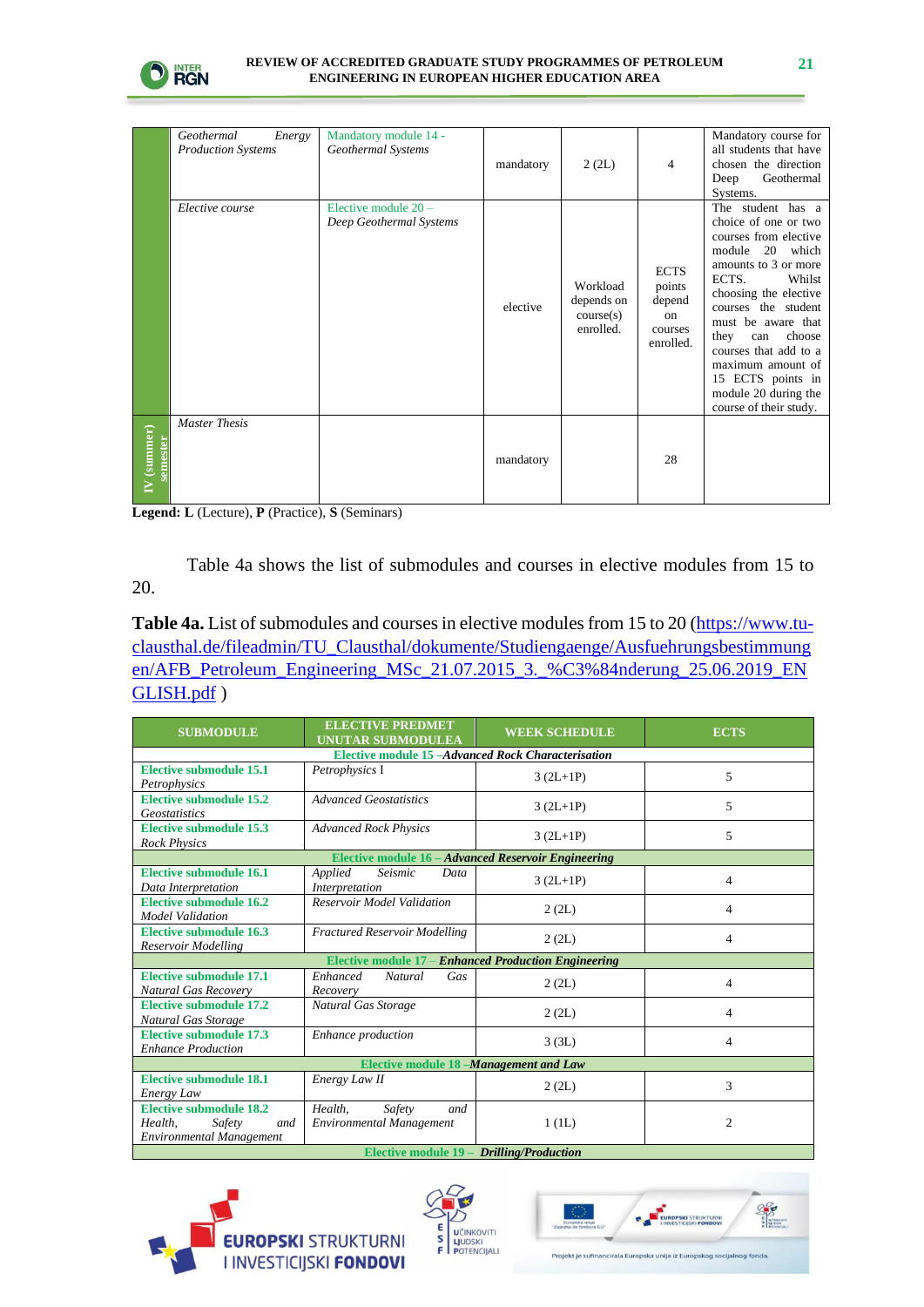

| <b>Elective submodule 19.1</b>                                  | Energy Law II                                | 2 (2L)      | 3              |
|-----------------------------------------------------------------|----------------------------------------------|-------------|----------------|
| Energy Law                                                      |                                              |             |                |
| <b>Elective submodule 19.2</b>                                  | Materials Engineering<br>and                 | 2 (2L)      | 3              |
| <b>Materials Engineering</b>                                    | Corrosion                                    |             |                |
| <b>Elective submodule 19.3</b>                                  | <b>Fluid Mechanics</b>                       | 2 (2L)      | 3              |
| <b>Fluid Mechanics</b>                                          |                                              |             |                |
| <b>Elective submodule 19.4</b>                                  | <b>Offshore</b><br>Production<br>and         |             |                |
| <i><b>Offshore</b></i><br>Production<br>and                     | <b>Structures</b>                            | 2 (2L)      | 3              |
| <b>Structures</b>                                               |                                              |             |                |
| <b>Elective submodule 19.5</b>                                  | Numerical<br>Reservoir                       |             |                |
| Numerical<br>Reservoir                                          | Simulation                                   | $3 (2L+1P)$ | 5              |
| Simulation                                                      |                                              |             |                |
| <b>Elective submodule 19.6</b>                                  | Natural Gas Storage                          |             |                |
| Natural Gas Storage                                             |                                              | 2 (2L)      | $\overline{4}$ |
| <b>Elective submodule 19.7</b>                                  | <b>Geological Modelling</b>                  |             |                |
| <b>Geological Modelling</b>                                     |                                              | $3(2L+1P)$  | 5              |
| <b>Elective submodule 19.8</b>                                  | <b>Applied Well Test Analysis</b>            |             |                |
| Applied Well Test Analysis                                      |                                              | $3 (2L+1P)$ | 5              |
| <b>Elective submodule 19.9</b>                                  | Enhanced Oil Recovery                        |             |                |
| Enhanced Oil Recovery                                           |                                              | $3(2L+1P)$  | 5              |
|                                                                 | Elective module 20 - Deep Geothermal Systems |             |                |
| <b>Elective submodule 20.1</b>                                  | Energy Law II                                |             |                |
| Energy Law                                                      |                                              | 2 (2L)      | 3              |
| Elective submodule 20.2                                         | <b>Fluid Mechanics</b>                       |             |                |
| <b>Fluid Mechanics</b>                                          |                                              | 2 (2L)      | 3              |
| <b>Elective submodule 20.3</b>                                  | Numerical<br>Reservoir                       |             |                |
| Numerical<br>Reservoir                                          |                                              |             |                |
|                                                                 | Simulation                                   |             |                |
|                                                                 |                                              | $3 (2L+1P)$ | 5              |
| <b>Simulation</b>                                               |                                              |             |                |
| <b>Elective submodule 20.4</b>                                  | <b>Geological Modelling</b>                  | $3(2L+1P)$  | 5              |
| <b>Geological Modelling</b>                                     |                                              |             |                |
| <b>Elective submodule 20.5</b>                                  | Hydrogeology for Geothermal                  |             |                |
| Hydrogeology for Geothermal                                     | <b>Energy Production</b>                     | $1 (1L+1P)$ | 3              |
| <b>Energy Production</b>                                        |                                              |             |                |
| Elective submodule 20.6                                         | Geothermal Geology                           | $1 (1L+1P)$ | 4              |
| Geothermal Geology                                              |                                              |             |                |
| <b>Elective submodule 20.7</b>                                  | Fossil & Renewable Energy                    | $3(2L+1P)$  | 5              |
| Fossil & Renewable Energy                                       |                                              |             |                |
| <b>Elective submodule 20.8</b>                                  | Health.<br>Safety<br>and                     |             |                |
| Health,<br>Safety<br>and                                        | <b>Environmental Management</b>              | 1(L)        | $\overline{2}$ |
| <b>Environmental Management</b>                                 |                                              |             |                |
| <b>Elective submodule 20.9</b><br><b>Geoinformation Systems</b> | <b>Geoinformation Systems</b>                | $3 (2L+1P)$ | 5              |

**Legend: L** (Lecture), **P** (Practice), **S** (Seminars)

According to the data shown in table 4, it can be seen that the student is required to achieve a minimum of 71 ECTS points (59,17% of the total number of points achievable during the course of study) by passing all the mandatory courses which also includes the writing of and defending the thesis. However, regardless of the fact that the students choose the modulee themselves, a part of classes within these modulees are mandatory and others are elective. This means that the overall choice of classes the student is presented with is somewhat limited. The weekly student workload for different forms of lessons, differentiates according to semester and course and varies from 15 to 21 hours per week. Additionally, the workload per semester, displayed in ECTS points, varies from 26 to 34 ECTS accordingly. The student is considered to have successfully passed the study by writing and defending his/her thesis within a time period of 5 months, and the course of the thesis can be chosen after the student achieves at least 80 ECTS points by passing exams during the study.





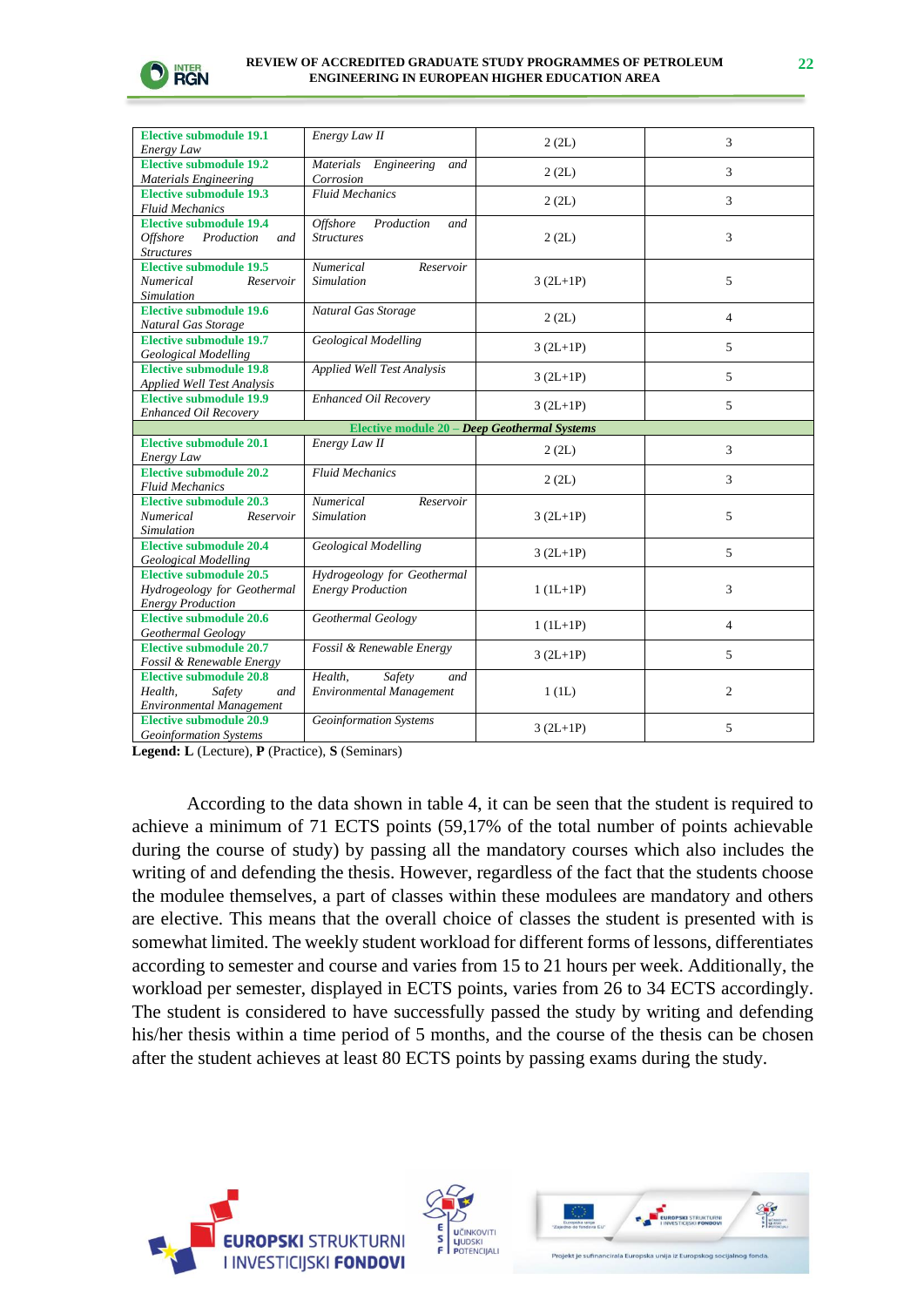

#### **5. UNIVERSITY OF STAVANGER**

The first petroleum engineering study program at the University of Stavanger (Kingdom of Norway) was founded in 1977. Today the University of Stavanger, as a part of Faculty of Science and Technology, offers undergraduate, graduate and post-graduate Petroleum Engineering studies. Over 120 employees of various professions participate in the overall performance and organization of classes. The Faculty is divided in two departments: Department of Energy and Petroleum Engineering and Department of Energy Resources. The Petroleum Engineering Graduate Program is conducted in English in its entirety and is two years long, consisting of 4 semesters. The program is free, and to successfully finish the program, students must obtain 120 ECTS points. There is a cap of 30 students per academic year, 10 per each specialization.

Admission requirements for the Graduate Study Program of Petroleum Engineering at the University of Stavanger [\(https://www.uis.no/studies/master-s-programmes-in](https://www.uis.no/studies/master-s-programmes-in-english/petroleum-engineering/application-and-admission/)[english/petroleum-engineering/application-and-admission/\)](https://www.uis.no/studies/master-s-programmes-in-english/petroleum-engineering/application-and-admission/):

- $\checkmark$  completed undergraduate study of Petroleum Engineering with a minimum duration of three years. Students who have completed other undergraduate programs may enroll in the graduate program of petroleum engineering if they have achieved a minimum of 30 ECTS in courses related to petroleum engineering during their undergraduate study;
- $\checkmark$  all candidates must have a minimum of 30 ECTS points in the fields of mathematics and statistics;
- $\checkmark$  applicant must have a minimum grade score of 3 according to the ECTS scale or 60% GPA score;
- $\checkmark$  applicant must prove competence in English language by having a satisfying score on one of the following standardized tests:
	- minimum of 80 points on the ETS TOEFL Internet test,
	- $\checkmark$  minimum of 550 points on the ETS TOEFL paper delivered test,
	- $\checkmark$  minimum score of 6,0 on the IELTS Academic,
	- ✓ minimum 53 points on the PTE (*Pearson Test of English Academic*).

Besides submitting the documents which prove the applicant's fulfillment of prerequisites, students must submit additional documents such as their resume and certified high-school diploma translations. Applicants from outside the EU and the EEA must provide adequate proof they possess at least 10,000.00 EUR in order to finance the one-year study expenses. Table 5 shows the list of courses by semesters and specializations in the Graduate Study Program of Petroleum Engineering, which is conducted in English at the University of Stavanger.





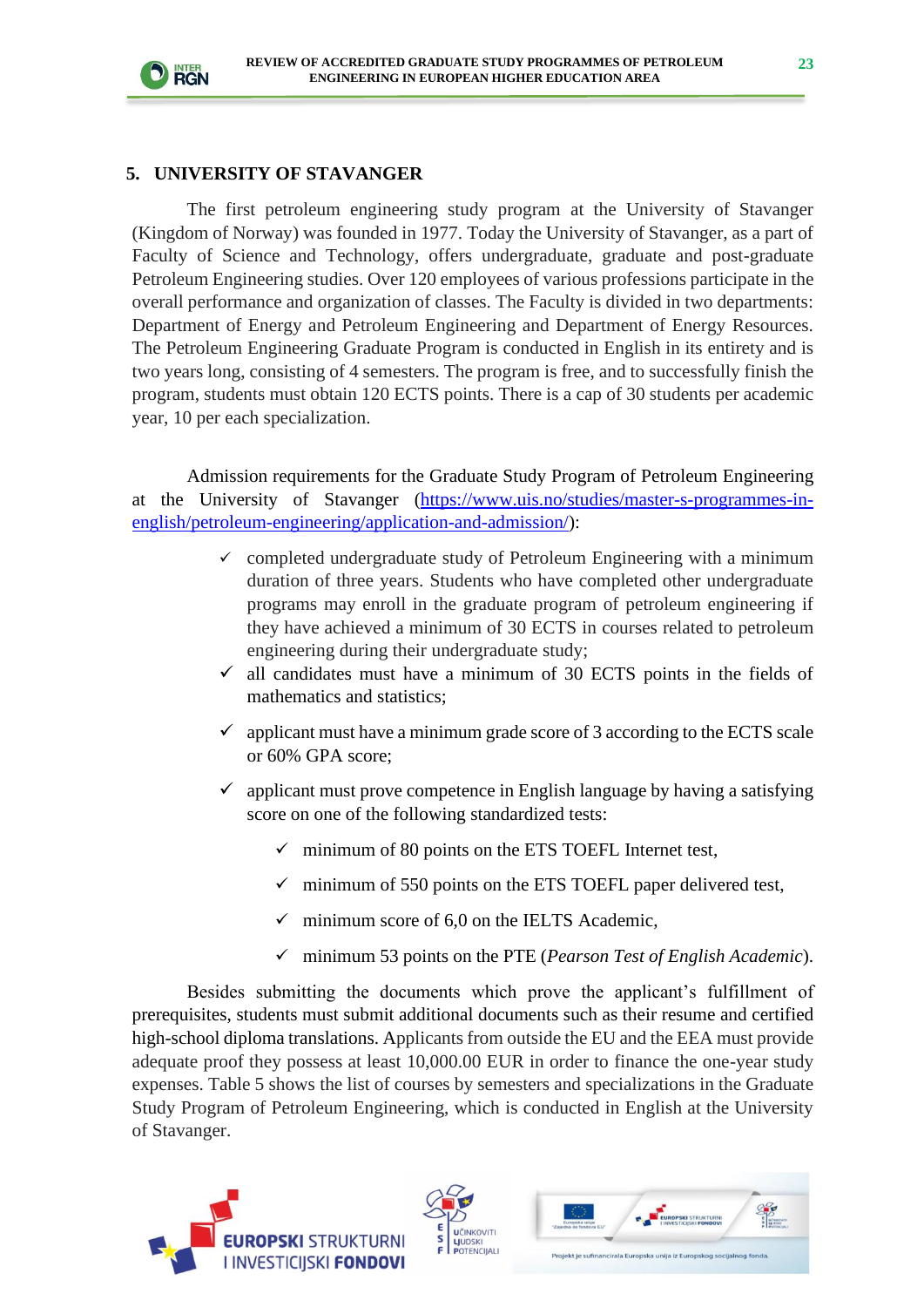

**Table 5.** List of courses by semesters and specializations in the Graduate Study Program of Petroleum Engineering at the University of Stavanger conducted in English [\(https://www.uis.no/studies/master-s-programmes-in-english/petroleum-engineering/study](https://www.uis.no/studies/master-s-programmes-in-english/petroleum-engineering/study-plan-and-course-combination/)[plan-and-course-combination/](https://www.uis.no/studies/master-s-programmes-in-english/petroleum-engineering/study-plan-and-course-combination/) )

| SE<br><b>M.</b>        | <b>COURSE</b>                                                                     | <b>MANDATO</b><br><b>RY/ELECTI</b><br>VE        | <b>WEEK</b><br><b>SCHED</b><br><b>ULE</b> | <b>ECTS</b> | <b>NOTE</b>                                                                                                                                                                                                                    |  |  |  |
|------------------------|-----------------------------------------------------------------------------------|-------------------------------------------------|-------------------------------------------|-------------|--------------------------------------------------------------------------------------------------------------------------------------------------------------------------------------------------------------------------------|--|--|--|
|                        | PVT of Petroleum Reservoirs and Fluids                                            | mandatory                                       |                                           | 10          |                                                                                                                                                                                                                                |  |  |  |
| I (winter)<br>semester | Directional drilling and Well Flow Engineering                                    | mandatory                                       |                                           | 10          | Mandatory<br>students.<br>for all                                                                                                                                                                                              |  |  |  |
|                        | <b>Computational Reservoir and Well Modeling</b>                                  | mandatory                                       |                                           | 10          |                                                                                                                                                                                                                                |  |  |  |
|                        | <b>Direction:</b> Drilling and Well Engineering                                   |                                                 |                                           |             |                                                                                                                                                                                                                                |  |  |  |
|                        | Modern Well Design                                                                | mandatory                                       |                                           | 10          |                                                                                                                                                                                                                                |  |  |  |
|                        | <b>Automated Drilling and Modeling</b>                                            | mandatory                                       |                                           | 10          |                                                                                                                                                                                                                                |  |  |  |
|                        | Advanced Well and Drilling Engineering                                            | mandatory                                       |                                           | 10          |                                                                                                                                                                                                                                |  |  |  |
|                        |                                                                                   | <b>Direction:</b> Reservoir Engineering         |                                           |             |                                                                                                                                                                                                                                |  |  |  |
|                        | <b>Improved Recovery Methods</b>                                                  | recommended<br>elective                         |                                           | 10          |                                                                                                                                                                                                                                |  |  |  |
|                        | Mathematical and Numerical Modeling of Transport<br>Process                       | recommended<br>elective                         |                                           | 10          |                                                                                                                                                                                                                                |  |  |  |
| II (summer) semester   | Reservoir Chemistry                                                               | recommended<br>elective                         |                                           | 10          | anywhere, but we can conclude<br>that students are able to choose<br>courses which must amount to<br>30 ECTS points in their study<br>elective courses and elective<br>between the recommended<br>It is not explicitly stated  |  |  |  |
|                        | Integrated Reservoir Management from Seismic<br><b>Field Development Planning</b> | recommended<br>elective                         |                                           | 10          |                                                                                                                                                                                                                                |  |  |  |
|                        | Geostatic Modeling                                                                | elective                                        |                                           | 10          |                                                                                                                                                                                                                                |  |  |  |
|                        | <b>Automated Drilling and Modeling</b>                                            | elective                                        |                                           | 10          |                                                                                                                                                                                                                                |  |  |  |
|                        | <b>Direction:</b> Production and Process Engineering                              |                                                 |                                           |             |                                                                                                                                                                                                                                |  |  |  |
|                        | Oil and Gas Production                                                            | mandatory                                       |                                           | 10          |                                                                                                                                                                                                                                |  |  |  |
|                        | <b>Process Simulation</b>                                                         | mandatory                                       |                                           | 10          |                                                                                                                                                                                                                                |  |  |  |
|                        | Oil and Gas Value Chain                                                           | mandatory                                       |                                           | 10          |                                                                                                                                                                                                                                |  |  |  |
|                        |                                                                                   | <b>Direction:</b> Drilling and Well Engineering |                                           |             |                                                                                                                                                                                                                                |  |  |  |
|                        | Subsea Technology                                                                 | recommended<br>elective                         |                                           | 10          |                                                                                                                                                                                                                                |  |  |  |
|                        | <b>Formation Evaluation</b>                                                       | recommended<br>elective                         |                                           | 10          |                                                                                                                                                                                                                                |  |  |  |
|                        | Well Integrity and Permanent Plugging and<br>Abandonment                          | recommended<br>elective                         |                                           | 10          | anywhere, but we can conclude<br>that students are able to choose<br>courses which must amount to<br>30 ECTS points in their study.<br>elective courses and elective<br>between the recommended<br>It is not explicitly stated |  |  |  |
|                        | <b>Well Completion and Intervention</b> )                                         | recommended<br>elective                         |                                           | 10          |                                                                                                                                                                                                                                |  |  |  |
| r) semester            | Reservoir Geomechanics                                                            | elective                                        |                                           | 10          |                                                                                                                                                                                                                                |  |  |  |
|                        | Economics and Decision Analysis for Engineers                                     | elective                                        |                                           | 10          |                                                                                                                                                                                                                                |  |  |  |
|                        |                                                                                   | <b>Direction:</b> Reservoir Engineering         |                                           |             |                                                                                                                                                                                                                                |  |  |  |
| III (winte             | Modeling and Decision Insight                                                     | recommended<br>elective                         |                                           | 10          |                                                                                                                                                                                                                                |  |  |  |
|                        | Reservoir Simulation                                                              | recommended<br>elective                         |                                           | 10          |                                                                                                                                                                                                                                |  |  |  |
|                        | <b>Formation Evaluation</b>                                                       | recommended<br>elective                         |                                           | 10          | between the                                                                                                                                                                                                                    |  |  |  |
|                        | Economics and Decision Analysis for Engineers                                     | recommended<br>elective                         |                                           | 10          | It is not explicitly stated<br>recommended elective<br>conclude that students<br>anywhere, but we can<br>courses which must<br>courses and elective<br>are able to choose                                                      |  |  |  |
|                        | Developing Research Skills                                                        | elective                                        |                                           | $10\,$      |                                                                                                                                                                                                                                |  |  |  |





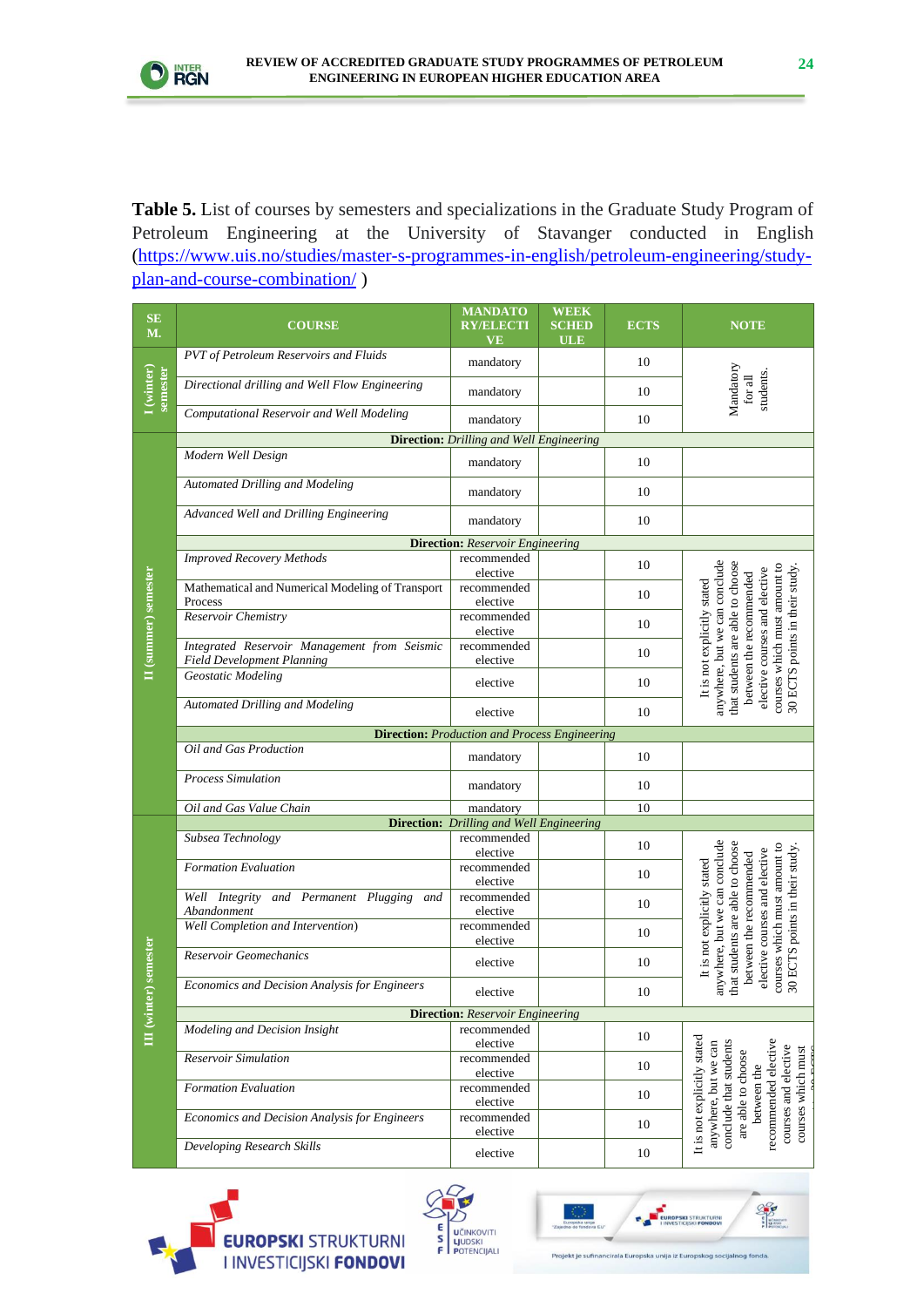

|                      | Reservoir Geomechanics                                                                       | elective                |  | 10 |                                                                   |  |  |  |
|----------------------|----------------------------------------------------------------------------------------------|-------------------------|--|----|-------------------------------------------------------------------|--|--|--|
|                      | <b>Direction:</b> Production and Process Engineering                                         |                         |  |    |                                                                   |  |  |  |
|                      | Gas Conversion and Oil Refining                                                              | recommended<br>elective |  | 10 | ап<br>anywhere                                                    |  |  |  |
|                      | Oil and Gas Processing and LNG                                                               | recommended<br>elective |  | 10 | points in their<br>between the<br>courses                         |  |  |  |
|                      | From Gas to Electricity                                                                      | recommended<br>elective |  | 10 | but we can conclude that students<br>courses which must<br>stated |  |  |  |
|                      | in<br>Control<br>Petroleum<br>Measurement<br>and<br>Engineering)<br>Multiphase flow in Pipes | recommended<br>elective |  | 10 | recommended elective<br>choose<br>30 ECTS<br>study.<br>explicitly |  |  |  |
|                      |                                                                                              | elective                |  | 10 | able to<br>elective<br>not                                        |  |  |  |
|                      | Economics and Decision Analysis for Engineers                                                | elective                |  | 10 | amount to<br>are<br>ltis                                          |  |  |  |
| (summer)<br>semester | <b>Master Thesis</b>                                                                         |                         |  | 30 |                                                                   |  |  |  |

Table 5 illustrates that the ratio of ECTS points between mandatory and elective courses is 50:50, when the student chooses his specialization. However, within the specialization there are mandatory, recommended and elective courses, thus narrowing the student's freedom of choice when deciding which courses to enroll in. The graduate study of petroleum engineering at the University of Stavanger ends with the writing and defense of a thesis. What might be useful to point out is the exam format, which is, in majority of cases, a four hour written exam. Although the exact weekly schedule and the delivery format are not specified for each course, in most cases it is a combination of several delivery formats such as lectures, exercises, laboratory visits while the courses also include plenty of independent work through homework and projects.





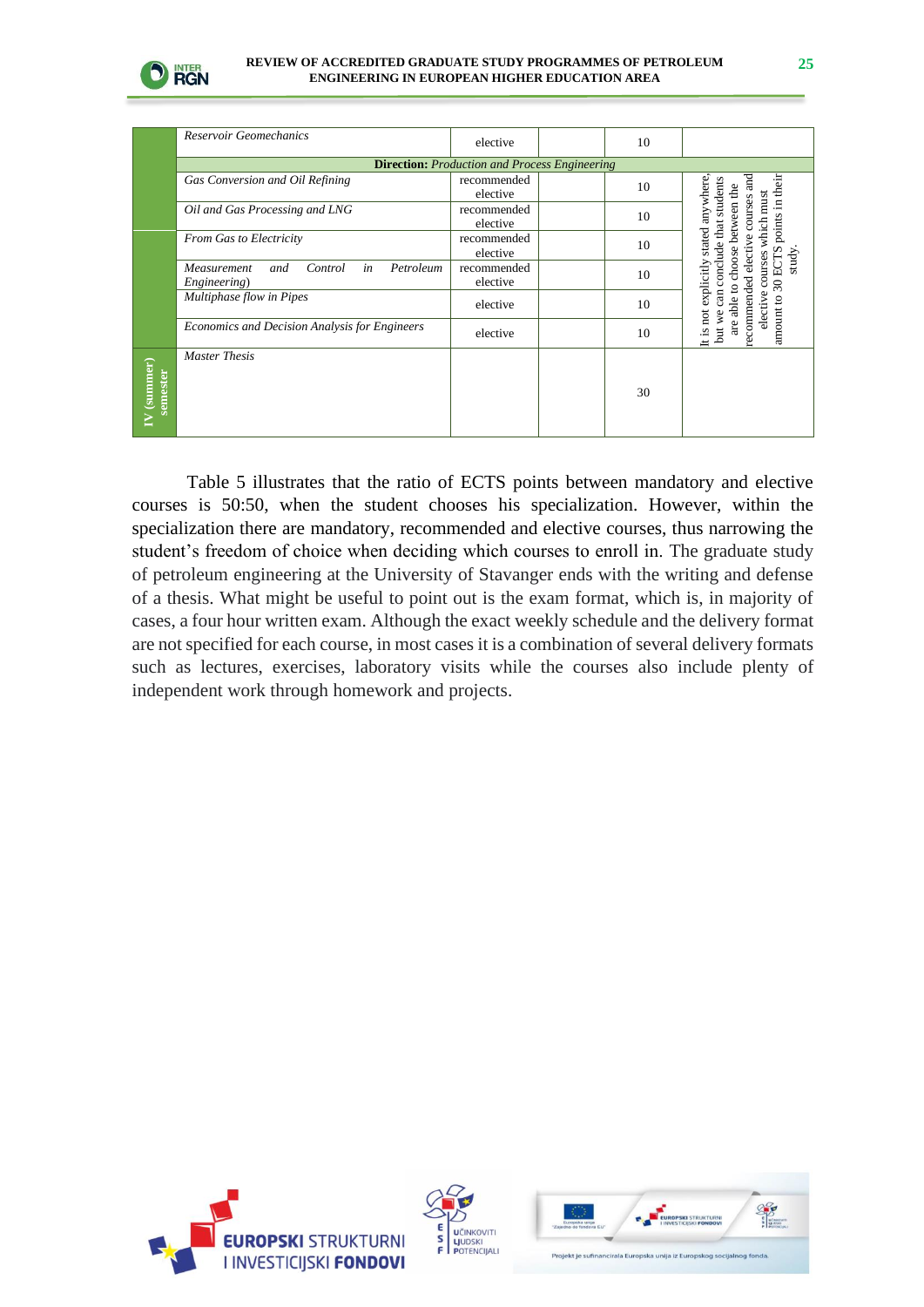

#### **6. NORWEGIAN UNIVERSITY OF SCIENCE AND TECHNOLOGY**

*Faculty of Engineering,* a part of the Norwegian University of Science and Technology, conducts undergraduate, graduate and post-graduate petroleum engineering studies. Graduate program, consisting of four semesters, is two years long. It is free for all students regardless of their nationality and conducted in English. To obtain the graduate degree, students must receive 120 ECTS points. The program is carried out by professors from the *Department of Geoscience and Petroleum Engineering* who, besides petroleum engineering also cover the fields of geology and geotechnology. Considering the professors and researchers cover a wide scientific field, they are divided in six groups based on specific scientific fields such as geology, geophysics, reservoir engineering or petrophysics. It should be noted however that the same University, at the *Department of Energy and Process Engineering,* is offering a graduate Natural Gas Technology program in English which focuses on a wide variety of fields from the natural gas transportation to its exploitation in various process.

Admission requirements for the graduate study program of petroleum engineering at the Norwegian University of Science and Technology [\(https://www.ntnu.edu/studies/msg1/admission\)](https://www.ntnu.edu/studies/msg1/admission):

- $\checkmark$  completed undergraduate study of petroleum engineering with a minimum duration of three years. Applicants who have completed an undergraduate degree in mechanical engineering or chemical engineering can also apply if they have sufficient work experience in the petroleum industry
- $\checkmark$  have a minimum of 30 ECTS points in the fields of mathematics and statistics during their undergraduate study, with a minimum one course in statistics
- $\checkmark$  grade C or higher on the ECTS scale during the undergraduate program
- $\checkmark$  applicant must prove competence in English language by having a satisfying score on one of the following standardized tests [\(https://www.ntnu.edu/studies/langcourses/languagerequirements#EnglishI](https://www.ntnu.edu/studies/langcourses/languagerequirements#EnglishInternationalMaster) [nternationalMaster\)](https://www.ntnu.edu/studies/langcourses/languagerequirements#EnglishInternationalMaster):
	- $\checkmark$  minimum of 90 on the ETS TOEFL Internet test;
	- minimum of 600 points on the ETS TOEFL paper delivered test;
	- minimum score of 6.0 on the IELTS Academic:
	- ✓ 62 points or more PTE (*Pearson Test of English Academic*);
	- $\checkmark$  University of Cambridge certificate.

Besides submitting the documents which prove the applicant's fulfillment of prerequisites, students must submit their resume, motivation letter and documentation which prove special needs if student has any. Applicants from outside the EU and the EEA must





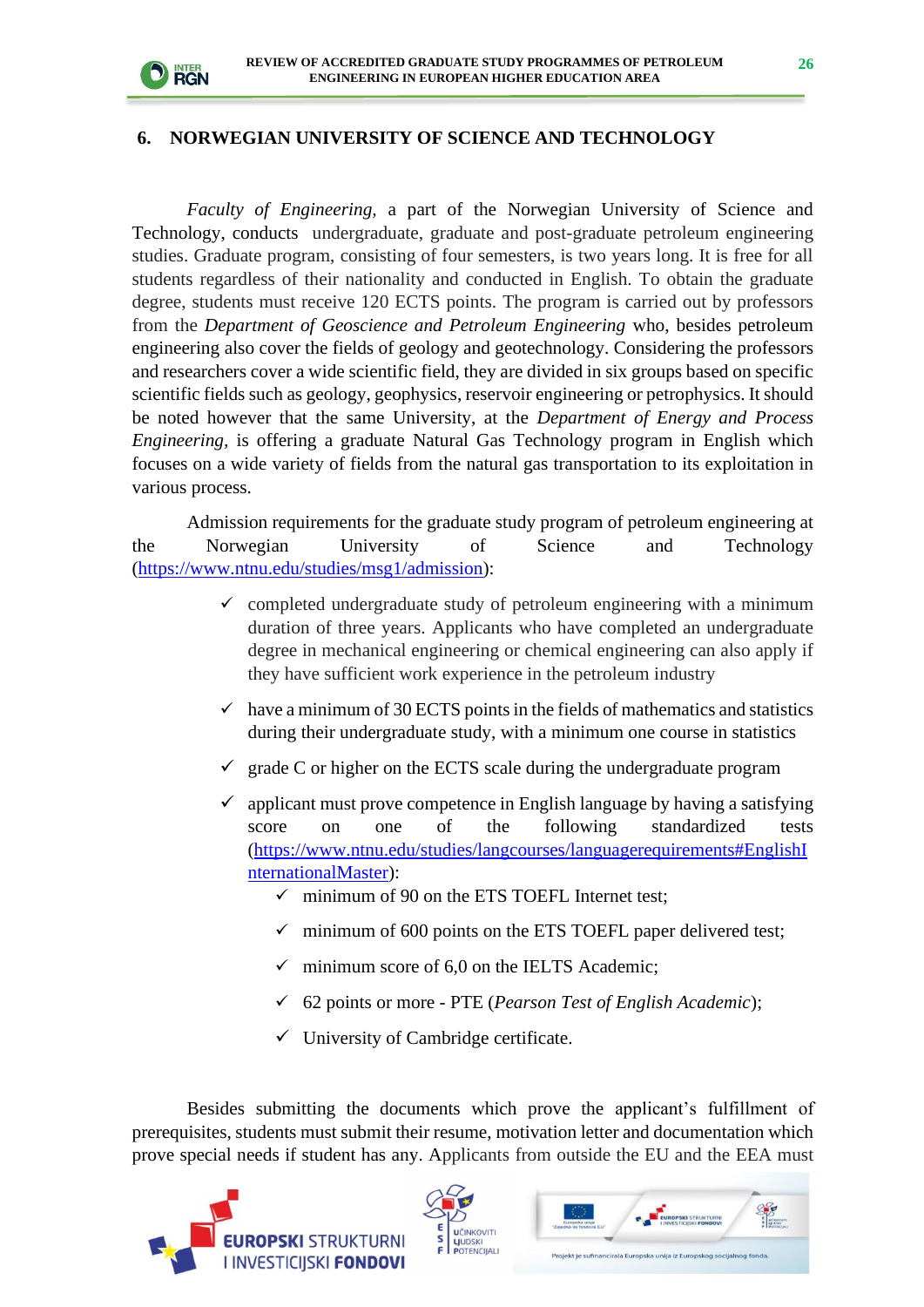

provide adequate proof they possess the ability to finance their living expenses while studying. There are three specialization within the program: reservoir engineering and petrophysics, well drilling and hydrocarbon production. Table 6 shows the list of courses by semesters and specializations in the graduate study program of petroleum engineering, which is conducted in English at the Norwegian University of Science and Technology.

**Table 6.** List of courses by semesters and specializations in the Graduate Study Program of Petroleum Engineering at the Norwegian University of Science and Technology conducted in English

### [\(https://www.ntnu.edu/studies/plans#programmeCode=MSG1&year=2019&dir=MSG1PE](https://www.ntnu.edu/studies/plans#programmeCode=MSG1&year=2019&dir=MSG1PEREP19) [REP19\)](https://www.ntnu.edu/studies/plans#programmeCode=MSG1&year=2019&dir=MSG1PEREP19)

| SE<br>ME.           | <b>COURSE</b>                                                               | <b>MANDATORY/</b><br><b>ELECTIVE</b>                     | <b>SATNICA</b>                 | <b>ECTS</b> | <b>NOTE</b>                                                                                                                                                                                                                                 |  |  |  |
|---------------------|-----------------------------------------------------------------------------|----------------------------------------------------------|--------------------------------|-------------|---------------------------------------------------------------------------------------------------------------------------------------------------------------------------------------------------------------------------------------------|--|--|--|
|                     | Reservoir Recovery Techniques                                               | mandatory                                                | 12<br>$(4L+4P+4S)$<br>PEC)     | 7,5         | Mandatory course for all<br>students.                                                                                                                                                                                                       |  |  |  |
|                     | Applied Computer Methods in Petroleum<br>Science                            | mandatory                                                | 12<br>$(4L + 2P + 6S)$<br>PEC) | 7,5         | Mandatory course for all<br>students.                                                                                                                                                                                                       |  |  |  |
|                     |                                                                             | <b>Direction:</b> Reservoir Engineering and Petrophysics |                                |             |                                                                                                                                                                                                                                             |  |  |  |
|                     | Reservoir Property Determination by Core<br>Analysis and Well Testing       | elective                                                 | 12<br>$(4L + 2P + 6S)$<br>PEC) | 7,5         |                                                                                                                                                                                                                                             |  |  |  |
|                     | Petrophysics - Well Logging, Fundamentals                                   | elective                                                 | 12<br>$(4L + 2P + 6S)$<br>PEC) | 7,5         | conclude that students are able to choose between two of<br>Even though it is not explicitly stated anywhere, we can<br>the offered elective courses, which when combined with<br>the mandatory courses amounts to 30 ECTS points per       |  |  |  |
|                     | Drilling Engineering, Advanced Course 1 -<br><b>High Deviation Drilling</b> | elective                                                 | 12<br>$(4L+1P+7S)$<br>PEC)     | 7,5         |                                                                                                                                                                                                                                             |  |  |  |
|                     | Subsurface Decision Analysis                                                | elective                                                 | 12<br>$(4L+4P+4S)$<br>PEC)     | 7,5         | semester.                                                                                                                                                                                                                                   |  |  |  |
|                     | 3D Visualization of Petroleum Data                                          | elective                                                 | 12<br>$(2L + 3P + 7S)$<br>PEC) | 7,5         |                                                                                                                                                                                                                                             |  |  |  |
| I (winter) semester | Visualization<br>of Petroleum Data<br>3D<br><b>Production Wells</b>         | elective                                                 | 12<br>$(4L+1P+7S)$<br>PEC)     | 7,5         |                                                                                                                                                                                                                                             |  |  |  |
|                     | CO2 Storage: Operation and Integrity of<br>Engineered CO2 Storage           | elective                                                 | 12<br>$(4L + 3P + 5S)$<br>PEC) |             |                                                                                                                                                                                                                                             |  |  |  |
|                     | <b>Direction: Drilling</b>                                                  |                                                          |                                |             |                                                                                                                                                                                                                                             |  |  |  |
|                     | Drilling Engineering, Advanced Course 1 -<br><b>High Deviation Drilling</b> | mandatory                                                | 12<br>$(4L+1P+7S)$<br>PEC)     | 7,5         |                                                                                                                                                                                                                                             |  |  |  |
|                     | Reservoir Property Determination by Core<br>Analysis and Well Testing       | elective                                                 | 12<br>$(4L + 2P + 6S)$<br>PEC) | 7,5         |                                                                                                                                                                                                                                             |  |  |  |
|                     | Petrophysics - Well Logging, Fundamentals                                   | elective                                                 | 12<br>$(4L + 2P + 6S)$<br>PEC) | 7,5         |                                                                                                                                                                                                                                             |  |  |  |
|                     | Subsurface Decision Analysis                                                | elective                                                 | 12<br>$(4L + 4P + 4S)$<br>PEC) | 7,5         | semester.                                                                                                                                                                                                                                   |  |  |  |
|                     | 3D Visualization of Petroleum Data                                          | elective                                                 | 12<br>$(2L + 3P + 7S)$<br>PEC) | 7,5         | students are able to choose between two<br>courses amounts to 30 ECTS points per<br>of the offered elective courses, which<br>Even though it is not explicitly stated<br>when combined with the mandatory<br>anywhere, we can conclude that |  |  |  |
|                     | Visualization<br>3D<br>of Petroleum Data<br><b>Production Wells</b>         | elective                                                 | 12<br>$(4L+1P+7S)$<br>PEC)     | 7,5         |                                                                                                                                                                                                                                             |  |  |  |
|                     | <b>Direction:</b> Hydrocarbon Production                                    |                                                          |                                |             |                                                                                                                                                                                                                                             |  |  |  |





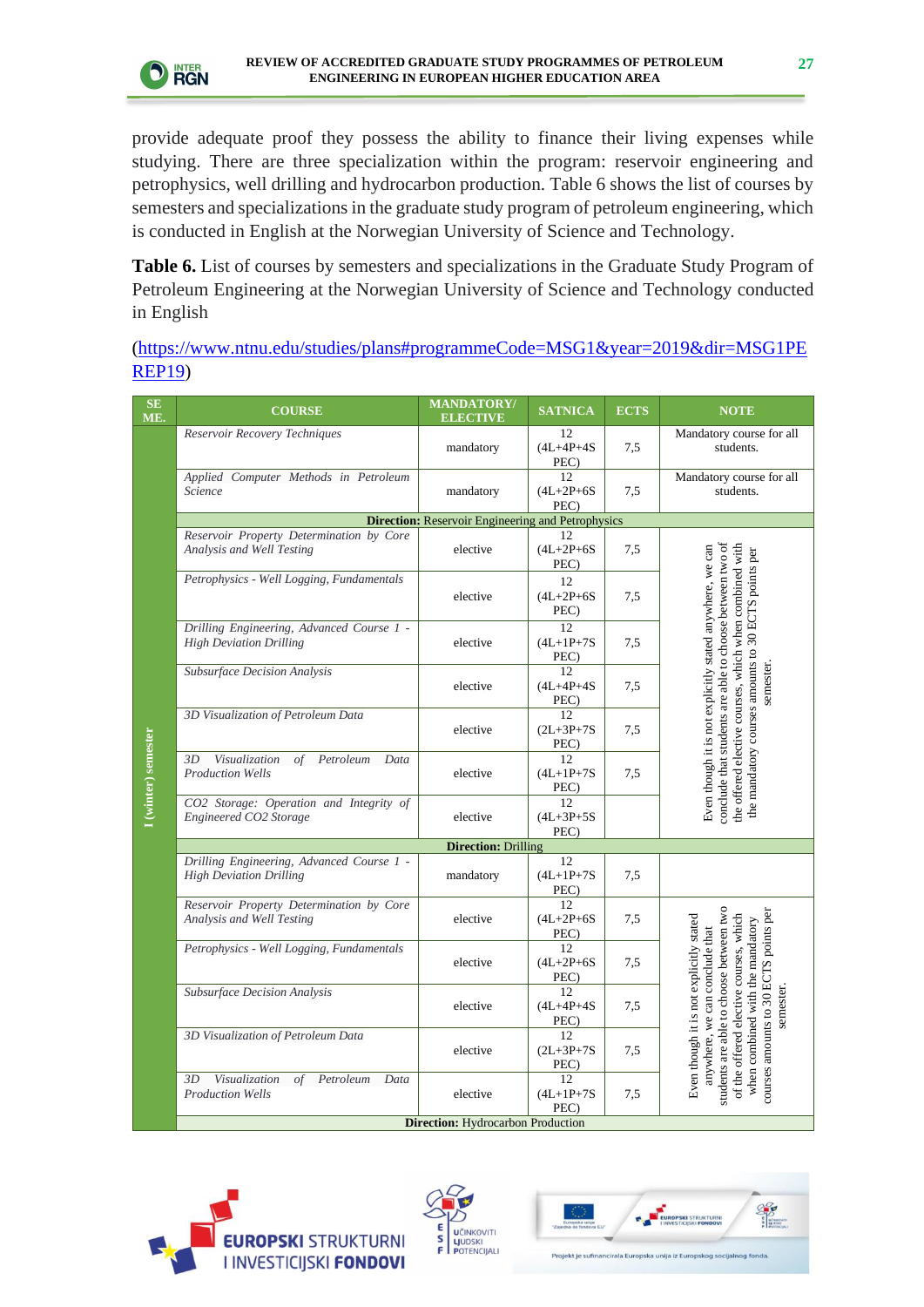

**II (summer) semester**

II (summer) semester

| 3D<br>Visualization of Petroleum Data<br><b>Production Wells</b>              | mandatory                                                | 12<br>$(4L+1P+7S)$<br>PEC)     | 7,5 |                                                                                                                                                                                                                                                             |
|-------------------------------------------------------------------------------|----------------------------------------------------------|--------------------------------|-----|-------------------------------------------------------------------------------------------------------------------------------------------------------------------------------------------------------------------------------------------------------------|
| Reservoir Property Determination by Core<br>Analysis and Well Testing         | elective                                                 | 12<br>$(4L+2P+6S)$<br>PEC)     | 7,5 |                                                                                                                                                                                                                                                             |
| Petrophysics - Well Logging, Fundamentals                                     | elective                                                 | 12<br>$(4L + 2P + 6S)$<br>PEC) | 7,5 | students are able to choose between two<br>courses amounts to 30 ECTS points per<br>of the offered elective courses, which<br>Even though it is not explicitly stated<br>combined with the mandatory<br>anywhere, we can conclude that                      |
| Drilling Engineering, Advanced Course 1 -<br><b>High Deviation Drilling</b>   | elective                                                 | 12<br>$(4L+1P+7S)$<br>PEC)     | 7,5 | semester.                                                                                                                                                                                                                                                   |
| Subsurface Decision Analysis                                                  | elective                                                 | 12<br>$(4L + 4P + 4S)$<br>PEC) | 7.5 |                                                                                                                                                                                                                                                             |
| 3D Visualization of Petroleum Data                                            | elective                                                 | 12<br>$(2L+3P+7S)$<br>PEC)     | 7,5 | when                                                                                                                                                                                                                                                        |
|                                                                               | <b>Direction:</b> Reservoir Engineering snd Petrophysics |                                |     |                                                                                                                                                                                                                                                             |
| Reservoir Fluids and Flow                                                     | mandatory                                                | 12<br>$(4L+6P+2S)$<br>PEC)     | 7,5 |                                                                                                                                                                                                                                                             |
| <b>Reservoir Simulation</b>                                                   | mandatory                                                | 12<br>$(4L + 4P + 4S)$<br>PEC) | 7,5 |                                                                                                                                                                                                                                                             |
| Petrophysics, Interpretation of Well Data,<br><b>Advanced Course</b>          | elective                                                 | 12<br>$(4L + 2P + 6S)$<br>PEC) | 7,5 |                                                                                                                                                                                                                                                             |
| Subsea Technology                                                             | elective                                                 | 12<br>$(4L+1P+7S)$<br>PEC)     | 7,5 |                                                                                                                                                                                                                                                             |
| <b>Field Development and Operations</b>                                       | elective                                                 | 12<br>$(3L+2P+7S)$<br>PEC)     | 7,5 | students are able to choose between two<br>courses amounts to 30 ECTS points per<br>Even though it is not explicitly stated<br>of the offered elective courses, which<br>when combined with the mandatory<br>anywhere, we can conclude that<br>semester.    |
| Drilling Engineering, Advanced Course 2 -<br>Wellbore Stability and Integrity | elective                                                 | 12<br>$(4L+1P+7S)$<br>PEC)     | 7,5 |                                                                                                                                                                                                                                                             |
| <b>Petroleum Economics</b>                                                    | elective                                                 | 12<br>$(3L+2P+7S)$<br>PEC)     | 7,5 |                                                                                                                                                                                                                                                             |
| Elective – selection of one course in<br>interdisciplinary area               | mandatory                                                |                                | 7,5 | not indicated<br>ECTS points<br>this course<br>'S total per<br>carries in the ECT<br>semester<br>anywhere whether<br>that amounts to $7,\!5$<br>Unfortunately, it is                                                                                        |
|                                                                               | <b>Direction: Drilling</b>                               |                                |     |                                                                                                                                                                                                                                                             |
| Drilling Engineering, Advanced Course 2 -<br>Wellbore Stability and Integrity | mandatory                                                | 12<br>$(4L+1P+7S)$<br>PEC)     | 7,5 |                                                                                                                                                                                                                                                             |
| Reservoir Fluids and Flow                                                     | elective                                                 | 12<br>$(4L+6P+2S)$<br>PEC)     | 7,5 |                                                                                                                                                                                                                                                             |
| <b>Reservoir Stimulation</b>                                                  | elective                                                 | 12<br>$(4L+4P+4S)$<br>PEC)     | 7,5 | conclude that students are able<br>offered elective courses, which<br>Even though it is not explicitly<br>mandatory courses amounts to<br>to choose between two of the<br>30 ECTS points per semester.<br>when combined with the<br>stated anywhere, we can |
| Petrophysics, Interpretation of Well Data,<br><b>Advanced Course</b>          | elective                                                 | 12<br>$(4L + 2P + 6S)$<br>PEC) | 7,5 |                                                                                                                                                                                                                                                             |
| Subsea Technology                                                             | elective                                                 | 12<br>$(4L+1P+7S)$<br>PEC)     | 7,5 |                                                                                                                                                                                                                                                             |





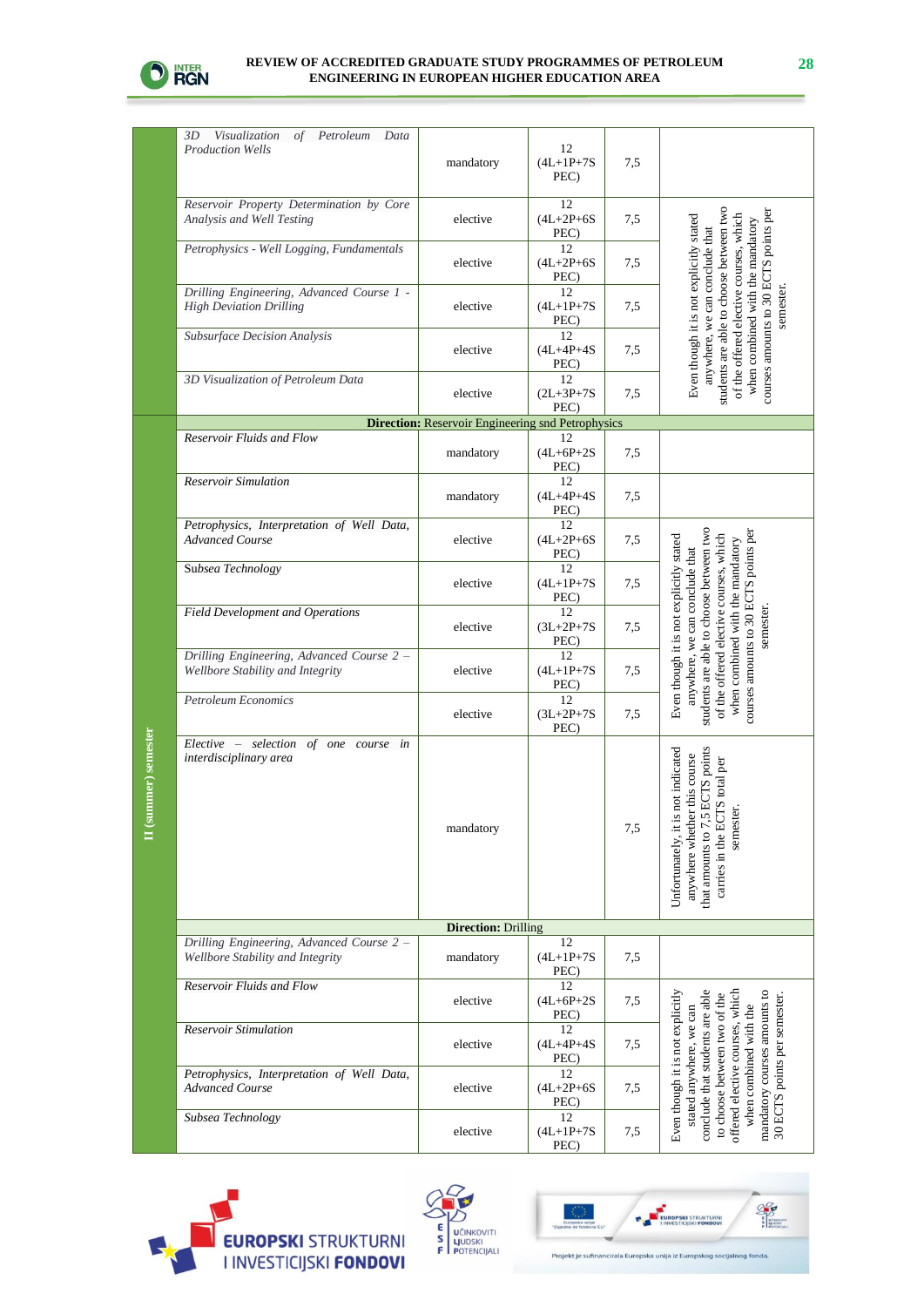

|                              | <b>Field Development and Operations</b>                                       | elective                                                 | 12<br>$(3L+2P+7S)$<br>PEC)     | 7,5 |                                                                                                                                                                                                                                                                   |
|------------------------------|-------------------------------------------------------------------------------|----------------------------------------------------------|--------------------------------|-----|-------------------------------------------------------------------------------------------------------------------------------------------------------------------------------------------------------------------------------------------------------------------|
|                              | <b>Petroleum Economics</b>                                                    | elective                                                 | 12<br>$(3L+2P+7S)$<br>PEC)     | 7,5 |                                                                                                                                                                                                                                                                   |
|                              | $Electric - one course in interdisciplinary$<br>area                          | mandatory                                                |                                | 7,5 | 7,5 ECTS points carries in the<br>indicated anywhere whether<br>this course that amounts to<br>ECTS total per semester.<br>Unfortunately, it is not                                                                                                               |
|                              |                                                                               | <b>Direction:</b> Hydrocarbon Production                 |                                |     |                                                                                                                                                                                                                                                                   |
|                              | Reservoir Fluids and Flow                                                     | mandatory                                                | 12<br>$(4L+6P+2S)$<br>PEC)     | 7,5 |                                                                                                                                                                                                                                                                   |
|                              | <b>Field Development and Operation</b>                                        | elective                                                 | 12<br>$(3L+2P+7S)$<br>PEC)     | 7,5 |                                                                                                                                                                                                                                                                   |
|                              |                                                                               | elective                                                 | 12<br>$(4L + 4P + 4S)$<br>PEC) | 7,5 |                                                                                                                                                                                                                                                                   |
|                              | Petrophysics, Interpretation of Well Data,<br><b>Advanced Course</b>          | elective                                                 | 12<br>$(4L + 2P + 6S)$<br>PEC) | 7,5 | Even though it is not explicitly stated anywhere,<br>we can conclude that students are able to choose<br>between two of the offered elective courses,<br>which when combined with the mandatory<br>courses amounts to 30 ECTS points per                          |
|                              | Subsea Technology                                                             | elective                                                 | 12<br>$(4L+1P+7S)$<br>PEC)     | 7,5 | semester.                                                                                                                                                                                                                                                         |
|                              | Drilling Engineering, Advanced Course 2 -<br>Wellbore Stability and Integrity | elective                                                 | 12<br>$(4L+1P+7S)$<br>PEC)     | 7,5 |                                                                                                                                                                                                                                                                   |
|                              | <b>Petroleum Economics</b>                                                    | elective                                                 | 12<br>$(3L+2P+7S)$<br>PEC)     | 7,5 |                                                                                                                                                                                                                                                                   |
|                              | Elective - one course in interdisciplinary<br>area                            | mandatory                                                |                                | 7,5 | Unfortunately, it is<br>anywhere whether<br>ECTS total per<br>this course that<br>amounts to 7,5<br>not indicated<br>carries in the<br>ECTS points<br>semester.                                                                                                   |
|                              | Specialization<br>Petroleum<br>Engineering,<br>Project                        | mandatory                                                | 24<br>(24SPEC)                 | 15  |                                                                                                                                                                                                                                                                   |
|                              | Specialization<br>Petroleum<br>Engineering,<br>Course                         | mandatory                                                | 24<br>(24SPEC)                 | 7,5 | Unfortunately, it is<br>anywhere whether<br>ECTS total per<br>this course that<br>not indicated<br>carries in the<br>amounts to $7$ ,<br>ECTS points<br>semester.                                                                                                 |
|                              |                                                                               | <b>Direction:</b> Reservoir Engineering and Petrophysics |                                |     |                                                                                                                                                                                                                                                                   |
| <b>III</b> (winter semester) | <b>Formation Mechanics</b>                                                    | elective                                                 | 12<br>$(3L+3P+3S)$<br>PEC)     | 7,5 |                                                                                                                                                                                                                                                                   |
|                              | Reservoir Property Determination by Core<br>Analysis and Well Testing         | elective                                                 | 12<br>$(4L + 2P + 6S)$<br>PEC) | 7,5 | mandatory courses amounts<br>students are able to choose<br>between two of the offered<br>explicitly stated anywhere.<br>when combined with the<br>elective courses, which<br>to 30 ECTS points per<br>Even though it is not<br>we can conclude that<br>semester. |
|                              | 3D Visualization of Petroleum Data                                            | elective                                                 | 12<br>$(2L + 3P + 7S)$<br>PEC) | 7,5 |                                                                                                                                                                                                                                                                   |



III (winter semester)



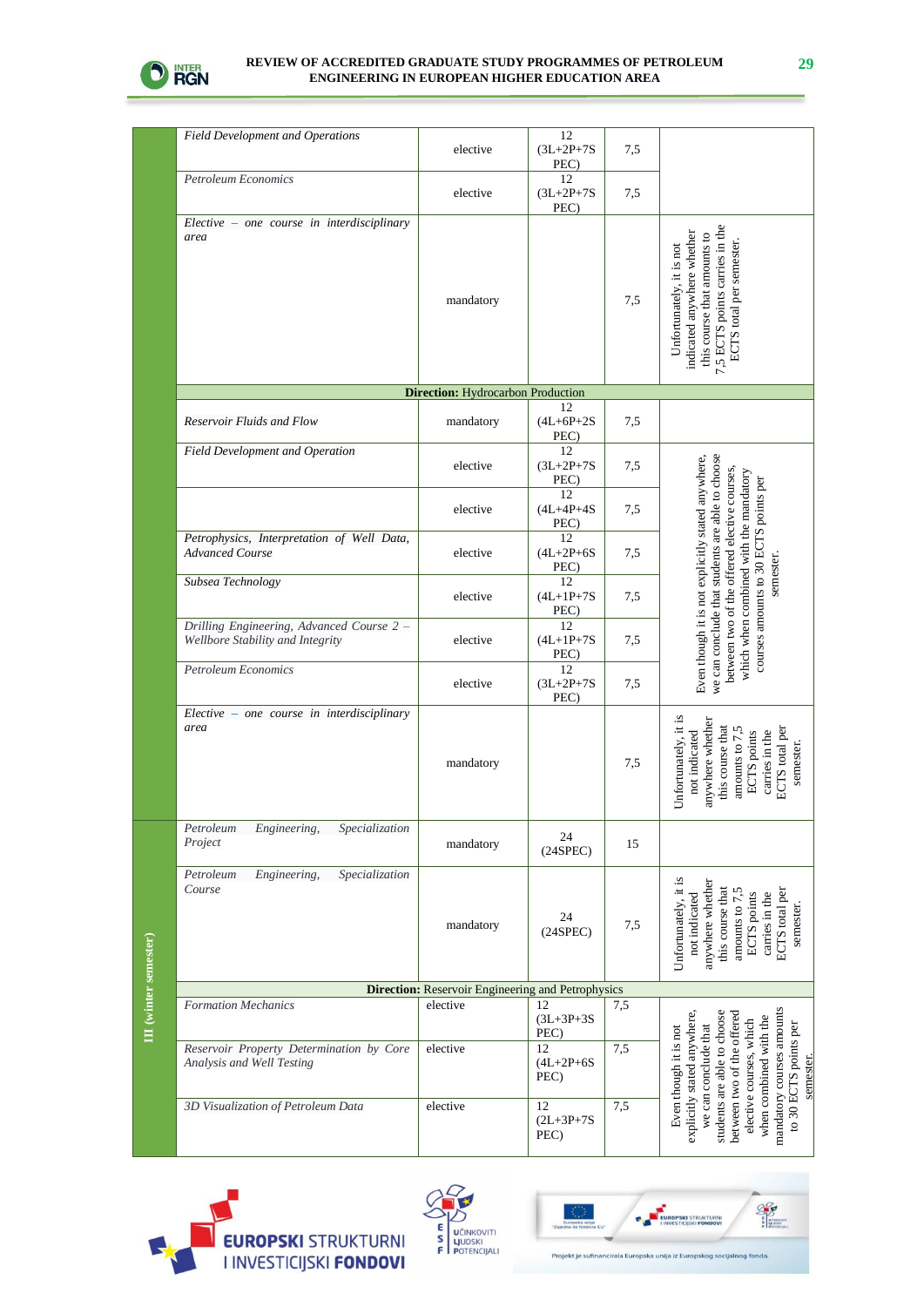

|                           | Petrophysics - Well Logging, Fundamentals                                   | elective                                 | 12<br>$(4L+2P+6S)$<br>PEC) | 7.5 |                                                                                                                                                                                                                                                                  |
|---------------------------|-----------------------------------------------------------------------------|------------------------------------------|----------------------------|-----|------------------------------------------------------------------------------------------------------------------------------------------------------------------------------------------------------------------------------------------------------------------|
|                           | Drilling Engineering, Advanced Course 1 -<br><b>High Deviation Drilling</b> | elective                                 | 12<br>$(4L+1P+7S)$<br>PEC) | 7.5 |                                                                                                                                                                                                                                                                  |
|                           | Visualization<br>of Petroleum<br>3D<br>Data<br><b>Production Wells</b>      | elective                                 | 12<br>$(4L+1P+7S)$<br>PEC) | 7.5 |                                                                                                                                                                                                                                                                  |
|                           |                                                                             | <b>Direction: Drilling</b>               |                            |     |                                                                                                                                                                                                                                                                  |
|                           | 3D Visualization of Petroleum Data                                          | elective                                 | 12<br>$(2L+3P+7S)$<br>PEC) | 7,5 |                                                                                                                                                                                                                                                                  |
|                           | Formation Mechanics                                                         | elective                                 | 12<br>$(3L+3P+3S)$<br>PEC) | 7,5 | mandatory courses amounts<br>students are able to choose<br>between two of the offered<br>explicitly stated anywhere<br>when combined with the<br>elective courses, which<br>to 30 ECTS points per<br>we can conclude that<br>Even though it is not<br>semester. |
|                           | Visualization<br>of Petroleum<br>3D<br>Data<br><b>Production Wells</b>      | elective                                 | 12<br>$(4L+1P+7S)$<br>PEC) | 7,5 |                                                                                                                                                                                                                                                                  |
|                           |                                                                             | <b>Direction:</b> Hydrocarbon Production |                            |     |                                                                                                                                                                                                                                                                  |
|                           | <b>Formation Mechanics</b>                                                  | elective                                 | 12<br>$(3L+3P+3S)$<br>PEC) | 7.5 |                                                                                                                                                                                                                                                                  |
|                           | 3D Visualization of Petroleum Data                                          | elective                                 | 12<br>$(2L+3P+7S)$<br>PEC) | 7,5 |                                                                                                                                                                                                                                                                  |
|                           | Drilling Engineering, Advanced Course 1 -<br><b>High Deviation Drilling</b> | elective                                 | 12<br>$(4L+1P+7S)$<br>PEC) | 7,5 |                                                                                                                                                                                                                                                                  |
| $(V$ (summer)<br>semester | <b>Master Thesis</b>                                                        |                                          |                            | 30  |                                                                                                                                                                                                                                                                  |

**Legend: L** (Lecture), **P** (Practice), **SPEC** (Specialization)

Table 6 illustrates that the majority of elective courses are repeated depending on the semester, specialization and the year of study. However, only a small portion of elective courses has a clearly defined lecturing and exam schedule. Therefore, the choice of elective courses greatly depends on the schedule of all other courses. Due to this reason, a large number of courses is repeated in the final year of education so they can be enrolled in by students who, due to scheduling issues, were not able to do so in the earlier years. When comparing the ratio of elective and mandatory courses, 31,25% of ETCS points come from elective courses. However, when taking into consideration the fact that the specialization itself if elective in nature, then the percentage of elective courses rises to 43,75% of total ECTS points awarded by the program.





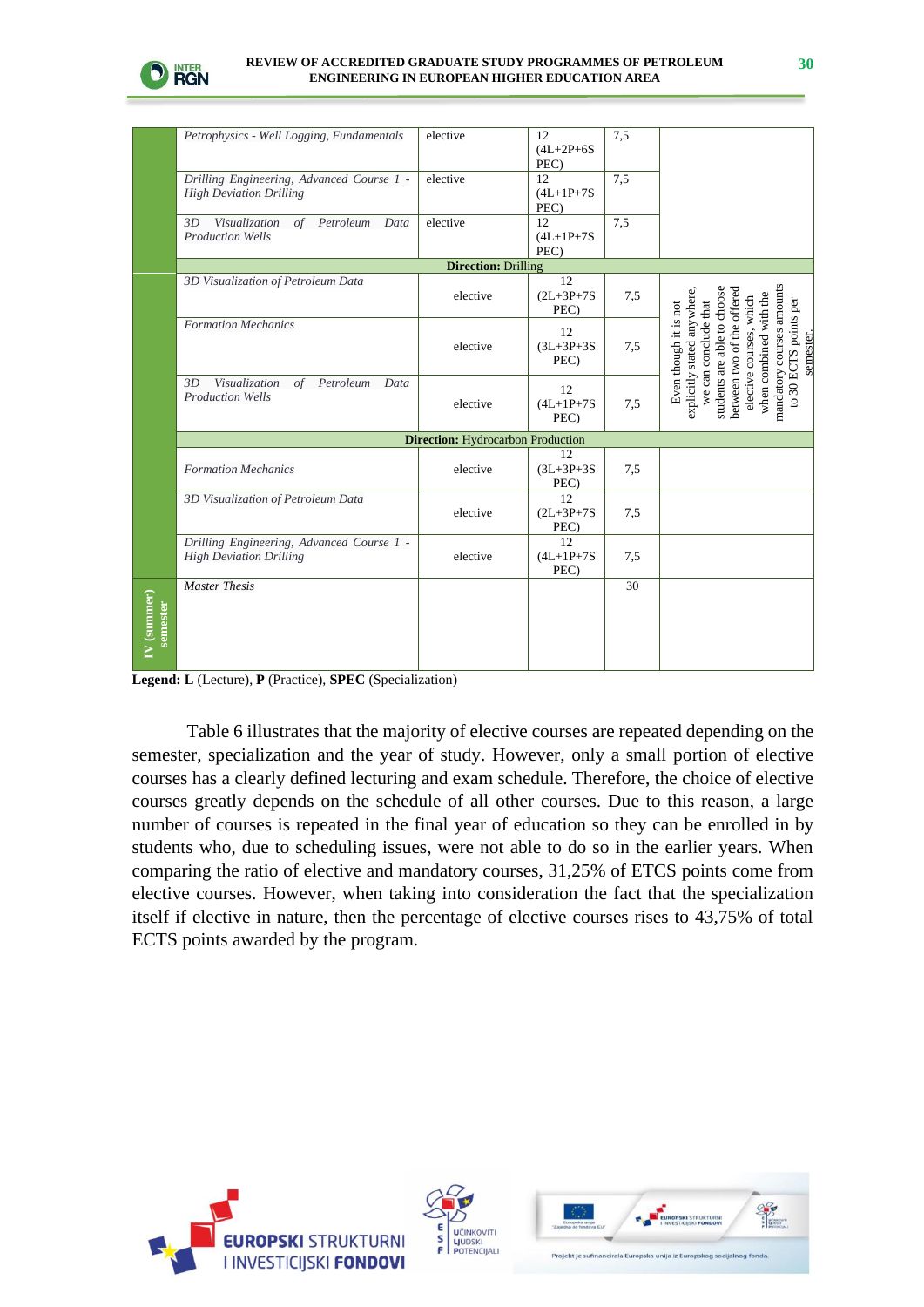

### **7. DELFT UNIVERSITY OF TECHNOLOGY – TU DELFT**

*Faculty of Civil Engineering and Geosciences,* a part of the Delft University of Technology, conducts undergraduate, graduate and post-graduate petroleum engineering studies. Lecturing and research is conducted by 18 professors and 18 PhD candidates who are part of the Department of Geosciences and Engineering. Research efforts in the field of petroleum engineering are divided in three fields: fluid flow through rock, advanced reservoir simulation and optimization, and geothermal engineering.

Graduate program, since 2019/2020 academic year known as Msc Track: Geo-Energy Engineering, consists of four semesters, is two years long and conducted in English. To obtain the graduate degree, student must receive 120 ECTS points. According to the available data on the University's website, international students make up 41% of student body [\(https://www.tudelft.nl/en/education/programmes/masters/applied-earth](https://www.tudelft.nl/en/education/programmes/masters/applied-earth-sciences/msc-applied-earth-sciences/msc-programme/track-geo-energy-engineering/))[sciences/msc-applied-earth-sciences/msc-programme/track-geo-energy-engineering/\).](https://www.tudelft.nl/en/education/programmes/masters/applied-earth-sciences/msc-applied-earth-sciences/msc-programme/track-geo-energy-engineering/)) For non-EU nationals, tuition fee is 18.750,00 EUR, while EU national's tuition is 2.143,00 EUR.

Admission Requirements for graduate study in Geo-energy engineering enrolment at Delft University of Technology conducted in English [\(https://www.tudelft.nl/en/education/admission-and-application/msc-international](https://www.tudelft.nl/en/education/admission-and-application/msc-international-diploma/admission-requirements/)[diploma/admission-requirements/\)](https://www.tudelft.nl/en/education/admission-and-application/msc-international-diploma/admission-requirements/):

- $\checkmark$  The degree must be closely related to graduate programme of choice.
- $\checkmark$  A bachelor's degree with a Cumulative Grade Point Average (CGPA) of at least 75% of the scale maximum, unless specific requirements are defined.
- $\checkmark$  applicant must prove competence in English language by having a satisfying score on one of the following standardized tests:
	- $\checkmark$  A TOEFL iBT with an overall band score of at least 90 and a minimum score of 21 for each section. TOEFL MyBest scores not accepted, the required scores should be obtained in one single test;
	- $\checkmark$  600 points or more ETS TOEFL paper delivered test;
	- $\checkmark$  An IELTS (academic version) with an overall Band score of at least 6.5 and a minimum of 6.0 for each section;
	- $\checkmark$  Cambridge Assessment English certificate:
	- $\checkmark$  C1 Advanced (Certificate of Advanced English) with an overall score of 176 and a minimum of 169 for each section;
	- $\checkmark$  C<sub>2</sub> Proficiency (Certificate of Proficiency in English) with an overall score of 180 and a minimum of 169 for each section.

Besides submitting the documents which prove the applicant's fulfillment of prerequisites, students must submit their resume and a motivation letter which also contains a description of the potential project student would undertake during their study.





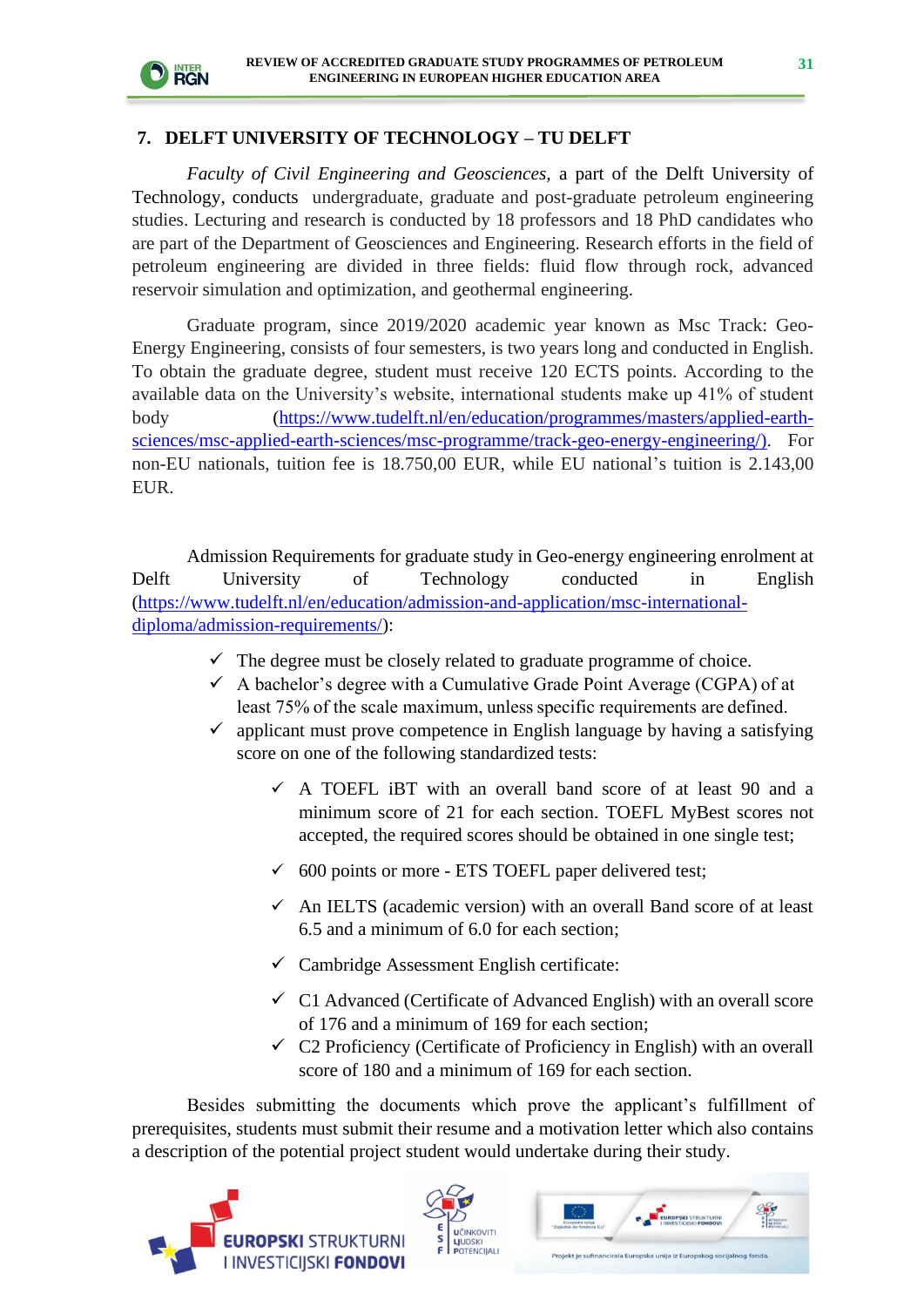

The geo-energy engineering program aims to provide basics for each student in the field of geo-energy and its modern-day use, energy transition, geology, physics and modeling. After completing the basics, students further specialize by choosing elective courses of their choice, out of which most are related to the field of reservoir engineering. Table 7 shows the list of courses and their ECTS value in the graduate study program of geoenergy engineering, which is conducted in English at the Delft University of Technology.

**Table 7.** List of courses and their ECTS value in the graduate study program of geo-energy engineering, conducted in English at the Delft University of Technology ([https://studiegids.tudelft.nl/a101\\_displayProgram.do?program\\_tree\\_id=23238](https://studiegids.tudelft.nl/a101_displayProgram.do?program_tree_id=23238))

| <b>GOD</b> | <b>COURSE</b>                                                      | <b>MANDATORY/</b><br><b>ELECTIVE</b> | <b>WEEK</b><br><b>SCHEDULE</b> | <b>ECTS</b> | <b>NOTE</b>                                                                    |  |
|------------|--------------------------------------------------------------------|--------------------------------------|--------------------------------|-------------|--------------------------------------------------------------------------------|--|
|            | Geo-Energy Engineering Challenge                                   | mandatory                            | 21 (5P+16V)                    | 12          |                                                                                |  |
|            | <b>Energy Transition</b>                                           | mandatory                            | $3(2P+1V)$                     | 3           |                                                                                |  |
|            | Geology for Geo-Energy                                             | mandatory                            | $6(3P+3V)$                     | 5           |                                                                                |  |
|            | <b>Physics for Geosystems</b>                                      | mandatory                            | $6(3P+3V)$                     | 5           |                                                                                |  |
|            | Forward and Inverse Geomodelling                                   | mandatory                            | $6(3P+3V)$                     | 5           |                                                                                |  |
|            | Field Lab                                                          | mandatory                            | 26 (4P+22V)                    | 15          |                                                                                |  |
|            |                                                                    | <b>Group of elective courses 1</b>   |                                |             |                                                                                |  |
|            | Geothermal Energy                                                  | elective                             | $3(2P+1V)$                     | 3           | students must<br>All<br>enroll in a minimum                                    |  |
|            | Petroleum Exploration and Production                               | elective                             | $3(2P+1V)$                     | 3           | of two out of four<br>elective courses from<br>Group 1 of elective<br>courses. |  |
|            | Subsurface Storage                                                 | elective                             | $3(2P+1V)$                     | 3           |                                                                                |  |
|            | Effects of Subsurface Engineering                                  | elective                             | $3(2P+1V)$                     | 3           |                                                                                |  |
|            | <b>Group of elective courses 2</b>                                 |                                      |                                |             |                                                                                |  |
|            | <b>Advanced Sedimentary Geology</b>                                | elective                             | $3(2P+1V)$                     | 3           | All students must<br>enroll in a minimum                                       |  |
|            | Geomechanics and Structural Geology                                | elective                             | $3(2P+1V)$                     | 3           | of two out of four<br>elective courses from                                    |  |
|            | Simulation and Building of Stratigraphy                            | elective                             | $3(2P+1V)$                     | 3           | Group 2 of elective<br>courses.                                                |  |
|            | Production Science and Technology                                  | elective                             | $3(2P+1V)$                     | 3           |                                                                                |  |
|            |                                                                    | <b>Group of elective courses 3</b>   |                                |             |                                                                                |  |
|            | Multiphase Flow in Porous Rock                                     | elective                             | $3(2P+1V)$                     | 3           | All students must<br>enroll in a minimum                                       |  |
|            | Dynamic Modeling and Optimization                                  | elective                             | $3(2P+1V)$                     | 3           | of two out of four<br>elective courses from                                    |  |
|            | <b>Geophysical Prospecting</b>                                     | elective                             | $3(2P+1V)$                     | 3           | Group 3 of elective<br>courses.                                                |  |
|            | Numerical Methods for Subsurface Geoscience<br><b>Simulation</b>   | elective                             | $3(2P+1V)$                     | 3           |                                                                                |  |
|            |                                                                    | <b>Group of elective courses 4</b>   |                                |             |                                                                                |  |
|            | Reservoir Characterization and Petrophysics                        | elective                             | $3(2P+1V)$                     | 3           | All students must<br>enroll in a minimum                                       |  |
|            | Geologic Interpretation of Geophysical Data                        | elective                             | $3(2P+1V)$                     | 3           | of two out of four<br>elective courses from                                    |  |
| I. gyear   | Subsurface<br><b>Outcrop</b><br>Geology<br>for<br>Characterization | elective                             | $3(2P+1V)$                     | 3           | Group 4 of elective<br>courses.                                                |  |
|            | <b>Geo-Energy Engineering Project</b>                              | mandatory                            |                                | 15          |                                                                                |  |





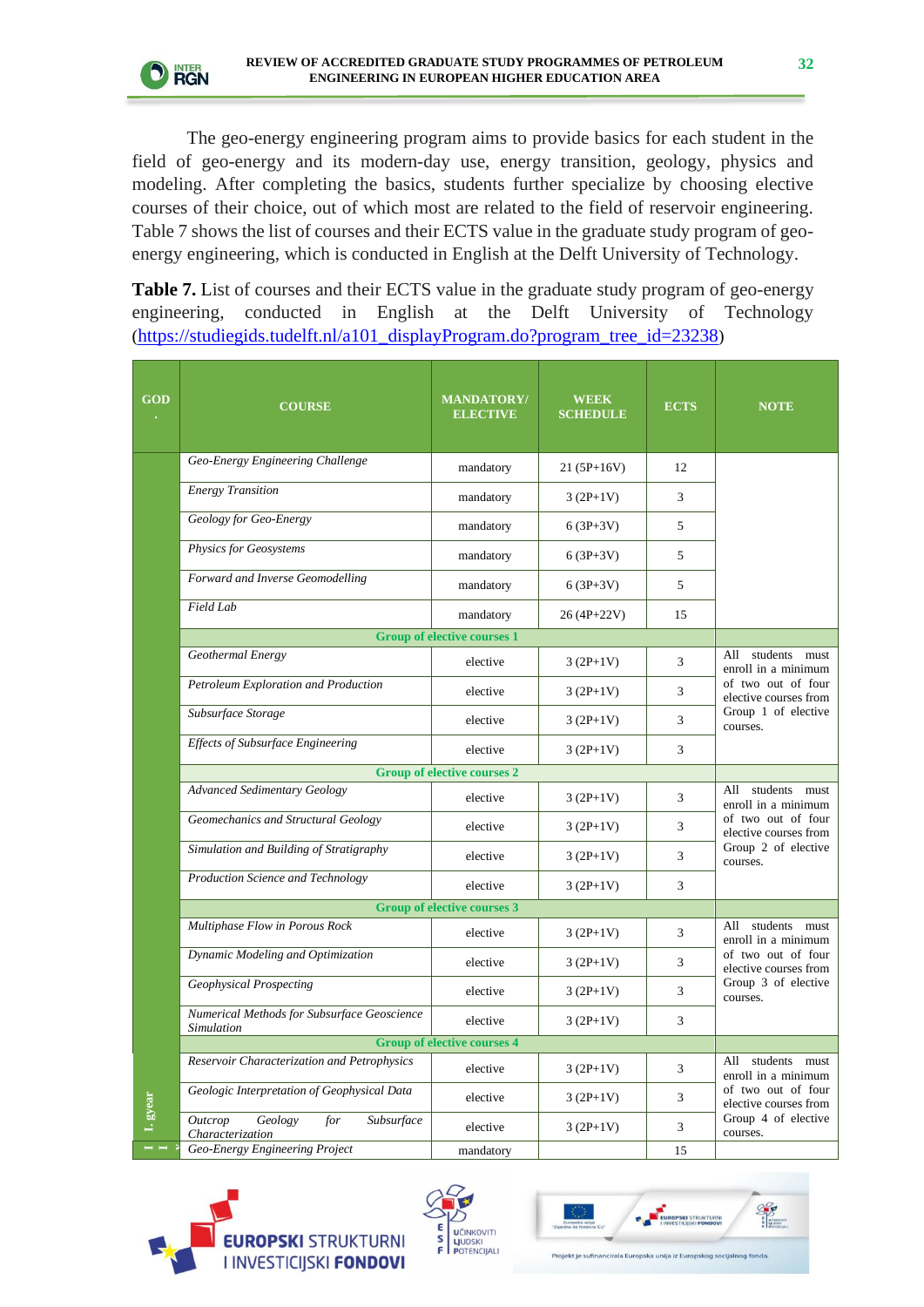

| Master thesis |           |    |  |
|---------------|-----------|----|--|
|               | mandatory | 43 |  |
|               |           |    |  |

**Legend: L** (Lecture), **P** (Practice)

The program is not divided in semesters. Academic year is divided in periods of 10 weeks, and accordingly, the lectures are sequential in nature with the possibility of activities related to individual courses partially overlapping. Unlike other graduate courses presented so far, the whole second year contains of only two activities – the final project and its defense, which is held in public. Table 7 illustrates that elective courses can be chosen up to 15 ECTS points only in the first year of study. Therefore only 12,5% of total ECTS points students must achieve in the program come from elective courses.





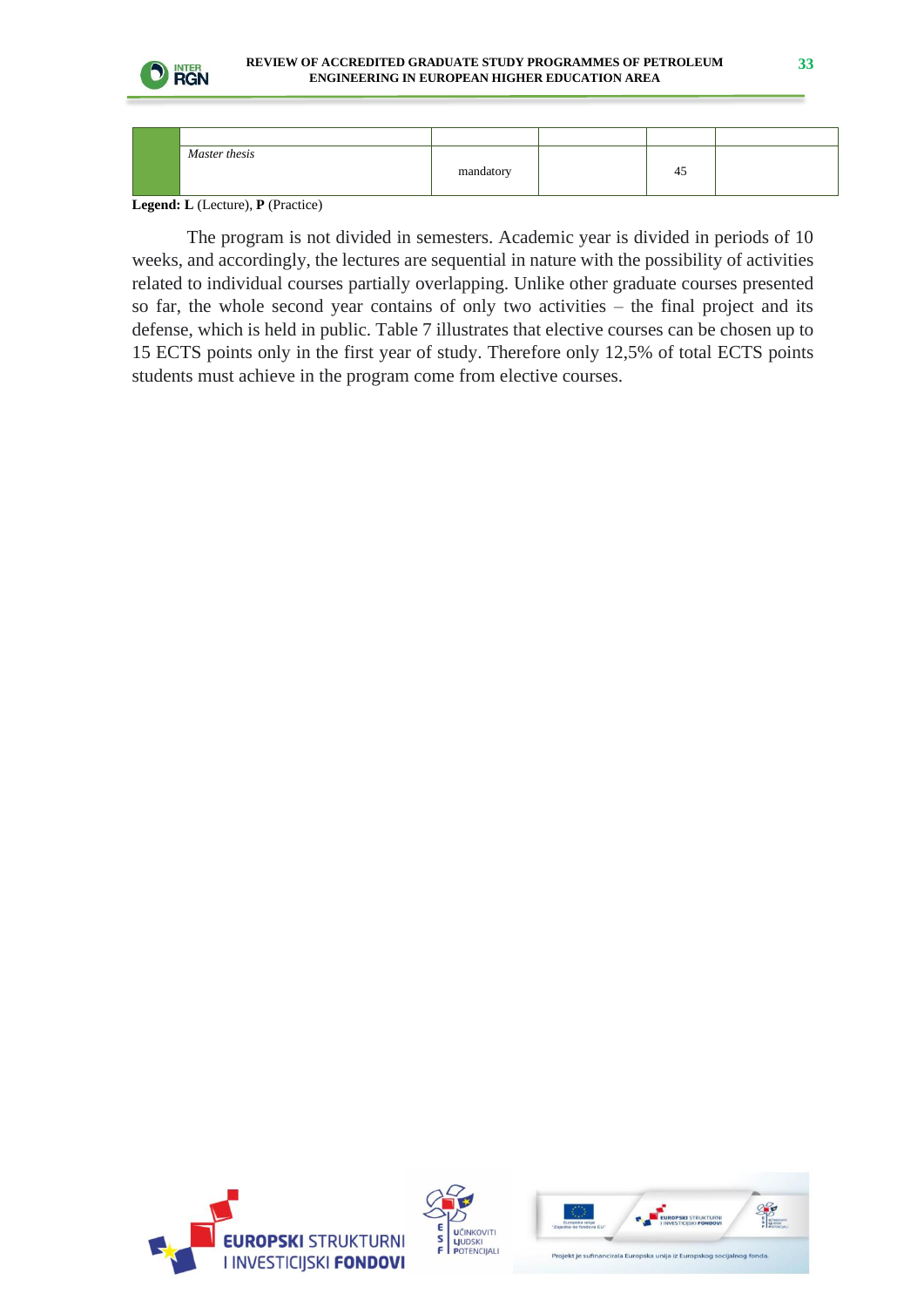

#### **8. POLYTECHNIC UNIVERSITY OF TURIN**

Polytechnic University of Turin (*Politecnico di Torino*) conducts a graduate program in petroleum and mining engineering in English, as well as a specializing graduate programme in energy production and using in English delivered in co-operation with ENI. The latter will not be considered because it is a specialist graduate study program with a total workload of 80 ECTS points. Graduate program in petroleum and mining engineering, consisting of four semesters has a total workload of 120 ECTS points. Tuition is paid by all students, and the fee varies from 160 to 2.600,00 EUR for EU nationals, and from 160 to 3.000,00 EUR for non-EU nationals, depending on the economic vulnerability of the country. The program is carried out by 18 professors who are all part of the *Department of Environment, Land and Infrastructure Engineering.*

Admission requirements for Graduate Study in Petroleum Engineering enrolment at Polytechnic University of Turin conducted in English:

- $\checkmark$  undergraduate degree,
- ✓ applicant must prove competence in English language by having a satisfying score on one of the following standardized tests:
	- $\checkmark$  5,5 score or more IELTS Academic or an equally valuable confirmation from related internationally recognized test [\(https://didattica.polito.it/zxd/dati/allegato/17/TABELLA\\_INGLESE](https://didattica.polito.it/zxd/dati/allegato/17/TABELLA_INGLESE_2017_18V_4_ENG.pdf) [\\_2017\\_18V\\_4\\_ENG.pdf\)](https://didattica.polito.it/zxd/dati/allegato/17/TABELLA_INGLESE_2017_18V_4_ENG.pdf).

Table 8 shows the list of courses and their ECTS value in the Graduate Study Program of Petroleum and Mining Engineering at the Polytechnic University of Turin conducted in English.

**Table 8.** List of courses and their ECTS value in the Graduate Study Program of Petroleum and Mining Engineering, at the Polytechnic University of Turin conducted in English [\(https://didattica.polito.it/pls/portal30/sviluppo.offerta\\_formativa\\_2019.vis?p\\_coorte=2020](https://didattica.polito.it/pls/portal30/sviluppo.offerta_formativa_2019.vis?p_coorte=2020&p_sdu=32&p_cds=10)  $&p$ \_sdu=32 $&p$ \_cds=10)

| <b>SEM</b><br><b>EST</b><br><b>ER</b> | <b>COURSE</b>                              | <b>MANDAT</b><br><b>ORY/ELE</b><br><b>CTIVE</b> | <b>SATNICA</b><br><b>UKUPNA</b><br><b>PO PREDMETU</b> | <b>ECTS</b> | <b>NOTE</b> |
|---------------------------------------|--------------------------------------------|-------------------------------------------------|-------------------------------------------------------|-------------|-------------|
| semester<br>I (winter)                | <b>Fluid Mechanics in Porous Media</b>     | mandatory                                       | $120(80L+20P+20INS)$                                  | 10          |             |
|                                       | Petroleum and Mining Geology               | mandatory                                       | 140 (80L+20P+40INS)                                   | 10          |             |
|                                       | Petroleum Technology                       | mandatory                                       | $60(48L+12P)$                                         | 6           |             |
|                                       | Resources and Environmental Sustainability | mandatory                                       | $80(71L+9P)$                                          | 8           |             |
|                                       | <b>Exploration Geophysics</b>              | mandatory                                       | $80(50L+12P+18L)$                                     | 8           |             |





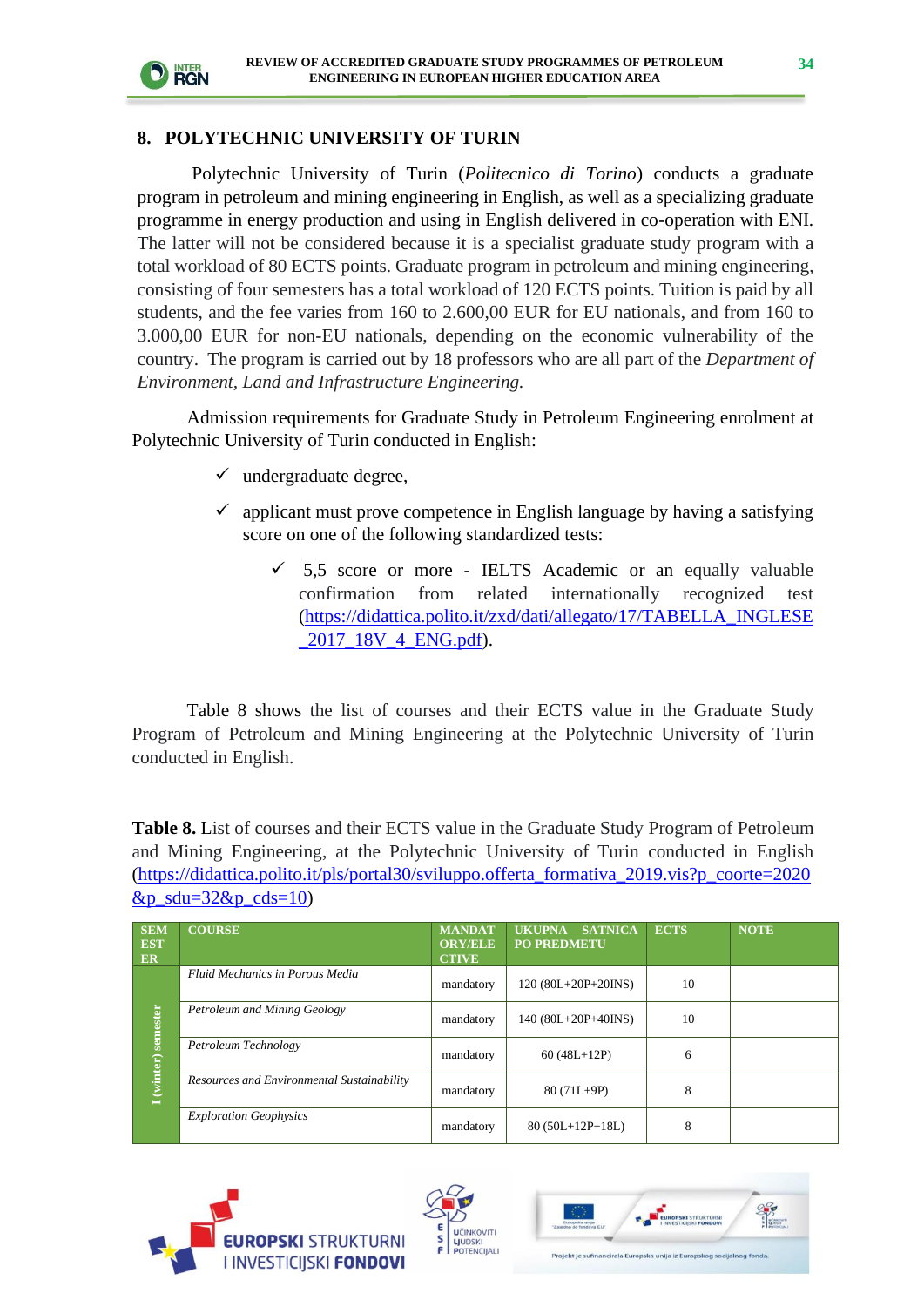

| $\mathbf H$ (summer)<br>semester | Risk Analysis                                             | mandatory | $115(63L+37P+15INS)$ | 10 |                                                         |
|----------------------------------|-----------------------------------------------------------|-----------|----------------------|----|---------------------------------------------------------|
|                                  | <b>Structural Mechanics</b>                               | mandatory | $60(40L+20P)$        | 6  |                                                         |
|                                  | Reservoir Geomechanics                                    | mandatory | $60(40L+20P)$        | 6  |                                                         |
| III (winter) semester            | Oil and mining contaminations in soils and<br>groundwater | mandatory | $60(40L+20P)$        | 6  |                                                         |
|                                  | Reservoir Engineering                                     | mandatory | $120(100L+20P)$      | 12 |                                                         |
|                                  | Well Drilling and Completion                              | mandatory | $100 (80L + 20P)$    | 10 |                                                         |
|                                  | Oil and Gas Production and Transport                      | elective  | $60(48L+12P)$        | 6  | The<br>elective<br>courses chosen by                    |
| IV (summer) semester             | Environmental Spatial Analysis                            | elective  | 60 $(30L+30P)$       | 6  | each student must<br>12<br>amount<br>to<br>ECTS points. |
|                                  | Models and Scenarios for Energy Planning                  | elective  |                      | 6  |                                                         |
|                                  | Professional Training                                     | elective  | 150                  | 6  |                                                         |
|                                  | Well Logging and Testing                                  | elective  | $60(40L+20P)$        | 6  |                                                         |
|                                  | <b>Master Thesis</b>                                      | mandatory |                      | 16 |                                                         |

**Legend: L** (Lecture), **P** (Practice), **L** (Lab), **INS** (Instructions)

Table 8 illustrates that 108 out of 120 ECTS points are mandatory, while only 12 ECTS points, or 10%, come from elective courses.





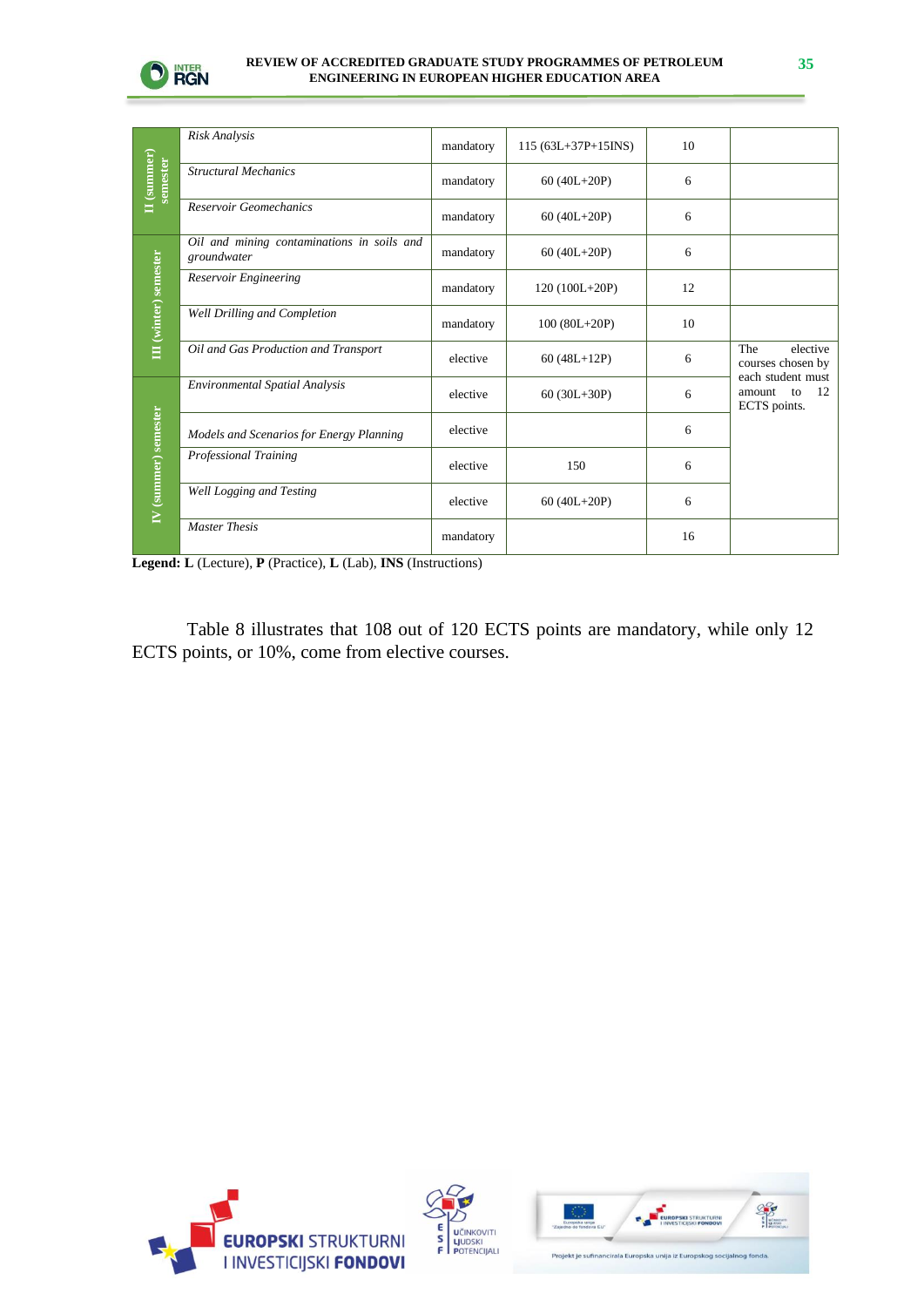

#### **9. UNIVERSITY OF ABERDEEN**

The Faculty of Engineering is considered as a core part of the Aberdeen University and offers study programmes in the fields of Petroleum Engineering on undergraduate, graduate and post graduate levels. Since the University is located in Great Britain, all study programmes are conducted in English. At the graduate level, the students may choose the 12 month or 24 months duration graduate study programme of Petroleum Engineering either as full time or as part time students, as well as the 12 months duration graduate study programme of oil and gas engineering but only for full time students. In addition to the aforementioned study programmes, there are a few programmes in the multidisciplinary fields such as; Managing Oil and Gas Companies, Energetics etc. Both study programmes offer the possibility of remote study for part-time students. The fees of studying depend on the study programme in which the students enroll. The yearly tuition for the 24 months Graduate Study Programme of Petroleum Engineering totals 9.000,00 £ for students from the UK and the European Union and  $23.000,00 \text{ f}$  for other foreign students. The classes for the field of oil engineering are currently lectured by 11 educators.

#### *Graduate Study Programme of Petroleum Engineering*

Enrollment prerequisites for the Pprogramme of Petroleum Engineering at the University of Aberdeen [\(https://www.abdn.ac.uk/study/postgraduate-taught/degree](https://www.abdn.ac.uk/study/postgraduate-taught/degree-programmes/222/petroleum-engineering/)[programmes/222/petroleum-engineering/\)](https://www.abdn.ac.uk/study/postgraduate-taught/degree-programmes/222/petroleum-engineering/) :

- $\checkmark$  bachelor's degree of engineering or applied mathematics with the minimum grade of 2:1 with accordance to the UK grading system which corresponds to the grades of A-, B and B+ for the ECTS grading scale;
- $\checkmark$  bachelor's degree of engineering or applied mathematics with the minimum grade of 2:2 with accordance to the UK grading system which corresponds to the grades of B, B- and C for the ECTS grading scale, along with the condition that the entrant has a minimum of 2 years of relevant work experience;
- $\checkmark$  bachelor's degree in the field of geology, physics or chemistry with the minimum grade of 2:1 with accordance to the UK grading system which corresponds to the grades of A-, B and B+ for the ECTS grading scale, along with the condition that the entrant has a minimum of 2 years of relevant work experience;
- $\checkmark$  the completed study programme must incorporate subjects from the fields of mathematics and physics;
- $\checkmark$  knowledge of the English language which is demonstrated by achieving one of the following results at one of the internationally acknowledged exam:

o minimum grade of 6,5 for the IELTS academic exam,





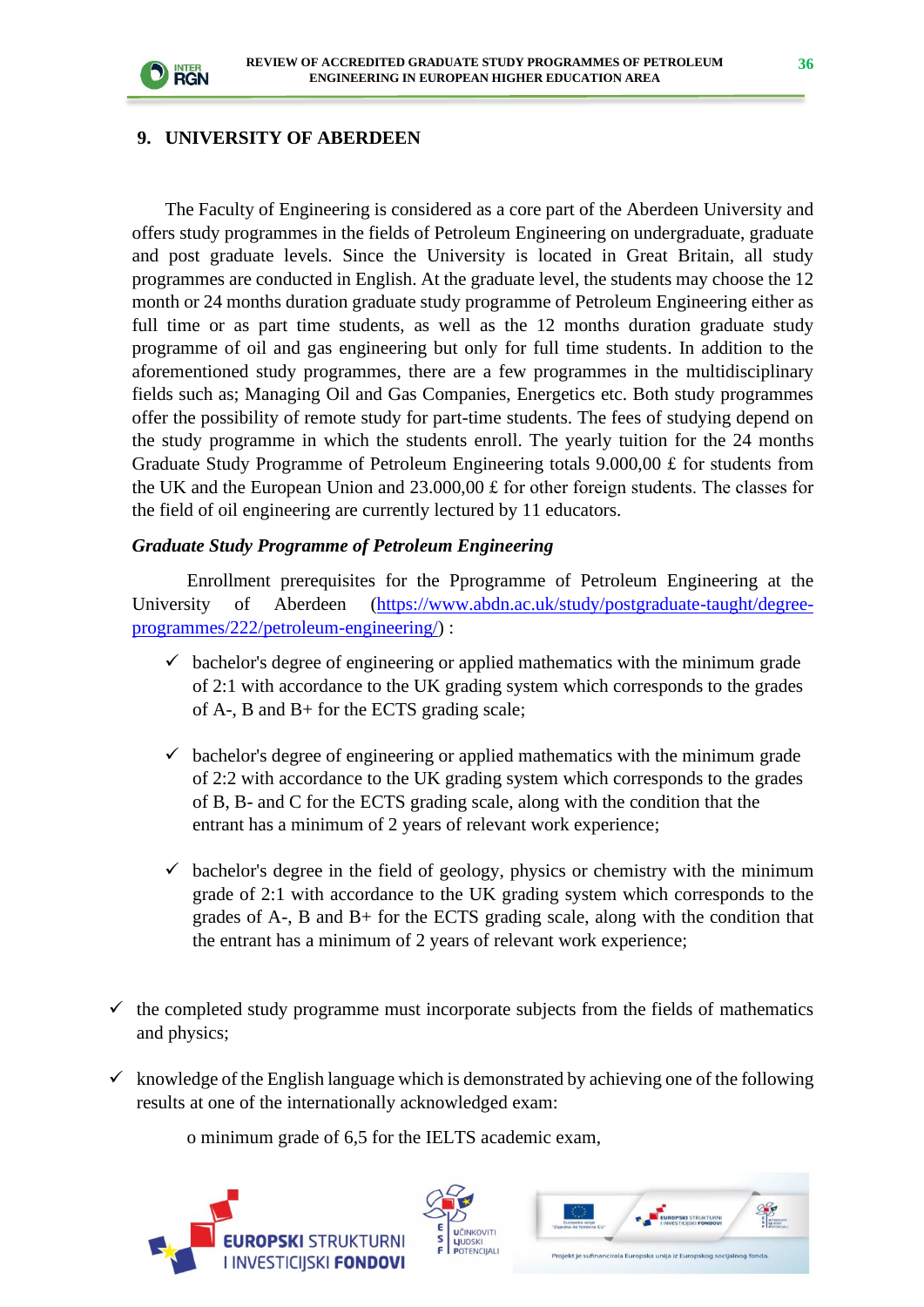

o minimum of 90 points for the TOEFL iBT exam,

o minimum of 62 points for the PTE academic exam,

o minimum of 176 points for the testing carried out by the exam of the University of Cambridge (*Cambridge English Advanced & Proficiency*).

In addition to the documents proving the afore mentioned fulfilment of criteria for enrollment at the Graduate Study of Petroleum Engineering, entrants must also submit their resume and motivational letter. Table 9 demonstrates the courses with the associated number of ECTS points at the Graduate Study of Petroleum Engineering at the University of Aberdeen.

**Table 9.** List of courses and their ECTS value at the Graduate Study Program of Petroleum Engineering at the University of Aberdeen [\(https://www.abdn.ac.uk/study/postgraduate](https://www.abdn.ac.uk/study/postgraduate-taught/degree-programmes/222/petroleum-engineering/)[taught/degree-programmes/222/petroleum-engineering/\)](https://www.abdn.ac.uk/study/postgraduate-taught/degree-programmes/222/petroleum-engineering/)

| SEM.                     | <b>COURSE</b>                                        | <b>MANDAT</b><br><b>ORY/ELE</b><br><b>CTIVE</b> | <b>ECTS</b> | <b>NOTE</b> |
|--------------------------|------------------------------------------------------|-------------------------------------------------|-------------|-------------|
| I (winter) semester      | <b>Fundamentals of Petroleum Geoscience</b>          | mandatory                                       | 7,5         |             |
|                          | Petrophysics, Core Analysis and Formation Evaluation | mandatory                                       | 7,5         |             |
|                          | Reservoir Engineering                                | mandatory                                       | 7,5         |             |
|                          | Well and Production Engineering                      | mandatory                                       | 7.5         |             |
| II (summer) semester     | <b>Reservoir Simulation</b>                          | mandatory                                       | 7,5         |             |
|                          | Well Testing: Analysis and Design                    | mandatory                                       | 7,5         |             |
|                          | Field Development and Petroleum Economics            | mandatory                                       | 7,5         |             |
|                          | Enhanced Oil Recovery                                | mandatory                                       | 7,5         |             |
| III (winter)<br>semester | Individual Project in Petroleum Engineering          | mandatory                                       | 30          |             |

With the completion of the Graduate Study Programme of Petroleum Engineering, the student acquires a total of 90 ECTS points. During the course of the study, the student does not have the option of selective courses. Note that the Undergraduate Study of Petroleum Engineering at the same university has a total duration of 4 years, which means that the 3 semester – 90 ECTS of graduate study is the logical continuation of the undergraduate study.





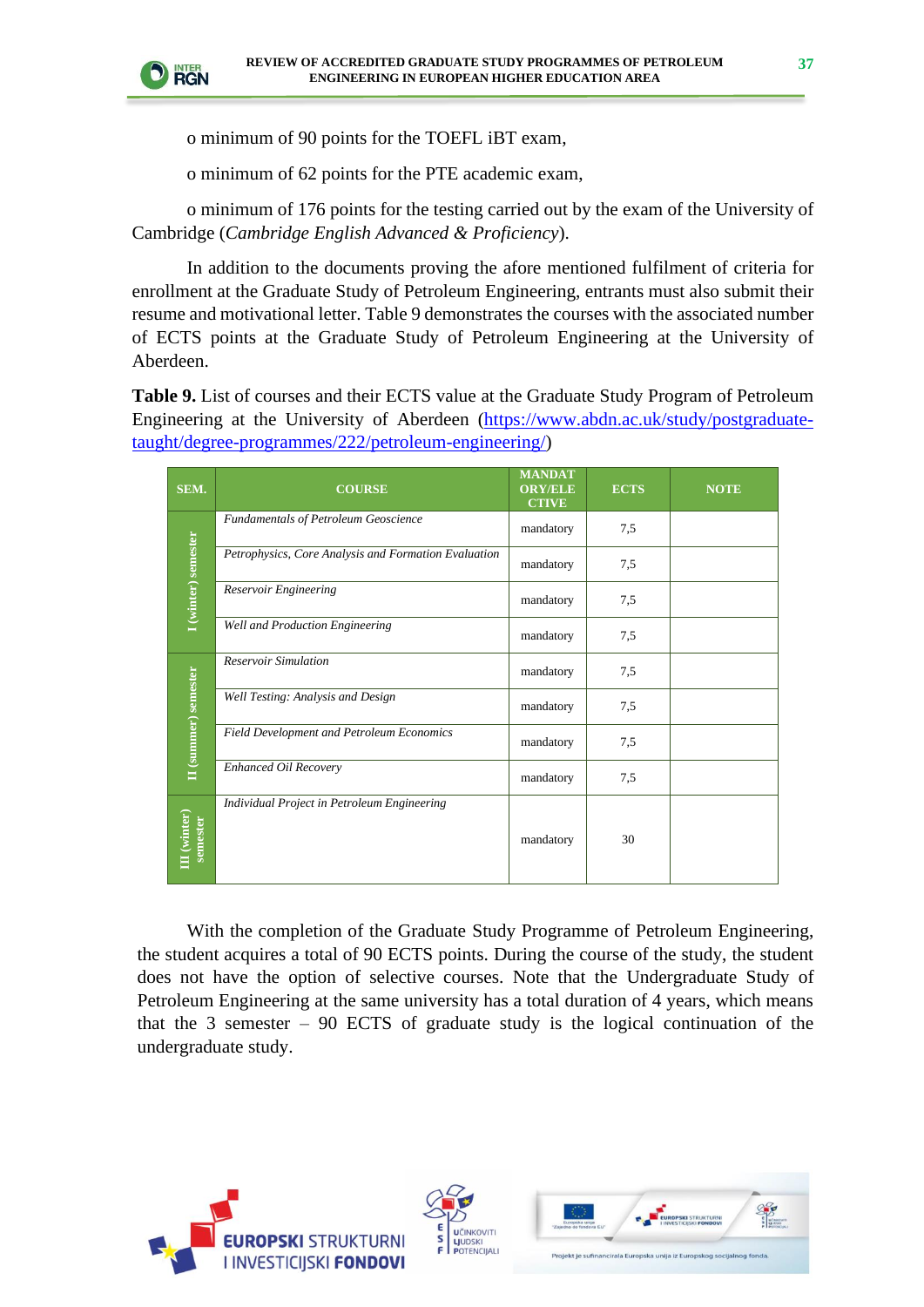

#### *Graduate Study of Oil and Gas Engineering*

Enrollment prerequisites for the Graduate Study Programme of Oil and Gas Engineering at the University of Aberdeen [\(https://www.abdn.ac.uk/study/postgraduate](https://www.abdn.ac.uk/study/postgraduate-taught/degree-programmes/210/oil-and-gas-engineering/)[taught/degree-programmes/210/oil-and-gas-engineering/\)](https://www.abdn.ac.uk/study/postgraduate-taught/degree-programmes/210/oil-and-gas-engineering/) :

- $\checkmark$  bachelor's degree of engineering or physics with the minimum grade of 2:1 with accordance to the UK grading system which corresponds to the grades of A-, B and B+ for the ECTS grading scale;
- $\checkmark$  bachelor's degree of engineering with the minimum grade of 2:2 with accordance to the UK grading system which corresponds to the grades of B, Band C for the ECTS grading scale, along with the condition that the entrant has a minimum of 2 years of relevant work experience in the oil and gas industry;
- $\checkmark$  the completed study programme must incorporate subjects from the field of mathematics;
- $\checkmark$  knowledge of the English language which is demonstrated by achieving one of the following results at one of the internationally acknowledged exams:
	- o minimum grade of 6,5 for the IELTS academic exam,
	- o minimum of 90 points for the TOEFL iBT exam,
	- o minimum of 62 points for the PTE academic exam,
	- o minimum of 176 points for the testing carried out by the exam of the University of Cambridge (*Cambridge English Advanced & Proficiency*).

In addition to the documents proving the afore mentioned fulfilment of criteria for enrollment at the graduate study of petroleum engineering, entrants must also submit their resume and motivational letter. Table 10 demonstrates the courses with the associated number of ECTS points at the Graduate Study of Oil and Gas Engineering at the University of Aberdeen.

**Table 10.** List of courses and their ECTS value in the Graduate Study Programme of Oil and Gas Engineering at the University of Aberdeen

| SEM.                                                            | <b>COURSE</b>                                                  | <b>MANDAT</b><br><b>ORY/ELE</b><br><b>CTIVE</b> | <b>ECTS</b> | <b>NOTE</b> |
|-----------------------------------------------------------------|----------------------------------------------------------------|-------------------------------------------------|-------------|-------------|
| I (winter) semester                                             | Reservoir Engineering                                          | mandatory                                       | 7.5         |             |
|                                                                 | Fundamental Safety Engineering and Risk Management<br>Concepts | mandatory                                       | 7.5         |             |
|                                                                 | <b>Fundamentals of Petroleum Geoscience</b>                    | mandatory                                       | 7.5         |             |
|                                                                 | Project Management                                             | mandatory                                       | 7.5         |             |
| $\begin{array}{c} \textbf{II} \\ \textbf{(summer)} \end{array}$ | <b>Facilities Engineering</b>                                  | mandatory                                       | 7.5         |             |
|                                                                 | Flow Assurance                                                 | mandatory                                       | 7.5         |             |





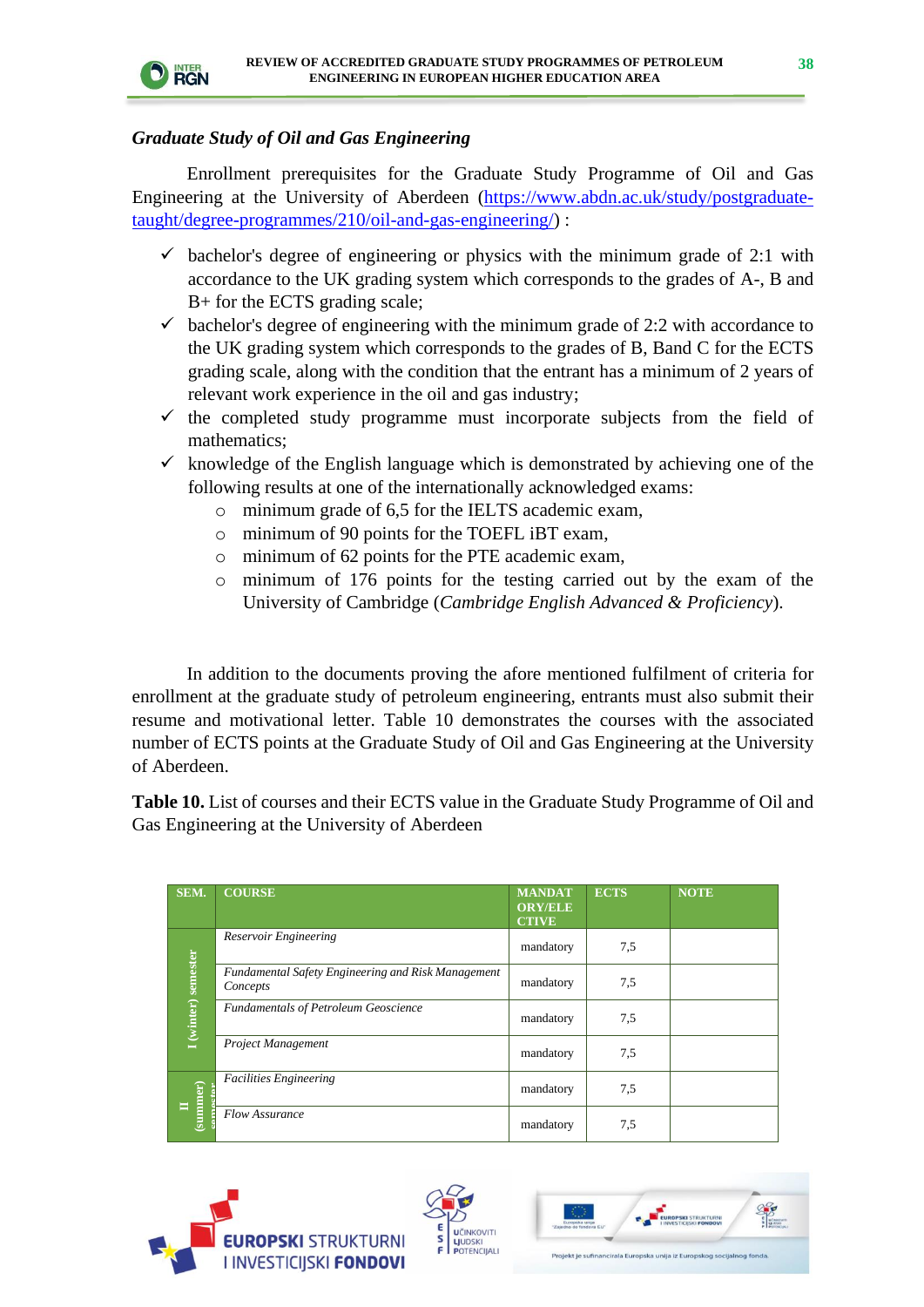

#### **REVIEW OF ACCREDITED GRADUATE STUDY PROGRAMMES OF PETROLEUM ENGINEERING IN EUROPEAN HIGHER EDUCATION AREA**

|                          | Oil and Gas Chemistry                       | mandatory | 7,5 |  |
|--------------------------|---------------------------------------------|-----------|-----|--|
|                          | Well and Production Engineering             | mandatory | 7,5 |  |
| III (winter)<br>semester | Individual Project in Petroleum Engineering | mandatory | 30  |  |





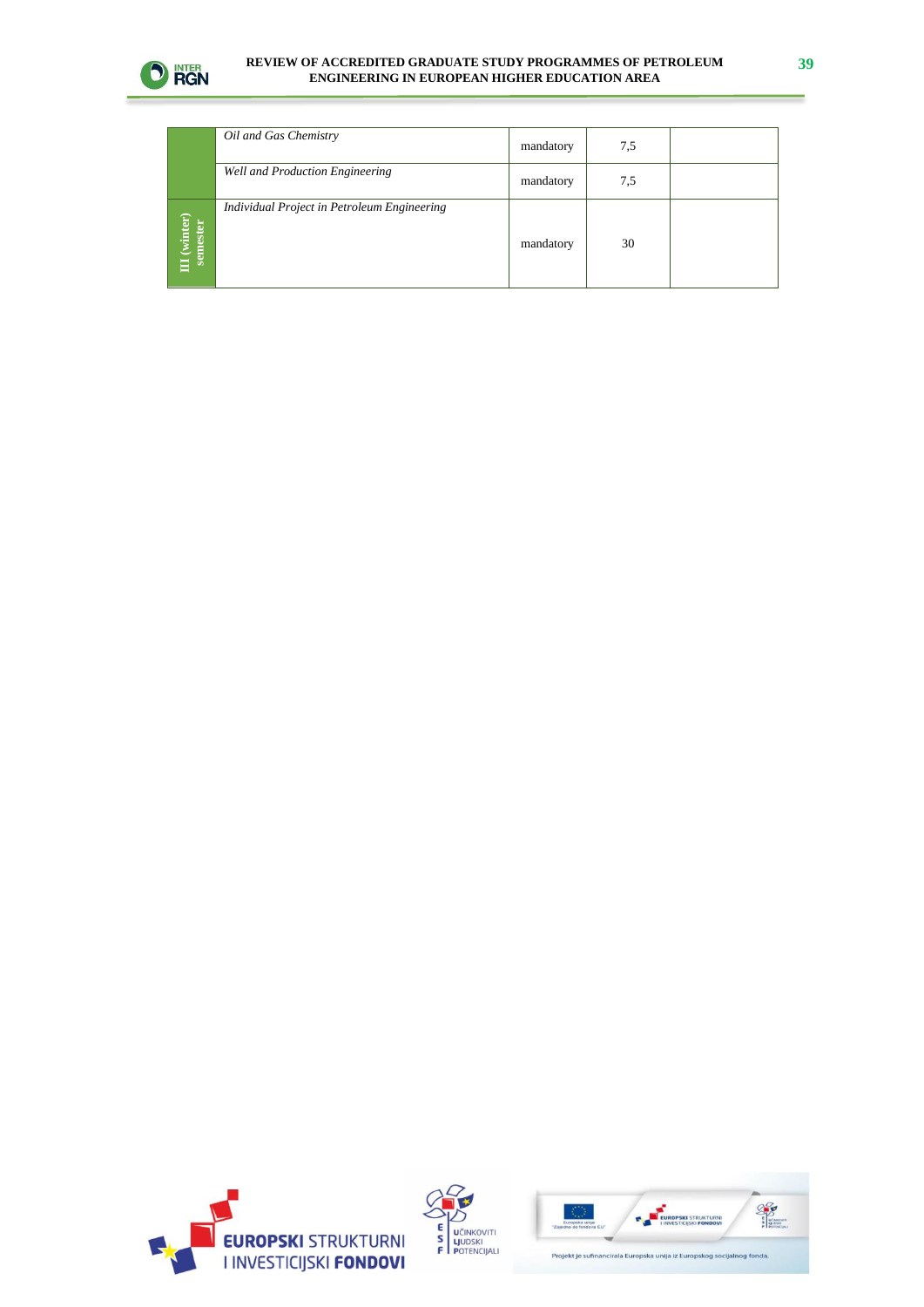

## **10. GRADUATE PETROLEUM ENGINEERING PROGRAMME COMPARISON IN EUROPEAN HIGHER EDUCATION**

The cumulative overview of relevant data about accredited graduate study programmes of petroleum engineering in the European area of higher education which are conducted in English is provided in supplement A. Based on this data the following can be concluded:

- $\checkmark$  All considered universities, except those in Great Britain, have a graduate study organised as a 2 year study programme (4 semesters) with a total of 120 ECTS.
- $\checkmark$  The price of the scholarships at the considered study programmes depends on the university itself. The range can vary from study programmes like those implemented by the Universities of Leoben and Stavanger as well as the Norweigan University for Science and Technology which are completely free, to programmes which cost  $23.000,00 \text{ f}$  per year such as the Graduate study programme for petroleum engineering or Graduate study programme for petroleum and gas engineering at the University of Aberdeen. Furthermore, it is important to mention that at certain university, the tuition fee depends on the students performance.
- $\checkmark$  Out of the 10 considered study programmes, 4 of them offer the possibility of choosing a modulee or specialization during study, while the university in Clausthal offers the possibility for students to not only choose the specialization but courses within the modulee as well. Specializations or modulees are most often related to the following four courses: wells drilling and completion; hydrocarbon production and transportation, reservoir engineering and exploitation of geothermal energy. Some universities, such as the Technical University of Delft offer the possibility of specialization by choosing specific elective courses.
- $\checkmark$  Finished undergraduate study of petroleum engineering is considered as a requirement for most universities. However, some universities allow enrollment of students who completed a different type of undergraduate engineering programme such as mechanical engineering or chemical engineering. In addition to the completion of a specific undergraduate study programme, a lot of the universities put emphasis on either the grade accomplished at the undergraduate study, as a prerequisite for enrollment at the graduate study programme of petroleum engineering, or having a specific number of ECTS points from specific areas such as math, statistics, etc.
- $\checkmark$  Since the programmes are taught in English, the knowledge of the English language is a core necessity for enrollment at all universities. With regards to this, all universities require the entrees to demonstrate their knowledge of the English language by achieving a certain amount of points at one of the internationally accepted exams such as TOEFL, IELTS and others.
- $\checkmark$  The share of electives in study programs varies from university to university. For example, in the considered graduate study programs at the University of Aberdeen or in the Joint international graduate study of Petroleum